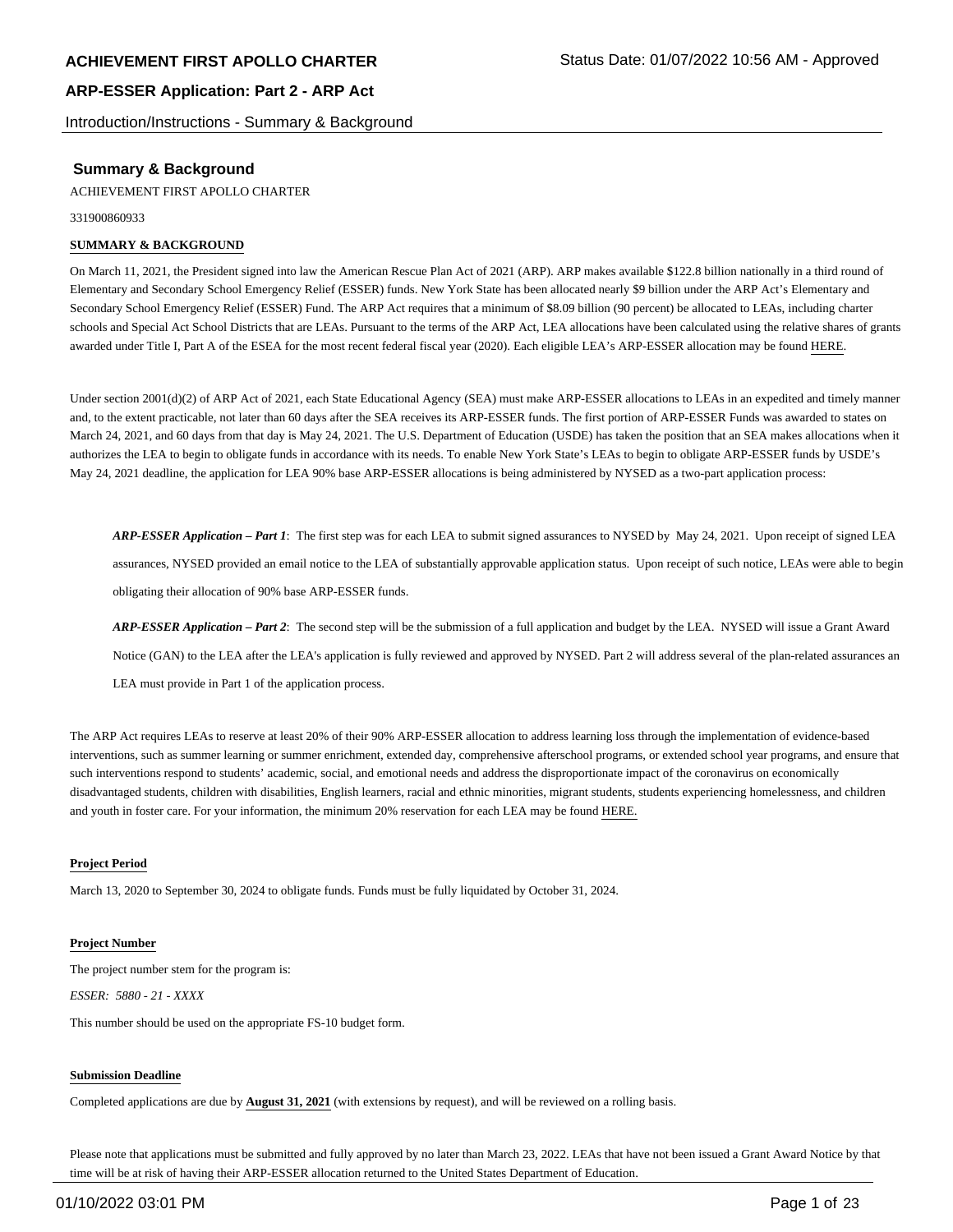Introduction/Instructions - Summary & Background

### **APPLICATION PROCESS FOR LEA ALLOCATIONS OF ARP-ESSER SEA RESERVE FUNDS**

The federal ARP statute requires SEAs to reserve:

not less than 5 percent of the total amount of grant funds awarded to the State (\$449.4 million) to carry out activities to address the impact of lost instructional

time by supporting the implementation of evidence-based interventions;

not less than 1 percent (\$89.9 million) to carry out the implementation of evidence-based summer enrichment programs; and

not less than 1 percent (\$89.9 million) to carry out the implementation of evidence-based comprehensive afterschool programs.

The 2021-22 enacted state budget directs that these required SEA set-asides be allocated as grants to specified school districts. Each eligible district's allocation of SEA reserve funds may be found HERE. NYSED will inform school districts under separate cover when the application process for school district allocations of ARP-ESSER SEA set-aside funds has been published in the SED Monitoring and Vendor Reporting System. This application is only for LEA 90% base ARP-ESSER allocations. LEAs should not apply for ARP ESSER SEA Reserve funds as part of this application.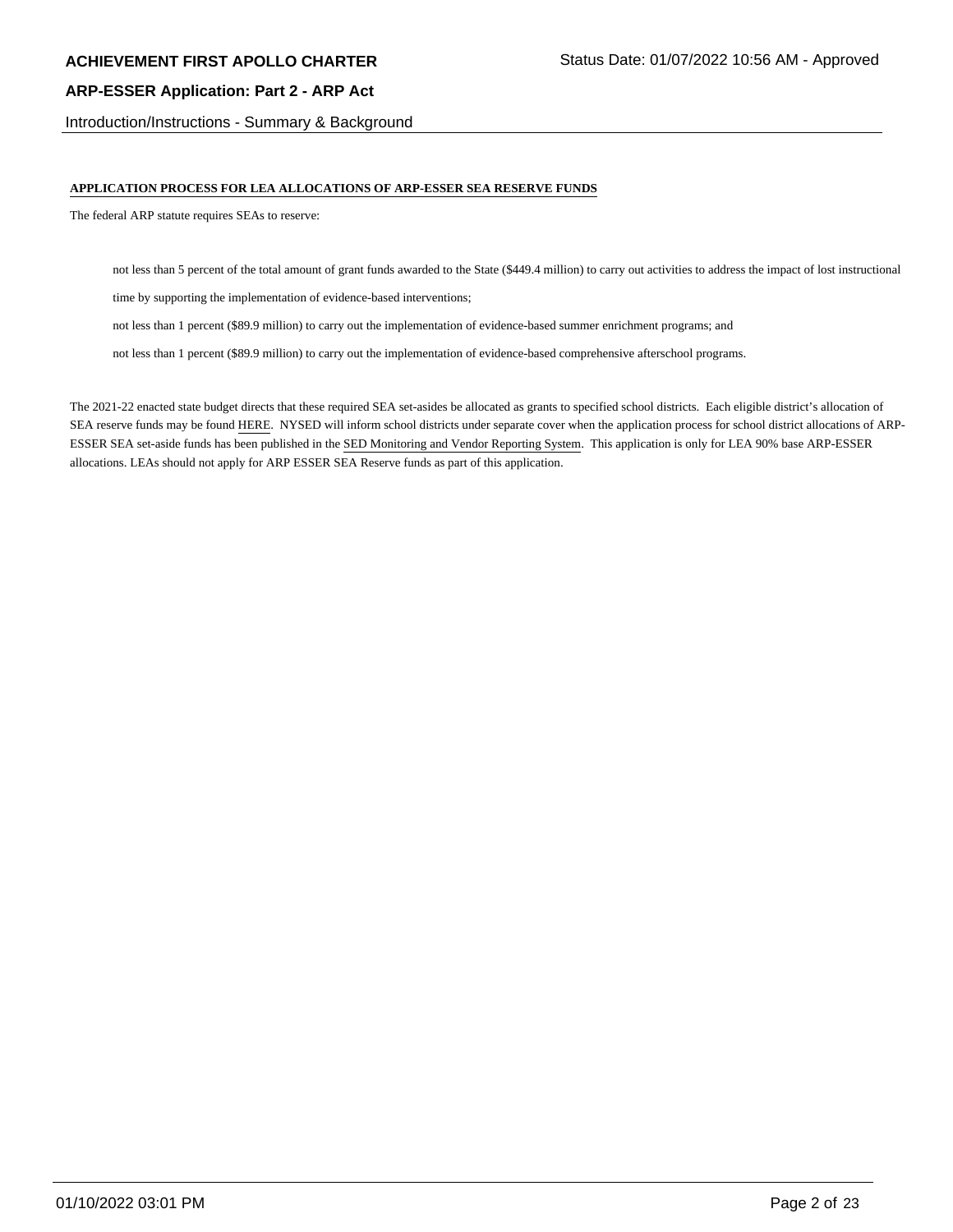Introduction/Instructions - Submission Instructions

### **Submission Instructions**

### ACHIEVEMENT FIRST APOLLO CHARTER

331900860933

### **Directions for Submitting the Application:**

The online application may only be submitted/certified by the chief school officer of the applicant LEA. The designated superintendent (public school LEAs), and the chief executive officer, board of trustees president, or school employee designated by the board of trustees (charter school LEAs) are the only administrators with the submit/certify rights necessary to successfully submit and certify a completed application for NYSED review.

LEAs *ARE NOT REQUIRED* to send hard copies of general application materials to the Department.

LEAs *ARE REQUIRED* to send signed originals and two hard copies of each FS-10 Budget Form to:  *Office of ESSA-Funded Programs - Rm 320 EB RE: ARP-ESSER Application – Part 2 New York State Education Department 89 Washington Avenue Albany, NY 12234.*

### **Deadline for Submitting the Applications:**

The *ARP-ESSER Application – Part 2* is due by August 31, 2021.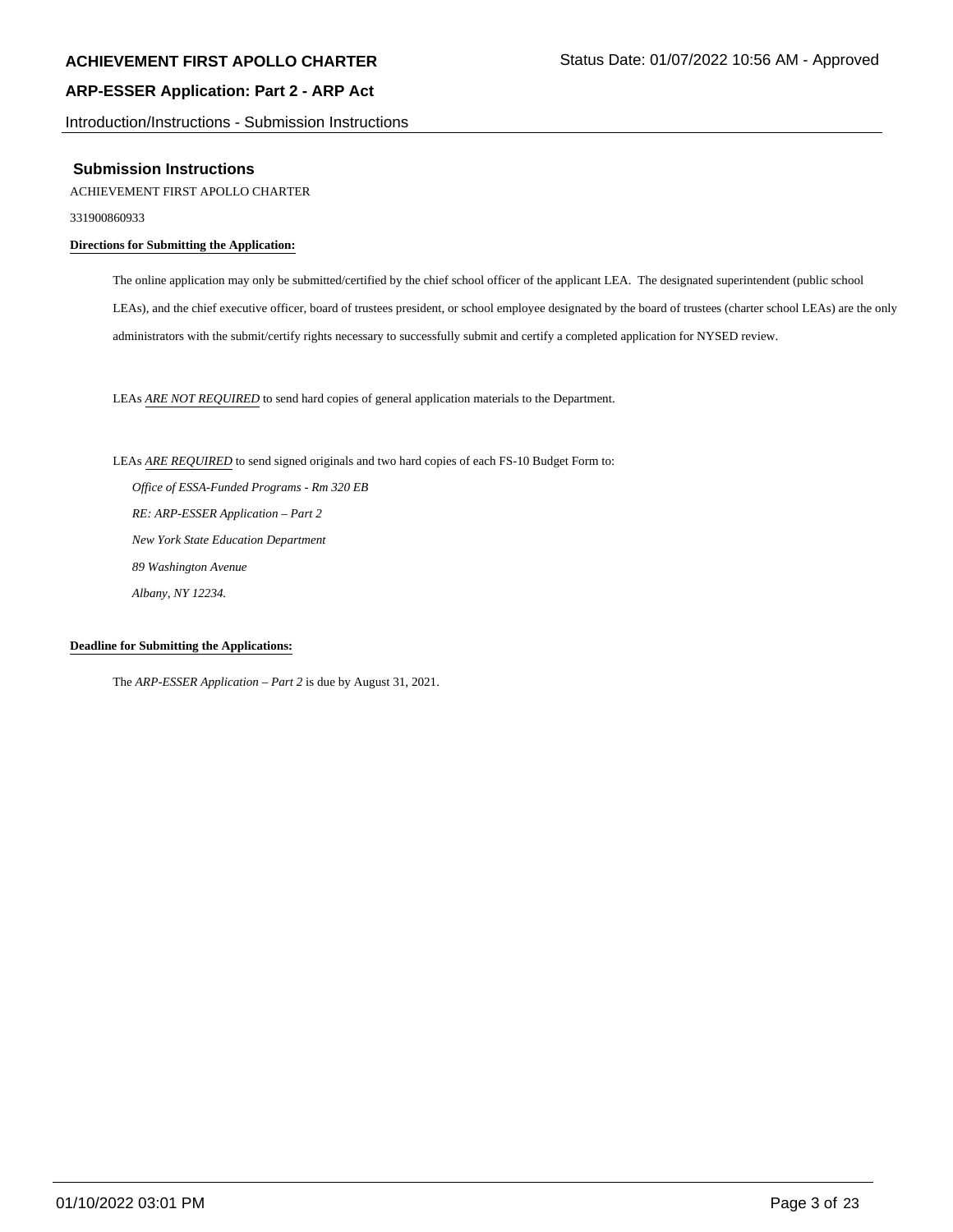LEA ARP-ESSER Plan - ARP-ESSER Intent to Apply

# **ARP-ESSER LEA Base 90% Allocation - Intent to Apply**

ACHIEVEMENT FIRST APOLLO CHARTER

331900860933

**1. Does the LEA intend to apply for American Rescue Plan (ARP) Act - Elementary and Secondary School Emergency Relief (ESSER) LEA Base 90% funding?**

Yes, the LEA intends to apply for Elementary and Secondary School Emergency Relief (ESSER) funding.

**2. Please provide contact information for the LEA Business Official and Board President. Please confirm that each individual has reviewed and approved of the application, including all plan descriptions and use of funds.** 

|                               | Name            | Email Address                 | Date of Final |
|-------------------------------|-----------------|-------------------------------|---------------|
|                               |                 |                               | Review/       |
|                               |                 |                               | Approval      |
| <b>ILEA Business Official</b> | Neil Shah       | neilshah@achievementfirst.org | 08/27/2021    |
| <b>LEA Board President</b>    | Deborah Shanley | dashanley838@gmail.com        | 08/30/2021    |

## **ARP-ESSER Allocation - Construction-Related Costs**

**3. Does the LEA intend to use American Rescue Plan (ARP) Act - Elementary and Secondary School Emergency Relief (ESSER) LEA Base 90% funding for construction-related expenditures?**

Yes, the LEA does intend to use American Rescue Plan (ARP) Act - Elementary and Secondary School Emergency Relief (ESSER) funding for construction-related expenditures.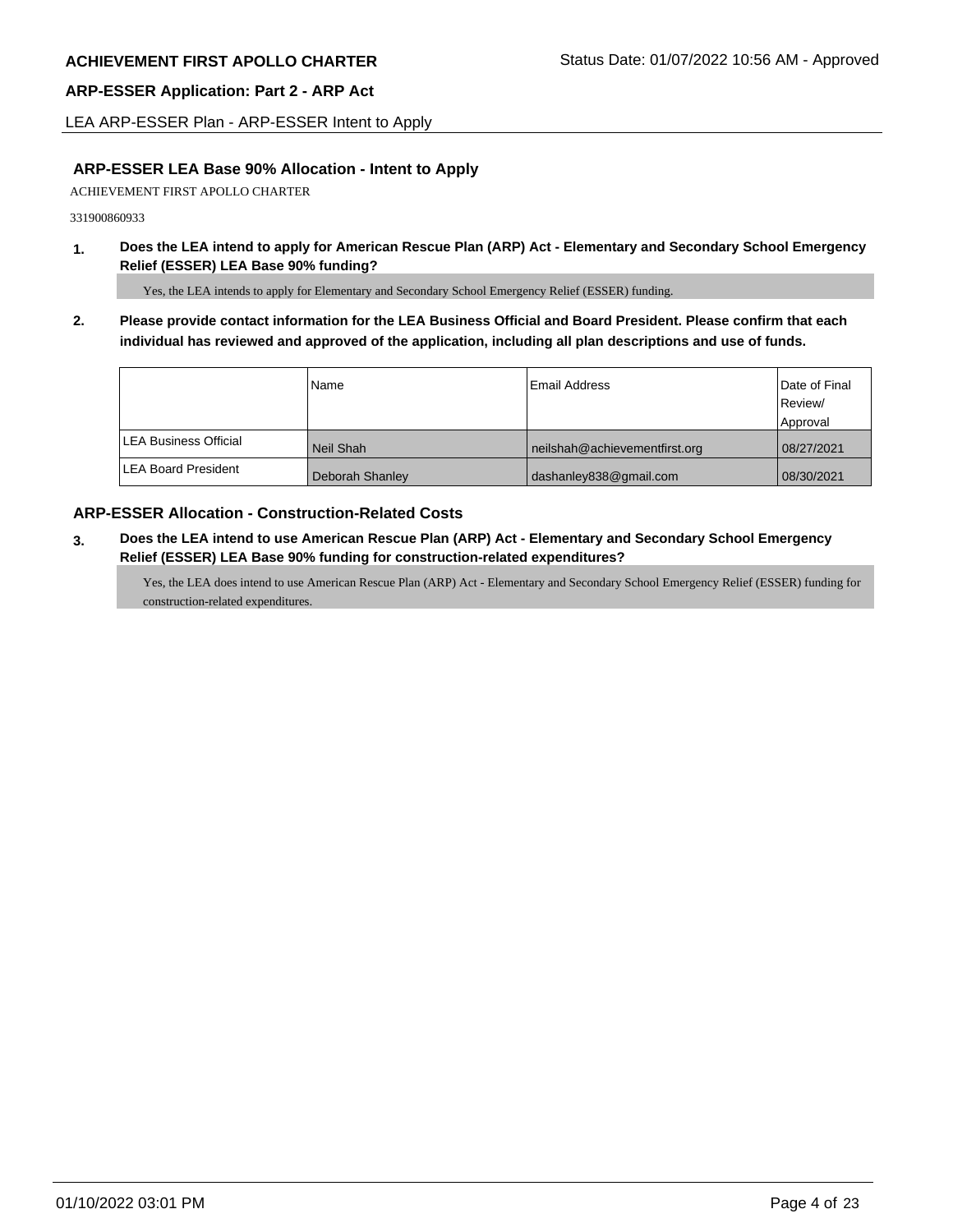LEA ARP-ESSER Plan - ARP-ESSER Plan Development & Program Information

# **ARP-ESSER LEA Base 90% Allocation - Plan Development and Dissemination**

ACHIEVEMENT FIRST APOLLO CHARTER

331900860933

Title VIII of Division B of the CARES Act directs the Department to carry out the Education Stabilization Fund, of which the ARP ESSER funds are a part. Section 2001 of the ARP Act provides for the Department to make grants to each SEA from the ARP ESSER funds. An SEA must allocate at least 90 percent of its ARP ESSER grant funds to its LEAs (including charter schools that are LEAs) in the State in the same proportion that the LEAs received under part A of title I of the ESEA in Fiscal Year 2020, as required by section  $2001(d)(1)$  of the ARP Act; and section  $2001(e)$  of the ARP Act prescribes certain mandatory and permissive uses of LEAs' funds. Under 20 U.S.C. 1221e-3, the Secretary has the authority to promulgate rules governing the programs administered by the Department. Under this requirement, each LEA that receives ARP ESSER funds must develop, submit to the SEA on a reasonable timeline determined by the SEA, and make publicly available on the LEA's website, a plan for the LEA's use of ARP ESSER funds. The plan - known as the LEA ARP ESSER Plan - and any revisions to the plan submitted consistent with procedures established by the SEA, must include a description of key activities which are required below.

### **NYSED will consider each LEA's application for its base 90% ARP-ESSER allocation as meeting the USDE LEA ARP-ESSER use of funds plan requirement, provided the required elements of the plan are fully addressed in the LEA's application, combined with a budget, and then publicly posted after being developed with public input.**

An LEA must engage in meaningful consultation with stakeholders and give the public an opportunity to provide input in the development of its plan. Specifically, an LEA must engage in meaningful consultation with students; families; school and district administrators (including special education administrators); and teachers, principals, school leaders, other educators, school staff, and their unions. Additionally, an LEA must engage in meaningful consultation with each of the following, to the extent present in or served by the LEA: Tribes; civil rights organizations (including disability rights organizations); and stakeholders representing the interests of children with disabilities, English learners, children experiencing homelessness, children in foster care, migratory students, children who are incarcerated, and other underserved students.

Each LEA's ARP ESSER plan must be in an understandable and uniform format and, to the extent practicable, written in a language that parents can understand (or, if not practicable, orally translated). Upon request by a parent with a disability, LEA plans must be provided in an alternative format accessible to the parent.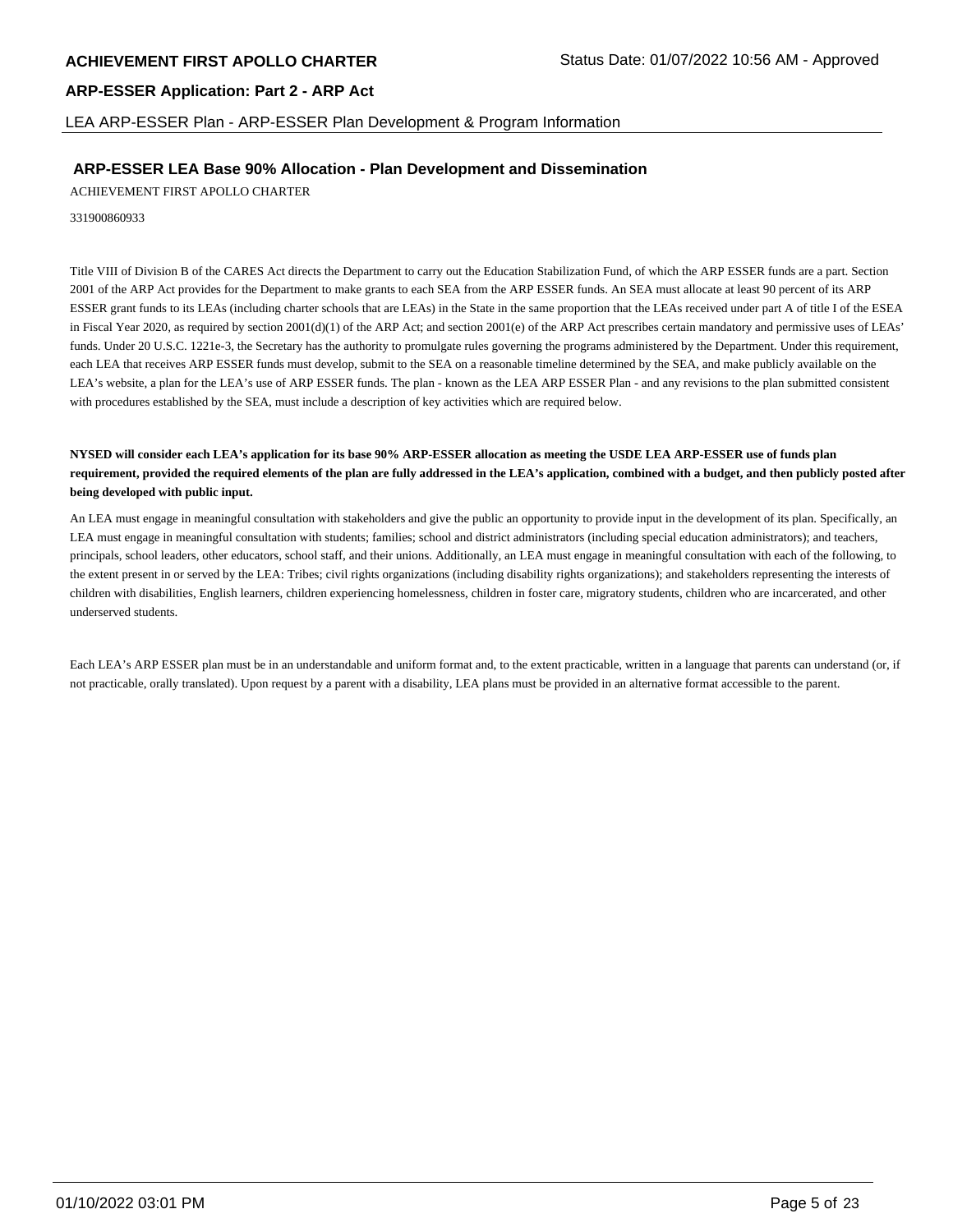### LEA ARP-ESSER Plan - ARP-ESSER Plan Development & Program Information

### **1. In the space provided below, please describe how the LEA meaningfully engaged a diverse and representative set of the applicable stakeholders in developing a plan to use these funds and implementing that plan.**

Achievement First (AF) schools follow a process of designing "with" not "for", and as part of designing our response to COVID programming we conducted in-depth surveys of families, students, staff, and school leaders. Over 290 New York parents provided their input via these surveys, and more than 80 expressed interest in participating in 4-hour long "Vision Summit" meetings with network and school leaders. The same opportunities were provided to our Board members and student alumni.

The AF Brooklyn school board received regular updates on reopening plans and ESSER grant development and had opportunities to ask questions and provide feedback. The feedback from all stakeholders resulted in a program that leverages five strategies: 1) designed for physical safety; 2) maximizes each student's experience; 3) adaptive curriculum; 4) strong reading intervention; and 5) leverage eternal partnerships like those to provide tutoring.

Achievement First has prioritized listening and responding to the needs of scholars, families, and staff on a consistent and ongoing basis. Achievement First will continue to engage its stakeholders in defining its most important educational needs resulting from COVID-19 through:

- Virtual Parent and Family Town Halls on scholars' academic progress and recovery, curriculum shifts and interventions, school buildings' safety plan updates, enrichment programming and social emotional resources
- School boards continue to meet on a bi-monthly basis and receive updates on the academic program, non-academic offerings, facilities' health and safety, student and family experience feedback and expenditures
- School leader cohort meetings at each academy level are held 1 to 2 times each month in which Achievement First network leaders and principals meet to discuss the current state of schools, attendance and classroom engagement, share best practices, review the efficacy of elements of the reopening and safety plans and align on necessary actions
- Accessible, two-way communication and coordination among educators and administrators and Achievement First families via the ParentSquare digital tool. The platform was provided by each school facilitates and encourages engagement about daily school happenings, special events and developments, collect and respond to feedback
- Achievement First's technology teams have established remote IT support for scholars and families to engage about the effectiveness of technology aids as part of the educational program. This facility also helps to alleviate stress in connecting by providing device troubleshooting including Chromebooks and MiFis, and stable internet connectivity to support at-home learning via Zendesk tickets. School staff, teachers and scholars continue to receive on-site support for in-person instruction.
- Ongoing outreach to families by Achievement First's School Operations team about non-academic needs including meals, rent and utilities support.
- **2. In the space provided below, please provide the URL for the website(s) where the LEA ARP-ESSER Plan is/will be publicly posted. For an LEA that does not have a website, the LEA may identify an online platform (e.g. social media group or post, file sharing service, email listserv) that allows plans to be directly communicated to students, parents or legal guardians, school staff, and other stakeholders. As appropriate, the LEA should provide details about how the plan will be made available to people who request it.**

Safe Return to In-Person Instruction and Continuity of Services Plan: https://www.achievementfirst.org/wp-content/uploads/2021/12/AF-NY-SafeReturnPlan-2.pdf

The AF Apollo ARP ESSER plan will be posted after the grant application receives programmatic approval.

Families that have additional questions can review the Family FAQs on the website, or complete this form to request more information. The School Operations team will make hard copies of the plan available when requested.

# **ARP-ESSER LEA Base 90% Allocation - Program Information**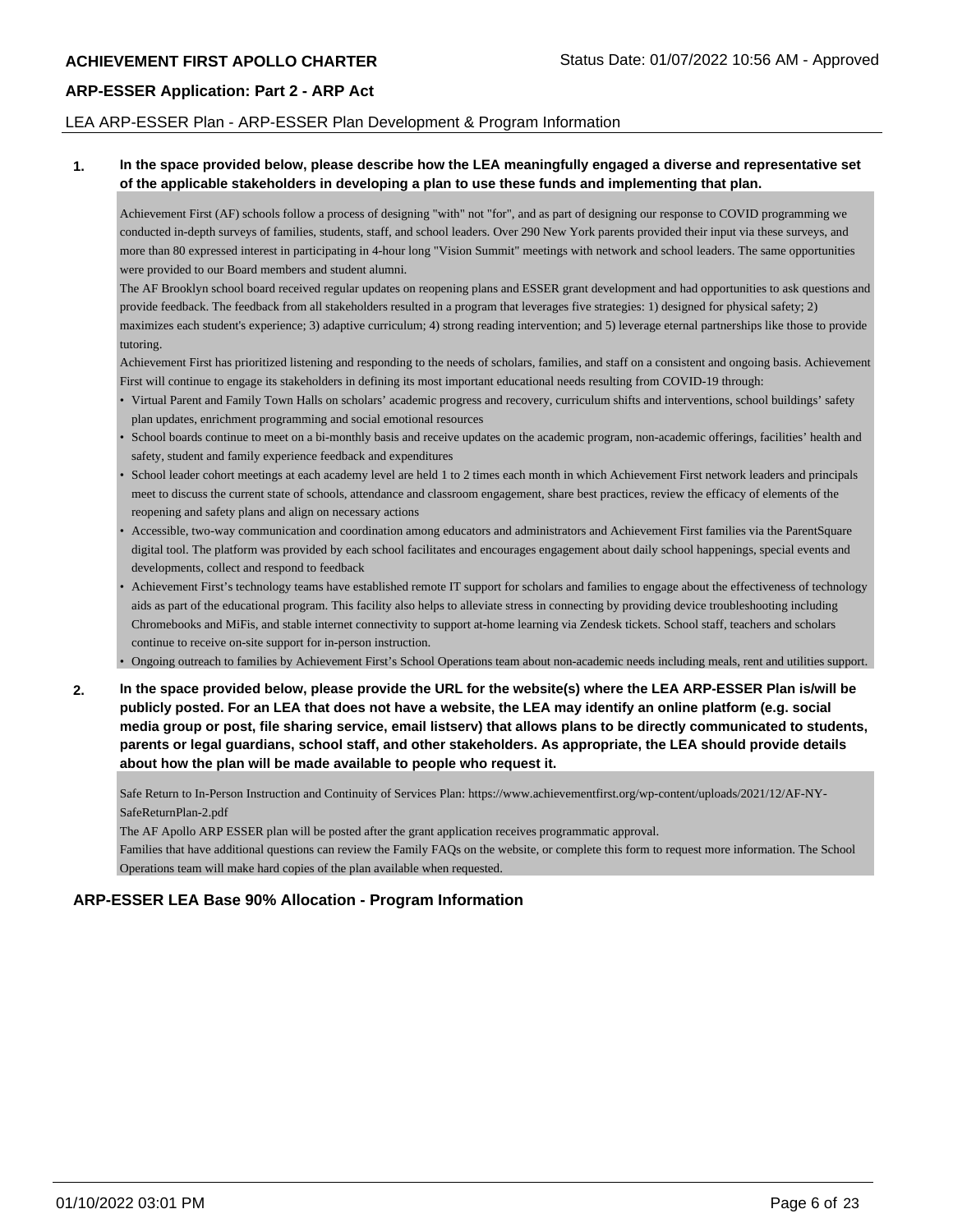### LEA ARP-ESSER Plan - ARP-ESSER Plan Development & Program Information

**3. In the space provided below, please describe the extent to which and how the funds will be used to implement prevention and mitigation strategies that are, to the greatest extent practicable, consistent with the most recent CDC guidance on reopening schools, in order to continuously and safely open and operate schools for in-person learning.**

Achievement First will ensure the safety and well-being of all staff and students preventing all cases of in-school transmission of COVID-19 in by enforcing compliance with mask wearing at all school sites, physical distancing protocols, limiting the sharing of resources and tools, improving access to effective academic and providing social emotion supports, and facilities' upgrades including frequent deep cleaning and HVAC maintenance and projects mitigate spread via high-touch surface and high-traffic areas through the 2023/24 academic year. Achievement First adopted a twopronged evaluation and monitoring approach for this goal: (1) extent to which the charter's mitigation practices reflect CDC and state guidance and best practices endorsed by peer organizations; and (2) engaged staff and families through family surveys administered through Parent Square in June - July 2020, and at regular town halls beginning in June 2020 throughout SY21 on our reopening and safety strategies throughout the pandemic. The Needs Assessment revealed that Achievement First must: a. Ensure all safety measures are in place and the school has procured the technology and instructional materials necessary to implement the instructional model. b. Train and hold all staff members accountable to the Achievement First Operational & Safety Parameters. c. Capture & codify examples, images, and videos of best practices & key routines with safety parameters to leverage in training of new staff and teachers. The strategies outlined in this ARP ESSER application reflect the findings of the Needs Assessment as they are comprehensive and integrated to mitigate the spread of COVID at Achievement First by empowering families, scholars, and staff to feel wholly supported whilst holding all members of the school community accountable for the successful re-introduction of in-person instruction at full or near capacity through SY2021/22. The strategies leverage the most up-to-date guidance for health and safety to design programming and create conditions and an environment to facilitate more responsive, effective and forward-looking instructional model parameters.

Stocking and distribution of PPE, sanitizer, 1:1 Chromebooks and laptops preloaded with instructional and engagement software, providing reliable and stable internet access (MiFi devices and plans) to scholars as needed to facilitate hybrid and remote instruction as well as access to additional digital resources to support academic recovery and learning acceleration, for individual sets of instructional and curriculum supplies, and individually assigned computer peripherals including headphones for instructional that is enhanced by digital resources and to limit distractions that impact hybrid/ remote synchronous learning . ESSER II and ARP ESSER funding will assist with purchasing adequate supplies of alcohol-based hand sanitizer, sanitizing stations and handwashing units to promote good hand hygiene and ensure the hands of scholars and staff are cleansed between washing, reusable protective face coverings that have been recommended by the CDC to reduce the risk and transmission of bacteria and viruses including COVID-19, disposable face coverings to augment reusable supplies and serve as contingency, disposable latex gloves and gowns to limit transmission and facilitate health checks, handheld temperature scanners and thermometers to check students and staff for fevers before they enter the schools' facilities, and individually packaged student instructional supplies to mitigate the spread of disease among scholars and teachers via shared classroom resources.

Achievement First Directors of School Operations and network leads collaborated to develop operating plans and procedures to ensure school teams are prepared to implement health and safety guidance and resume in-person and introduce hybrid instruction in Fall 2020. The Achievement First Operational Parameters and Safety Precautions have been designed to ensure scholar and staff well-being and mitigate and/ or decrease potential spread of COVID-19. Particular emphasis has been placed on good hand-hygiene, physical distancing, scholar and employee screening and asymptomatic testing, self- monitoring and reporting, disinfecting, and safe disposal of chemicals, additional waste and PPE.

Facilities sanitization, improvements, upgrades and maintenance to mitigate spread via high-touch surfaces and ensure that all Achievement First classrooms maintain adequate air flow for air quality standards in-keeping with CDC guidance and to reduce any risk of airborne spread of COVID-19 inside school facilities.

1. The funding will assist with costs for professional deep cleaning services, acquiring stocks of sanitizing/ disinfecting wipes that are critical for school operations and keeping students and staff safe and healthy during the ongoing COVID-19 public health emergency, and additional commercialgrade cleaning and disinfecting supplies to ensure that classrooms and common areas are effectively cleaned and sanitized. Achievement First has developed a comprehensive facilities and custodial services plan in response to the COVID-19 pandemic and to facilitate the safe reopening. Professional custodial service providers will clean and disinfect frequently touched surfaces at the end of each day using robust cleaning protocols inline with CDC and Local government recommendations, frequent cleaning of high-touch items and restrooms and the Nurse's Office should be sanitized at least twice a day whilst ensuring that disinfectants are applied/used according to the manufacturers' specifications.

2. Assess all building HVAC systems to ensure they are providing the needed air exchanges, and replace HEPA filters every 6-8 weeks (versus every 20 weeks).

3. Install stand- alone and large air purifiers to aide in ventilation and mitigate the spread of COVID-19 within Achievement First's classrooms and common areas.

4. Replace traditional water fountains with touchless installations as is best practice in public spaces. Reduces the risk of the COVID spread by eliminating the need for scholars and staff to use hands on high-touch surfaces.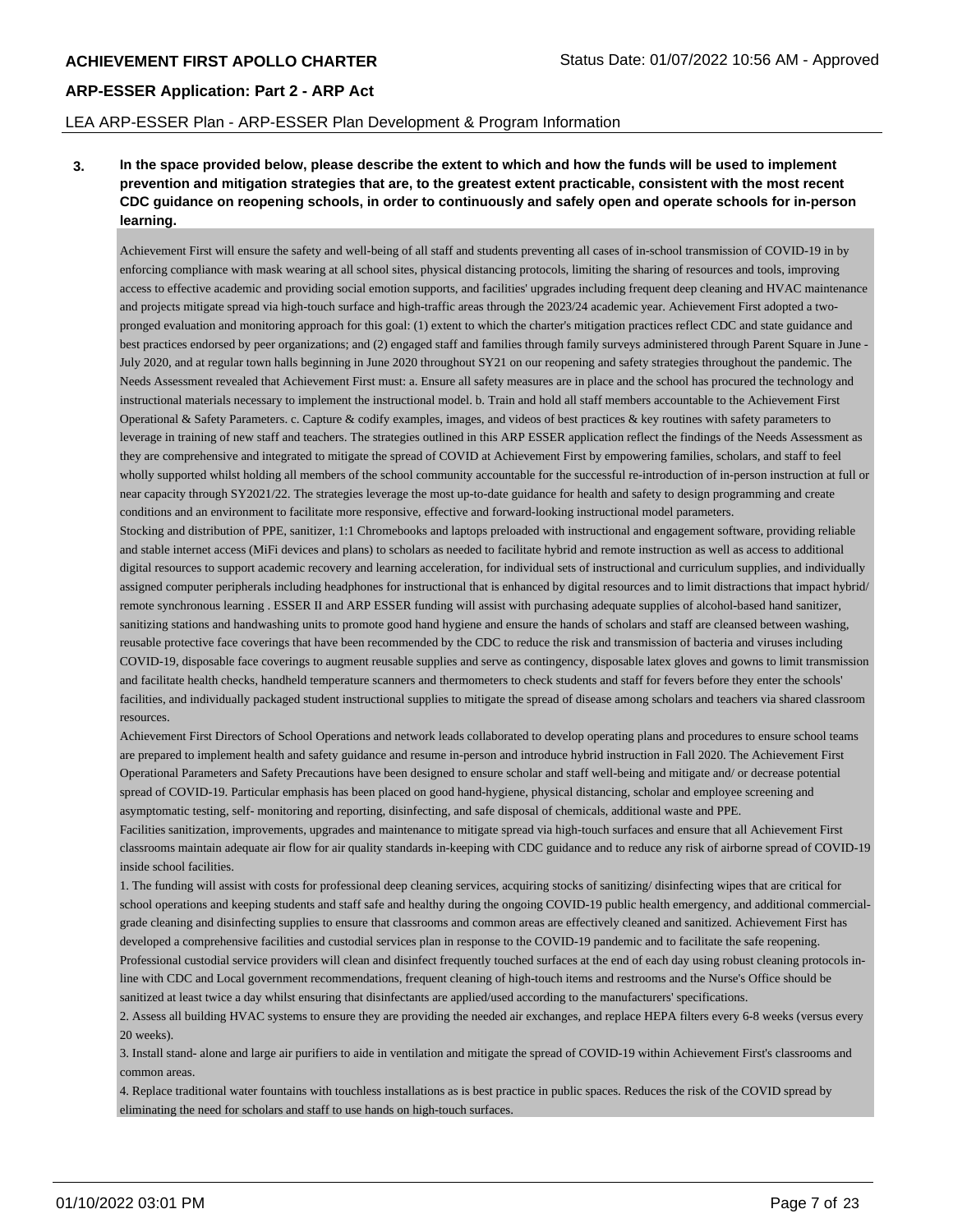### LEA ARP-ESSER Plan - ARP-ESSER Plan Development & Program Information

### **4. In the space provided below, please describe the data that the LEA will use to identify student needs and monitor student progress as a result of planned interventions and supports.**

Achievement First will reduce the number of students who are reading below grade level by 10% at EOY in June 2022 by ensuring that school leaders and teachers are provided with the professional development and additional resources to ensure students are engaged at an individual level, reading intervention blocks are high-quality and 75% of scholars identified as needing a reading intervention have access to and are engaged in programming that extends beyond the traditional school year and/ or day.

**Strong Reading**: Schools will use existing data and will measure the success of this work by reducing the amount of students who are reading far below grade level, ensuring students who need a reading intervention are in an intervention, and ensuring reading intervention blocks are high quality. Achievement First does not have current proficiency data for comparison as the pandemic forced school closures and the cancellation of state tests in New York.

However, the ultimate indicator of successful implementation of this strategy is meeting Achievement First's ELA and reading proficiency standards: All students will be proficient readers and writes of the English Language. Prioritizing reading means using interventions that are research-based and scientifically proven to teach students to build skills to become proficient readers. This also means ensuring scheduling, staffing, training, coaching, principal and regional superintendent time, and Team Special Services support decisions will focus on improving reading intervention quality. **Tutoring Programs**: The new Director of Tutoring Programs will: a) Use data from SY 2020/21 and Summer 2021 to identify the students who are

most at risk of academic failure, especially those who are on track to fail 3+ classes; b) Develop and oversee credit recovery programs at the end of every quarter and over the summer; and c) Provide 1:1 advising to the 5-10% of students who are at greatest risk.

To measure the program's success, Achievement First will use the State's SBAC's scores in 2021 as a benchmark, and then use AF's Interim Assessment test #3 in the following years to measure progress towards our goals. Our targets will be: SY22: - Math: learner. SY 2021/22 will prioritize students whose learning has been most adversely affected by remote/hybrid school- school leaders will target classroom assignments to ensure that the strongest teachers are teaching scholars with the greatest needs, Next year, we expect to have more diverse learning needs in every one of our classrooms K-12 than ever before.

- 1. Use data from SY 2020/21 to identify the students who are most at risk of academic failure, especially those who are on track to fail 3+ classes.
- 2. Develop and oversee credit recovery programs at the end of every quarter and over the summer.

3. Provide 1:1 advising to the 5-10% of students who are at greatest risk.

To measure the program's success, Achievement First will use the State's SBAC's scores in 2021 as a benchmark, and then use AF's Interim Assessment test #3 in the following years to measure progress towards our goals. Our targets will be: SY2021/22: - Math: Triple proficiency at all 4 schools. - ELA: Increase by 10% points at all 4 schools. SY2022/23: - Math: Increase scores by 5% points from SY 2021/22 in all schools. - ELA: Increase scores by 5% points from SY2021/22 in all schools.

**Summer Instruction**: Achievement First will provide extended learning by way of a K-12 Summer Academy and the Change Summer AF Camp to reengage youth who have largely been in remote or hybrid learning. This strategy will be implemented in July following SY 2022/23 and SY 2023/24 school year with both the Summer Academy and AF summer camp ending in August.

By the end of Summer Academy programming, at least 90% of students will demonstrate growth on internal assessments. Additionally, at least 80% of students and parents will agree/strongly agree on end-of- summer survey that the program positively impacted them/their student.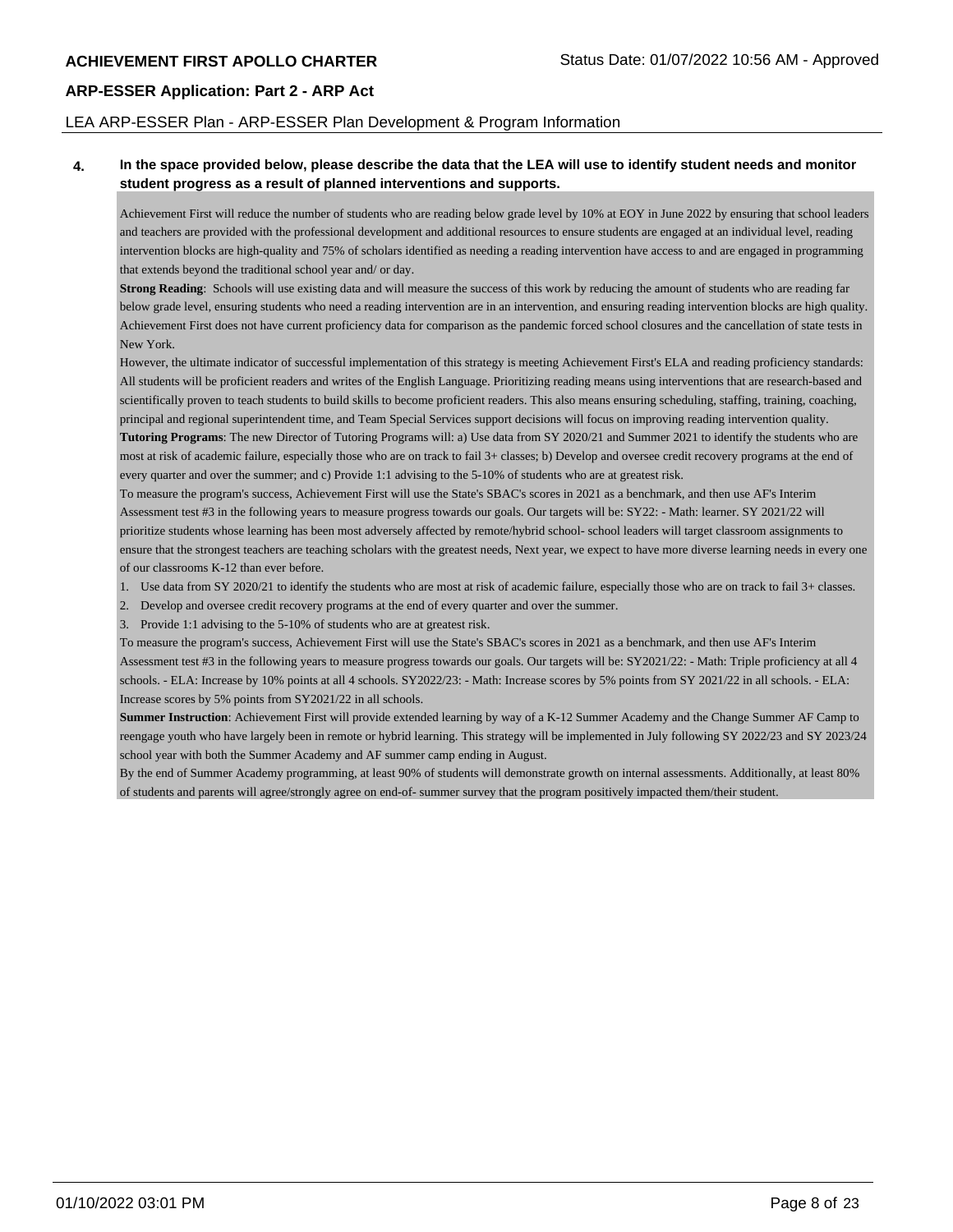### LEA ARP-ESSER Plan - ARP-ESSER Plan Development & Program Information

**5. In the space provided below, please describe how the LEA will use the funds it reserves under section 2001(e)(1) the required reserve of 20% of funds - to address the academic impact of lost instructional time through the implementation of evidence-based interventions, such as summer learning or summer enrichment, extended day, comprehensive afterschool programs, or extended school year.**

Achievement First adopted a two-pronged evaluation and monitoring approach for this goal: (1) extent to which the charter's mitigation practices reflect CDC and state guidance and best practices endorsed by peer organizations; and (2) engaged staff and families through family surveys administered through Parent Square in June - July 2020, and at regular town halls beginning in June 2020 throughout SY2020/21 on our reopening and safety strategies throughout the pandemic. Achievement First has also reviewed the best practices of other Charter Management Organizations including Uncommon, KIPP, Success Academy. Achievement First engages on a weekly basis to compare strategies, exchange ideas, and share resources. In the SY2020/21 school year, we saw a significant number of high school students failing core classes due to prolonged remote instruction and other challenges of the pandemic school year. We launched a number of successful interventions, but we are still likely to end the year with 30- 35% of students failing at least one course in SY21 and 10-15% failing three or more courses. We know the SY2021/22 school year will be critical for these students; if they get the support they need, they will be able to recover from the challenging pandemic year. If not, they could become permanently off-track in their high school career and be at risk of failure.

The Needs Assessment revealed that Achievement First must:

- 1. Embrace the mindset that the school will not "do two years in one"- academic recovery must be gradual, intentional, and well-paced for each scholar. Rapid and unrealistic 1-year recovery plans would be grounded in a deficit mindset about students, result in poor pedagogy (e.g. prioritizing procedural shortcuts over conceptual understanding), and lead to burnout for scholars and teachers.
- 2. Teachers and co- teachers also need to use formative data (pre-assessments, exit tickets, observational data, quizzes) to ensure students master prioritized standards/content (unit outcomes). This means training on how to use data during planning (e.g. unit and daily level) and means shifting more decision making to teachers (in collaboration and with support from coaches).
- 3. Clearly define and/ or re-define K-12 assessment strategy to reflect the current realities reflecting school closures and the cancellation of state assessments, including redefining which assessments are evaluative vs. formative, which assessments are paced across the network, and ensuring assessment reporting that shows mastery on prioritized standards/content.
- 4. Be responsive to the needs of scholars and families by providing opportunities for supplementary learning, academic recovery and student enrichment.

Achievement First's Systems and Data team reviewed reading performance data in the current school year to define the scope of the challenge. Here are their findings: Historical Reading Level Trends MS: Historically, over half of tested 6th-8th grade scholars performed below grade level on the STAR assessment. - Across all years, the % of below grade level readers increases by grade (i.e. 5th < 6th < 7th < 8th) - This year, we see a spike in below- grade level readers. It is most significant in the lower grades (5th at +16% points and 6th at +11% points). HS: Across all years and grades, at least two-thirds of tested HS students scored below grade level. - Consistently, the % of far below grade level readers (5+ years below) increases as we move up grades. - While there was a modest increase in % 5+ years below grade level this year (with the exception of 12th grade). In light of low testing rates, it is possible that the true situation is even more concerning. The Needs Assessment also found that both absolute STEP achievement and STEP growth are lower than we would see in a typical school year (31% and .9 levels, as of MOY testing.). Similarly, math assessment data is lower than we would typically see - proficiency data varies across grade level, but is trending down. We know from principals that both families and staff were interested in students having additional time with grade level standards (survey data from principals). Summer Academy will focus on increasing student access to grade-level math and ELA standards, with optional enrichment programming that families can choose to join.

**Reading Interventions**: Achievement First is prioritizing providing strong reading intervention to students who are below triggers in all academies (with a prioritized effort in grades 5 and above) and begin the work to develop a comprehensive approach to developing strong, thriving readers. Reading is foundational and impacts all subjects. Reading is foundational and the cornerstone of learning; we need a developmentally appropriate approach to how to teach reading.

 1) Staffing: Achievement First will hire a Director of Reading Fluency First to provide required dedicated capacity to oversee and coordinate network-wide reading intervention work for academic recovery as part of a newly-formed Achievement First network ELA working group. The Director of Reading will be tasked with leveraging and building screeners, triggers, secondary assessments, defined reading interventions, training materials, and coaching materials to ensure strong reading intervention execution with a focus on grades 5 and above. The Director of Reading will be charged with helping Achievement First develop a collective understanding of how our students learn to read. The Director will drive alignment on the scope of the challenge by conducting a comprehensive review of historical reading data and defining how our core program does and does not support students to develop into strong, thriving readers.

 This role will also own scheduling, staffing, training and ELA teacher coaching to target reading instruction. Reading intervention capacity and quality varies greatly, and the variation increases in MS and HS; reading intervention scheduling is extremely difficult to operationalize based on current staffing limitations. Therefore, contract Interventionists will aid with implementation of the Achievement First reading program. 2) Increasing Reading Resources and Time: Best practices for strong accountable reading is underpinned by a culture of "love of reading." Research shows the #1 way that students become better readers is by reading more, AND we know that setting up strong independent reading takes strategic planning, staffing, and support. Replenishing and growing independent reading libraries with books students want to read and can access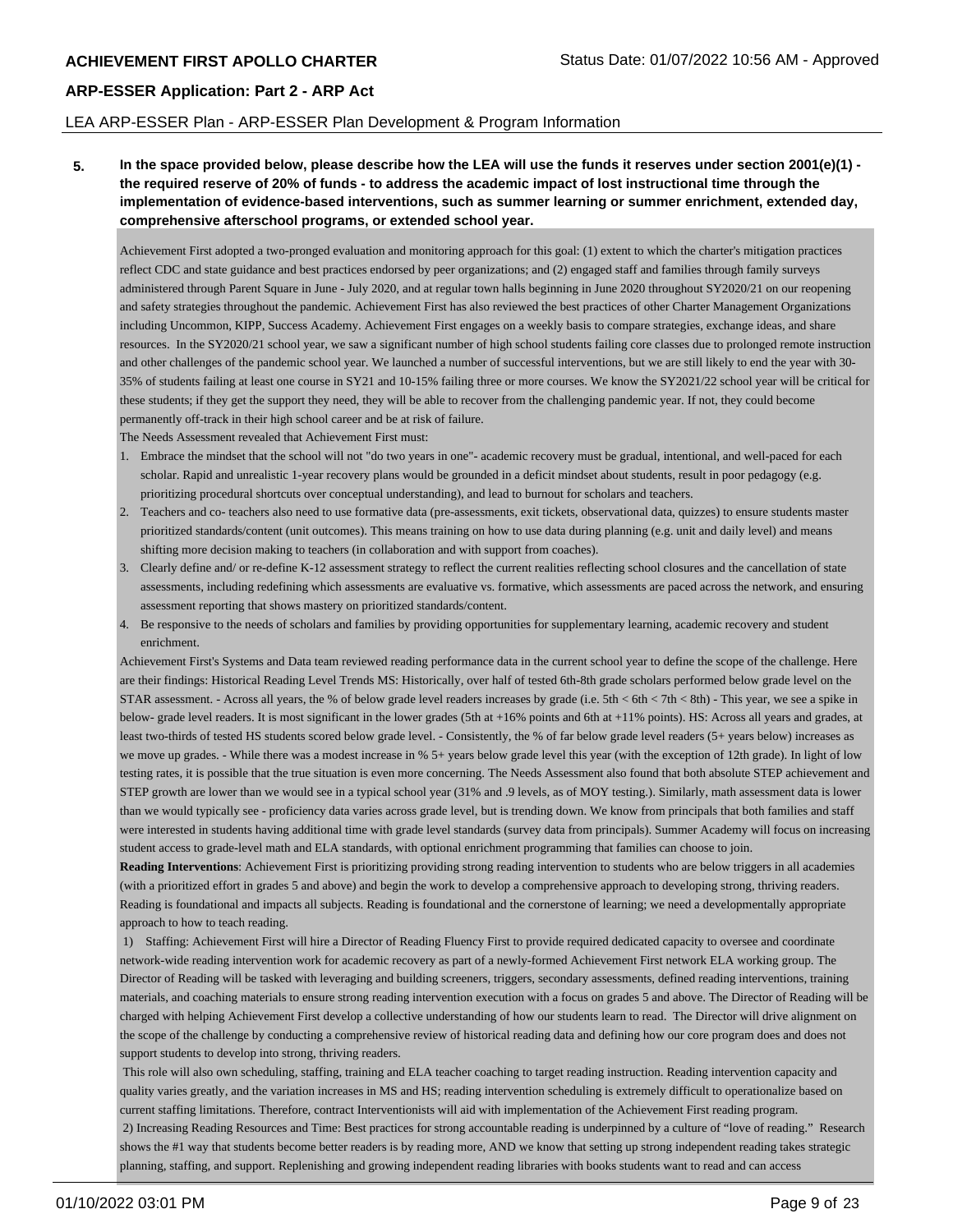### LEA ARP-ESSER Plan - ARP-ESSER Plan Development & Program Information

independently.in each Achievement First classroom using ARP ESSER funding will support this strategy. Dedicated reading intervention blocks have been introduced and expand independent reading opportunities.

 (3) Enhanced PD and additional Teacher Coaching by Instructional Leads: Rapid and unrealistic 1-year recovery plans would be grounded in a deficit mindset about students, result in poor pedagogy (e.g. prioritizing procedural shortcuts over conceptual understanding), and lead to burnout for scholars and teachers. Teachers and co-teachers will also need to use formative data (pre-assessments, exit tickets, observational data, quizzes) to ensure students master prioritized standards/content (unit outcomes). This means training on how to use data during planning (e.g. unit and daily level) and means shifting more decision making to teachers (in collaboration and with support from coaches). It is also critical to clearly define and/ or re-define the assessment strategy to reflect the current realities reflecting school closures and the cancellation of state assessments, including redefining which assessments are evaluative vs. formative, which assessments are paced across the network, and ensuring assessment reporting that shows mastery on prioritized standards/content. Achievement First will introduce a series of educator trainings and Professional Development specifically to build capacity and embed instructional skills to address learning loss. Educators' reading training will prioritize strengthening foundational skills in K-2 by implementing two research-based programs, Fundations and Cognitively Guided Instruction (CGI)- with fidelity to better support scholars' academic recovery. Targeted reading intervention and phase-in MS/HS Guided Reading PD webinars during the first weeks of the year will build leaders skill in executing strong Guided Reading, leveraging existing resources and building upon progress trends going into SY 2021/22.

**Tutoring**: Achievement First will also support students and families outside the traditional school year and day by leveraging external small group tutoring and instructional program partnerships such as that with the Great Oaks Foundation and more targeted 1:1 tutoring to bridge instructional guidance and social-emotional, support and student engagement in mitigating learning loss among vulnerable youth who are at-risk- of- failure. Achievement First will also provide specific subject area or content tutoring to students, families, and schools as recommended by classroom teachers and academic deans.

**Academic Intervention Software:** Funding will be used to assist with covering the cost of digital learning intervention software including electronic books and e-readers to enable scholars to access to textbooks, and guided and independent reading material remotely, and safely for in-person instruction, as well as provide data-driven, self-based instructional enhancements to both engage scholars and individualize lessons to aid in academic recovery and learning acceleration. All student material will be preloaded on student Chromebooks.

Achievement First will evaluate the impact of these strategies and respond accordingly throughout the project period by a) prioritizing content and essential learning (focusing on depth of instruction over pace) and b) planning for each and every learner. SY2021/22 will prioritize students whose learning has been most adversely affected by remote/hybrid school- school leaders will target classroom assignments to ensure that the strongest teachers are teaching scholars with the greatest needs, Next year, we expect to have more diverse learning needs in every one of our classrooms than ever before.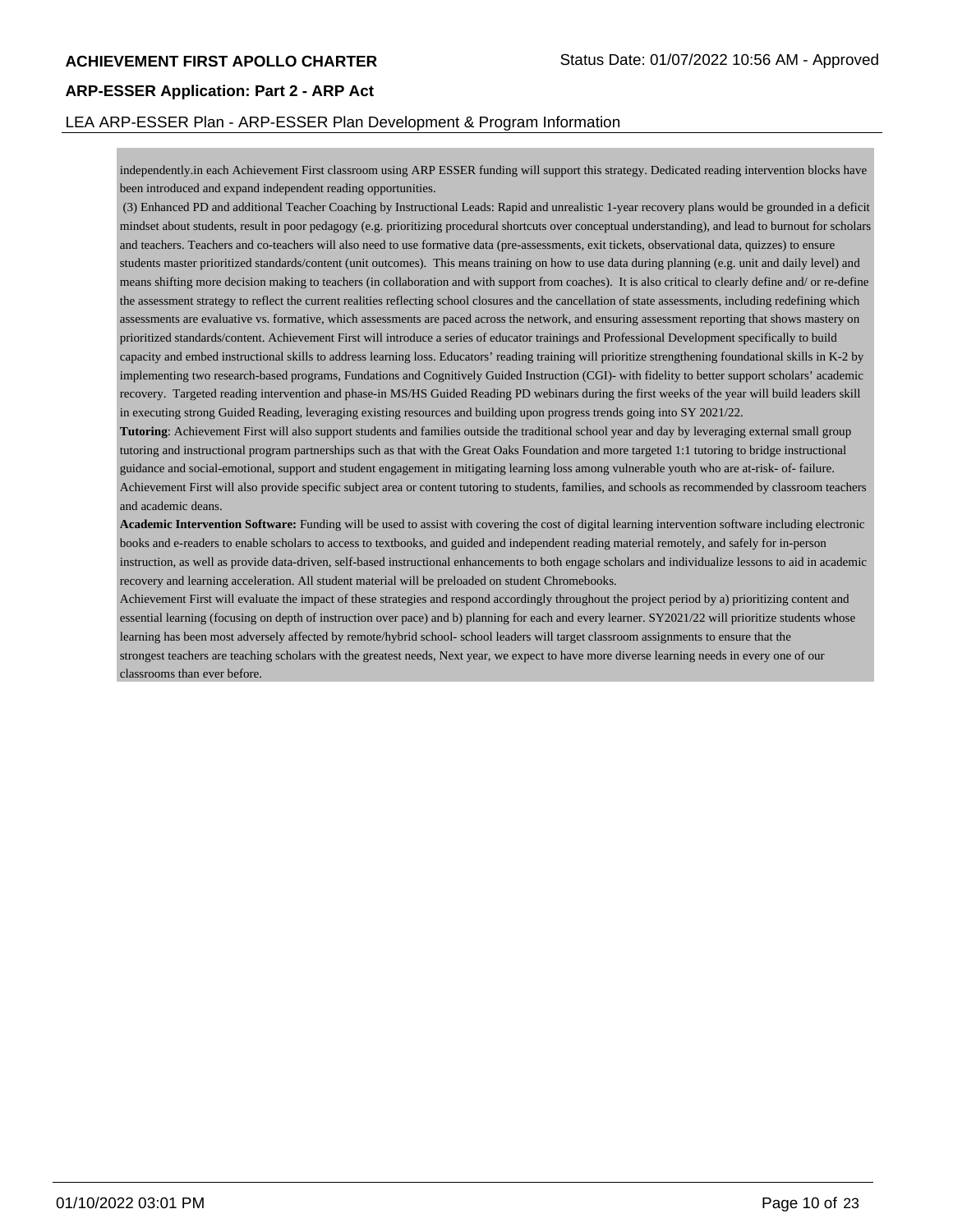### LEA ARP-ESSER Plan - ARP-ESSER Plan Development & Program Information

### **6. In the space provided below, please describe how the LEA will spend its remaining ARP ESSER funds consistent with section 2001(e)(2) - the allowable uses of funds - of the ARP Act.**

The 2020/21 Needs Assessment revealed that Achievement First must:

- 1. Evaluate and redefine the SY2020/21 attendance approach a to prioritize health and safety of our school community and to be responsive to local contexts and scholars' specific circumstances by facilitating an instructional model that incorporates hybrid learning scenarios that support students and teachers who remain remote and considers changing CDC guidance.
- 2. Establish clear ownership of the parent and family communication plan, and create feedback loops with families and the community on how SY 2021/22 and beyond will look different and updated safety measures
- 3. Be responsive to the needs of scholars and families by providing opportunities for supplementary learning, academic recovery and student enrichment.
- 4. Ensure all safety measures are in place and the school has procured the technology including Chromebooks and activated MiFi devices and instructional materials necessary to seamlessly implement and/or pivot to a remote instructional model as needed.
- 5. Build capacity in Social Emotional Learning (SEL) and having courageous conversations about race across staff for schools that are foundational to engaging with students and creating a learning environment that supports all students to thrive.

Family Engagement: Achievement First will empower families, scholars, and staff by adding network and school-based FTEs to provide much-need capacity to champion and institutionalize family programming in SY22 and develop more meaningful and effective partnerships with the communities we serve.

The Directors of Family Engagement and School Safety and Health will work together to develop a strategic family communication plan, faciitate a true two-way conversation with families an scholars regarding programming and efficacy, and design and implement tactics that are responsive to the school community's concerns.

These dedicated resources will:

- 1. Determine and operationalize a cohesive vision for amplifying family voice and experience.
- 2. Articulate a cohesive roadmap including strategies and tactics to increase authentic family engagement leveraging our "Design With and Not For" liberatory design mindset.
- 3. Oversee family engagement survey administration and determine key questions, measures, goals, and tactics (one measure for success).
- 4. Articulate cohesion between current survey platforms (e.g. host district surveys, Teacher Career Pathway family survey, internal family pulse surveys) and best practices for leveraging this data.
- 5. Leverage data to ensure the network is on track to meeting the needs of our families, students and aligned goals. 6. Provide guidance for schools and network teams to leverage both qualitative and quantitative data and action plan.

Achievement First believes that increased and holistic parent and family involvement will drive student achievement and a strong student and family experience by defining the vision for exceptional family engagement:

- Leverage a research agenda, best practices (internal and external), and input from key stakeholders to work with the team on clarifying a vision for family engagement across K-12 - Design and operationalize prototypes and potential pilots for family engagement strategies in the spirit learning (before scaling a strategy across the region, academy, or network)
- Leverage the vision to determine guiding principles/organizational beliefs for family engagement and waterline expectations for all Achievement First schools.

**SEL and Trauma-Informed Programming**: Achievement First is prioritizing investments in supplementary, ongoing and culturally- responsive ad trauma-informed social emotional and mental health supports for scholars. This includes expanded and targeted SEL programming and Professional Development to ensure that school community members are engaged in taking care of their emotional health as it relates to feelings of isolation and anxiety spurred by pandemic realities, and to surface, challenge and heal issues of racial disparity and how they impact scholars and staff. These features cannot operate as separate, disconnected components, and this also includes holding a higher bar for both / and by ensuring that belief and belonging (care for the whole child) and focused learning (academic progress) are mutually reinforcing.

Ensuring all students are safe, known and loved is most important, and articulating how a trauma and resiliency approach, SEL, and mindset work are integrated into the student experience vision and cannot operate as separate, disconnected components, and this also includes holding a higher bar for both / and by ensuring that belief and belonging (care for the whole child) and focused learning (academic progress) are mutually-reinforcing.

**Investments in Education Technology:** ARP ESSER funds will assist with stocking and distributing 1:1 Chromebooks and laptops preloaded with instructional and engagement software, providing reliable and stable internet access (MiFi devices and plans) to scholars as needed to facilitate hybrid and remote instruction as well as access to additional digital resources to support academic recovery and learning acceleration and individually assigned computer peripherals including headphones and chargers for instructional that is enhanced by digital resources and to limit distractions that impact hybrid/ remote synchronous learning. Funding will also assist with installing additional Neatbar videoconferencing classroom equipment. Neatbars facilitate teaching simulcasts will augment space constraints and provide scholars and families with an option that does not force them to choose between access to a high-quality education, and their health and safety.

 Achievement First also prioritizes knowing that most of our scholars are classified as economically-disadvantaged as they qualify for free and reduced-priced lunches, Achievement First reached out to parents and families to ensure that scholars had internet access to enable their full and equal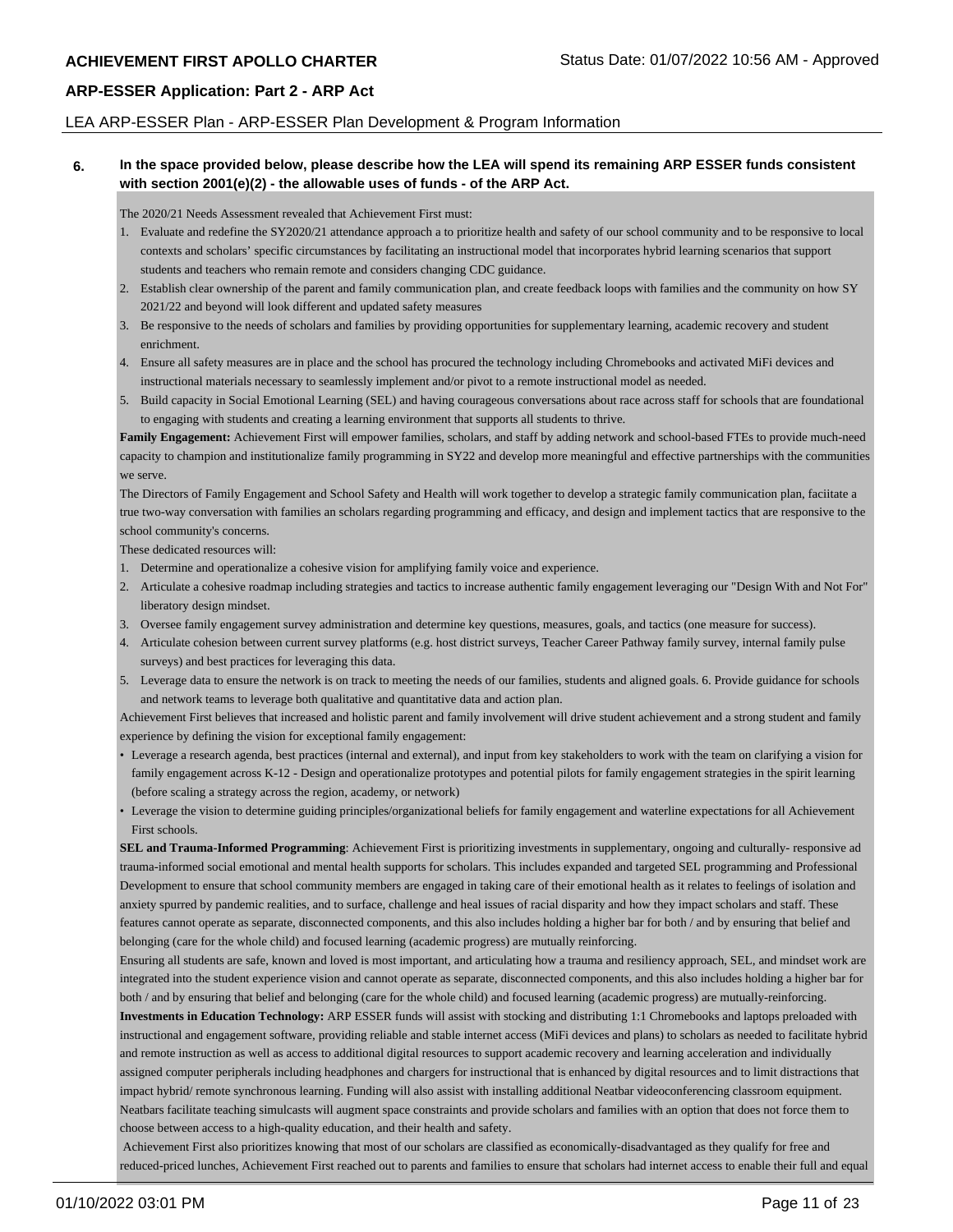### LEA ARP-ESSER Plan - ARP-ESSER Plan Development & Program Information

participation in remote learning activities. Scholars that did not have consistent, stable internet access were provided personal wireless hotspot (MiFi) devices and service. Achievement First Apollo Charter School will bridge the technology-divide and guarantee that our economically-disadvantaged scholars have equal access to education during the 2021/22 academic year by covering the cost of MiFi data for scholars. This internet access will facilitate remote learning including participation and attendance at virtual classrooms and simulcast of daily instruction.

**Hiring Long Term Substitutes**: Achievement First's pandemic safety, preparedness and response plan has been a non-negotiable in staff and family engagement protecting our staff, families and scholars for the reopening of our New York schools for in-person instruction. Achievement First's employee data indicates that there continues to be an increased number of teacher and staff absences, and this is expected to be of concern as staff and teachers will: (1) be encouraged not to go in to school if they are exhibiting flu-like symptoms and (2) likely need to take time- off if their children's schools are closed due to COVID cases. School teams have adequate staff to cover school operations and general administration. However, Achievement First's school leaders- principals and deans- are regularly needed to cover classes in addition to coaching teachers, overseeing curriculum modifications to better target scholars' needs and addressing learning loss and implementing reopening strategies. Achievement First proposes using ARP ESSER funds to hire an experienced long-term substitute teacher to provide coverage for unexpected and extended teachers absences throughout the year. The position is being planned as contract position for 2 years.

**Hiring a Supplementary Art and Wellness Teacher:** Achievement First Apollo Charter School proposes the use of a portion of funds to assist with adding an Arts and Wellness teacher as part of its to investment in providing scholars with more outlets for physical, mental, and psychological wellness. This is grounded in Achievement First's reopening and recovery guiding principle to prioritize the student experience including socioemotional learning (SEL) and wellness. By integrating arts into the school day, scholars will have additional outlets for self-expression, collaboration, social connection, and physical health, and will be more engaged in other subjects throughout the day. The employee will be a contract hire for SY21/22 and SY22/23.

**Purchase Additional Meal Service Stations:** Achievement First Apollo Charter School proposes using ARP ESSER funds to purchase additional food service equipment to facilitate physical distancing. To ensure that scholars are provided with hot meals in their classrooms and reduce the need for large groups to congregate in communal spaces such as the cafeteria, Achievement First Apollo will be purchasing and installing food service equipment on the fourth floor. As it is necessary, this equipment will facilitate breakfast and lunch service on the fourth floor and allow kids to eat in their classrooms (which are better ventilated than the cafeteria) while remaining physical distanced.

**Curriculum Enrichment- Music:** Achievement First will partner with Education Through Music, a music organization to deliver a music program as an enhanced student enrichment opportunity. Music education is part of a well-rounded education, provides a creative outlet for all scholars making it essential for social and emotional well-being, and critical in establishing equitable access to opportunities including college music programs, scholarships and careers.This program places part-time music teachers in schools to introduce music to scholars and establishes a strong music foundation in an underserved school. Additionally, research shows that music instruction helps with math achievement which is an area of opportunity for our youngest scholar coming out of 18 months of remote learning.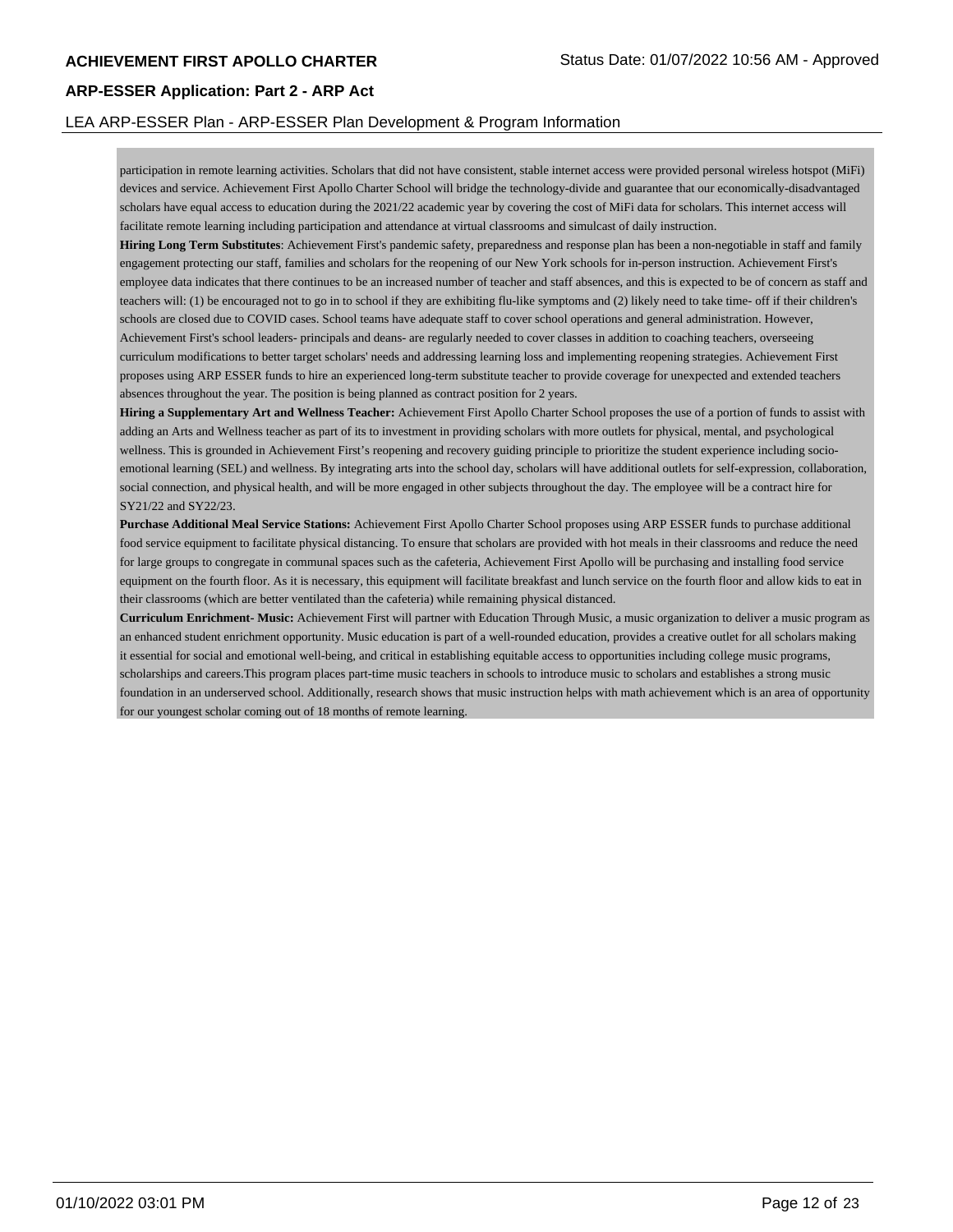### LEA ARP-ESSER Plan - ARP-ESSER Plan Development & Program Information

**7. In the space provided below, please describe how the LEA will ensure that the interventions it implements, including but not limited to the interventions implemented under section 2001(e)(1) - the required reserve of 20% of funds - to address the academic impact of lost instructional time, will respond to the academic, social, emotional, and mental health needs of all students, and particularly those students disproportionately impacted by the COVID-19 pandemic, including students from low-income families, students of color, English learners, children with disabilities, students experiencing homelessness, children in foster care, and migratory students.**

Achievement First recognizes the intersectionality between socioeconomic status and English language proficiency and special needs in our enrollment. Whilst more than 85% of Achievement First Apollo's scholars are classified as students from low-income families, Achievement First serves Black and brown communities with significant percentages of scholars identifying as English language learners (ELL) and have been approved for an Individual Education Plan (IEP), and our schools have placed a premium on academic interventions, engagement strategies and additional support to ensure the unique needs of our sub-populations. More than 90% of Achievement First's scholars identify as Black, Latino or multiracial. In general, Achievement First will introduce specialized, culturally responsive and trauma-informed social emotional Professional Development (PD) to build the capacity of educators and all staff to address Diversity, Equity and Inclusion and specifically support its black and brown scholars in understanding, confronting and thriving. Achievement First will also ensure that all PDs for Special Services leaders include explicit strategies and examples to specialize instruction and support English language learner (ELL) and Special Education (SPED) scholars. Two (2) specialized new reading intervention programs for our ELL and SPED scholars have also been piloted.

### **Students of Color**

Using ARP ESSER funds, Achievement First will:

- 1. Introduce specialized, culturally responsive and trauma-informed Social Emotional Professional Development to build the capacity of educators. PD that targets all school staff will address Diversity, Equity and Inclusion, and specifically support black and brown scholars in understanding, confronting and thriving. Educators and staff will be enrolled in training and evidence-based programming provided through experts including Courageous Conversation, the National Equity Project and The Management Center. This targeted PD is aimed at ensuring all students are and feel safe, known and loved is most important, and articulating how a trauma and resiliency approach, and mindset work are integrated into the student experience vision.
- 2. Prioritize investments in supplementary, ongoing and culturally- responsive and trauma-informed social emotional and mental health supports for scholars. This includes hiring an Arts and Wellness teacher, leveraging PDs on SEL and effecting change to expand targeted SEL programming for scholars to ensure that school community members are engaged in taking care of their emotional health as it relates to feelings of isolation and anxiety spurred by pandemic realities, and to surface, challenge and heal issues of racial disparity and how they impact scholars and staff. These features cannot operate as separate, disconnected components, and this also includes holding a higher bar for both / and by ensuring that belief and belonging (care for the whole child) and focused learning (academic progress) are mutually reinforcing.

### **Low-Income Scholars**

This is a Title I school and the vast majority of Achievement First's scholars qualify for free and reduced-price lunch (FRL). As such, Achievement First grounds all programming and resource decisions in equity and ensuring that the unique needs of underserved, economicallydisadvantaged families and scholars are met. As such, ARP ESSER funding will:

- 1. Provide low-income scholars with the opportunity to participate in summer and afterschool enrichment programs that teach them new STEM skills, exposes them to life skills and creative outlets in the arts and physical activity. Achievement First will partner with the nonprofit Change Summer, and other charter networks to host a summer camp. AF Camp is an equitable opportunity for Achievement First's students to experience challenges, adventures, teamwork, and personal growth during the summer months and is an essential part of the Achievement First student experience. The camp also focuses on STEM and experiential learning to jumpstart academic recovery and improve scholars' academic performance in science. Achievement First's partnership with Education Through Music, also places supports for low-income scholars at the forefront. The program works closely with schools in New York's underserved communities to provide music education to schools that do not typically have the resources to teach their children the arts.
- 2. Provide wireless internet access using MiFi devices with service plans, and continuous, professional technical support for low-income students and families to ensure equitable participation in hybrid learning. Knowing that most of our scholars are classified as economically-disadvantaged as they qualify for free and reduced-priced lunches, Achievement First reached out to parents and families to ensure that scholars had internet access to enable their full and equal participation in remote learning activities. Scholars that did not have consistent, stable internet access were provided personal wireless hotspot (MiFi) devices and service. Achievement First will bridge the technology-divide and guarantee that, regardless of the impact and prevalence of COVID-19, economically-disadvantaged scholars will continue to have equal access to education during the academic year by covering the cost of MiFi data for scholars. This internet access will facilitate remote/hybrid learning including participation and attendance in virtual classrooms and simulcast of daily instruction, as well as enable scholars to complete homework and independent learning accessed through various digital/ web-based resources.

### **ELL/ MLL Scholars**

The Reading A-Z program will be introduced across all schools to increase classroom supports for English and multi-language learners (ELLs/ MLLs). This includes student interactive program for listening to text read-aloud and recording themselves reading for self-assessment and teacher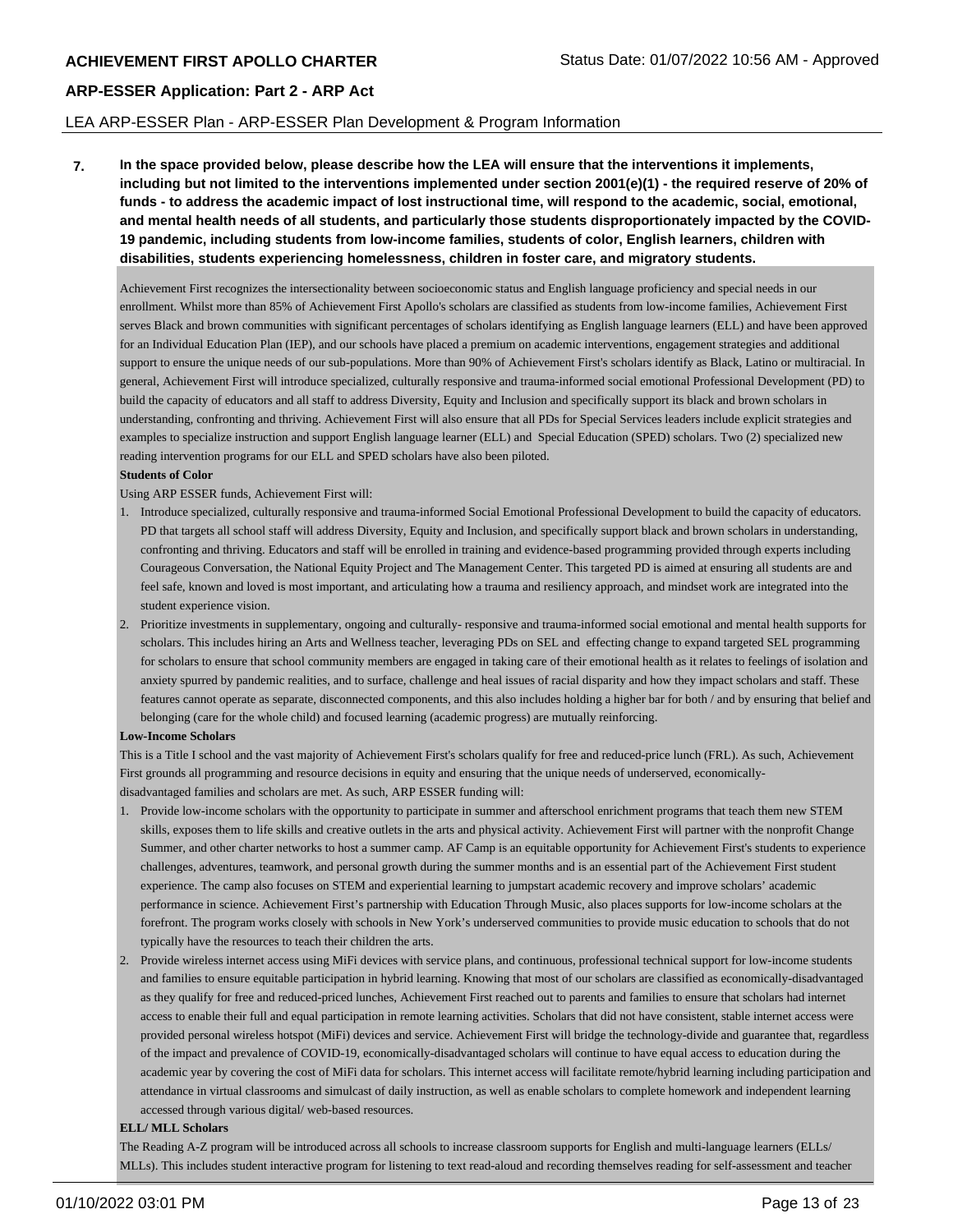### LEA ARP-ESSER Plan - ARP-ESSER Plan Development & Program Information

feedback. Printed materials in English/Spanish related to content instruction will be provided and backpack home for multilingual family home libraries.

ELL/MLL scholars will be supported using ARP ESSER funds where:

- 1. Due to the ongoing COVID-19 crisis, all Achievement First scholars in New York participated in remote learning from March 2020 through June 2021; stakeholders including school leaders, teachers and staff, parents and families, and scholars indicated very clearly that health and safety was first foremost for the 2020/21 academic year. However, we have seen where this has had a significant impact on the academic outcomes and English language proficiency of our ELL/MLL scholars. We know that in learning in-person is best for all scholars, and ELL/MLL population benefit even more than their English-speaking peers from in-person literacy support, instruction and interactions throughout the day as it provides language immersion. Therefore, ELL/MLL literacy support will be a 2021/22 priority with additional intervention and support through implementation of the Wilson Fundations program, which offers systematic, research-based support in critical foundational literacy skills. A dedicated ELA Interventionist and a Director of Reading fluency will also be hired to provide supplementary instruction and targeted curricular materials which will improve ELL/MLL students academic progress in reading, phonics, grammar and vocabulary. Additionally, we are ensuring that all schools have the appropriate teacher preparation for supporting ELL/MLL scholars in achieving their academic goals by prioritizing itproviding feedback and support including but not limited to creating lesson plans, delivering monthly PDs and webinars for teachers and leaders, doing on the ground walkthroughs, and analyzing the data.
- 2. Support the hiring of a Director of Family Engagement and Community Programs to ensure that Achievement First has the capacity and skills to increase outreach to bilingual and multilingual families and organizations that specifically serve this segment of our diverse school community. Achievement First's overall objective is to increased family participation in the Family Engagement survey with overall experience for families increasing by at least 10%, and support principals and regional superintendents with improving positive two-way communication with all families by developing an authentic family engagement program that elevates positive information about scholars, instead of only reaching out with negative or challenging information by establishing at least two new, routine methods of obtaining actionable student, parent and community feedback and rich (qualitative and quantitative) data regarding their scholars of academic progress and well-being at Achievement First by the end of the upcoming school year in June 2022. It is critical that ELL/MLL parents and families are engaged consistently and can easily access information in both their native language and English, for example, but the Director of Family Engagement will also create opportunities that encourage cultural exchanges and organically integrate and respond to the experiences and needs of ELL/MLL families within the school's culture, activities and policies. These improvement strategies will be built upon through SY 2023/24.

### **SPED Scholars**

As a New York charter school, our host district provides the services and supports including paraprofessionals for scholars with an Individual Educational Plans (IEPs). Achievement First's educational program is deliberately inclusive in its approach-a scholar with an IEP is with his/ her General Education (GenEd) peers as much as is possible and appropriate to meet their needs and towards achieving their academic goals and realizing the desired outcomes.

Using ARP ESSER funds, Achievement First will augment supports for scholars with IEPs in the Summer Academy which extends the school year and Small Group Tutoring which provides opportunities for scholars to access homework assistance, additional practice to clarify new subject area applications and reinforce skills and self-paced review of challenging academic content.

Additionally, Achievement First has increased SPED-supportive educator training to aid in learning acceleration by delivering 3 virtual professional development days for all SSLs on "Universal Design Learning" that went into various domains of learning and shared examples of it in action and how leaders can develop teachers in this skill.

### **Other Special Populations**

Achievement First does not collect data on scholars and families' immigration status, and does not currently have an identifiable population of scholars living in foster care.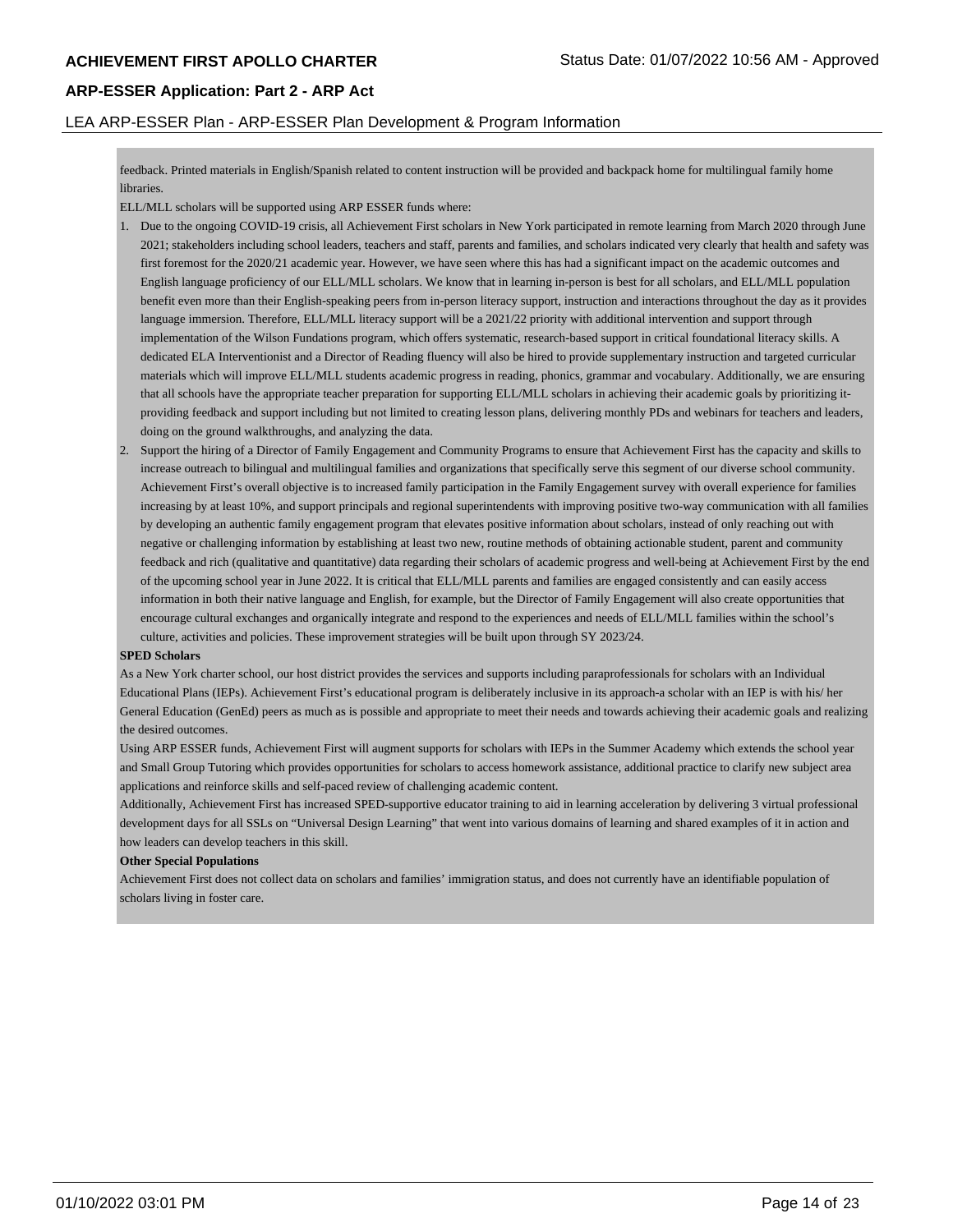LEA ARP-ESSER Plan - ARP-ESSER Return to In-Person Instruction

## **ARP-ESSER Return to In-Person Instruction**

ACHIEVEMENT FIRST APOLLO CHARTER

331900860933

Section 2001(i)(1) of the ARP Act requires each LEA that receives ARP ESSER funds to develop and make publicly available on the LEA's website, not later than 30 days after receiving ARP ESSER funds, a plan for the safe return to in-person instruction and continuity of services for all schools, including those that have already returned to in- person instruction. Section 2001(i)(2) of the ARP Act further requires that the LEA seek public comment on the plan and take those comments into account in the development of the plan. Finally, section 2001(i)(3) of the ARP Act states that an LEA that developed a plan for the safe return to in-person instruction and continuity of services prior to the date of enactment of the ARP Act will be deemed to have met the requirement to develop a plan under section  $2001(i)(1)$  as long as the plan meets the statutory requirements (i.e., is publicly available on the LEA's website and was developed after the LEA sought and took into account public comment).

The LEA's plan must include how it will maintain the health and safety of students, educators, and other school and LEA staff and a description of any policies it has adopted regarding each of the CDC's safety recommendations, including universal and correct wearing of masks; modifying facilities to allow for physical distancing (e.g., use of cohorts/podding); handwashing and respiratory etiquette; cleaning and maintaining healthy facilities, including improving ventilation; contact tracing in combination with isolation and quarantine in collaboration with the State, local, territorial, or the health departments of Native American Nations; diagnostic and screening testing; efforts to provide vaccinations to school communities; appropriate accommodations for children with disabilities with respect to health and safety policies; and coordination with State and local health officials.

The plan must describe how the LEA will ensure continuity of services, including but not limited to services to address students' academic needs and the social, emotional, mental health and other needs of students and staff, which may include student health and food services.

LEA plans must be in an understandable and uniform format and, to the extent practicable, written in a language that parents can understand (or, if not practicable, orally translated). Upon request by a parent with a disability, LEA plans must be provided in an alternative format accessible to the parent.

**NYSED will permit previously developed LEA re-opening plans to satisfy the ARP statutory requirement for the safe return to in-person instruction and continuity of services. LEAs must make any necessary updates to existing plans to conform with the USDE requirements within 30 days of receipt of ARP-ESSER funds and to review (and revise if appropriate) plans every six months thereafter (until September 30, 2023).**

**1. In the space provided below, please provide the URL for the website(s) where the district's most current reopening/return to in-person learning plan is/will be located. For an LEA that does not have a website, the LEA may identify an online platform (e.g. social media group or post, file sharing service, email listserv) that allows plans to be directly communicated to students, parents or legal guardians, school staff, and other stakeholders. As appropriate, the LEA should provide details about how the plan will be made available to people who request it.**

Safe Return to In-Person Instruction and Continuity of Services Plan: https://www.achievementfirst.org/wp-content/uploads/2021/12/AF-NY-SafeReturnPlan-2.pdf

Families that have additional questions can review the Family FAQs on the website, or complete this form to request more information. The School Operations team will make hard copies of the plan available when requested.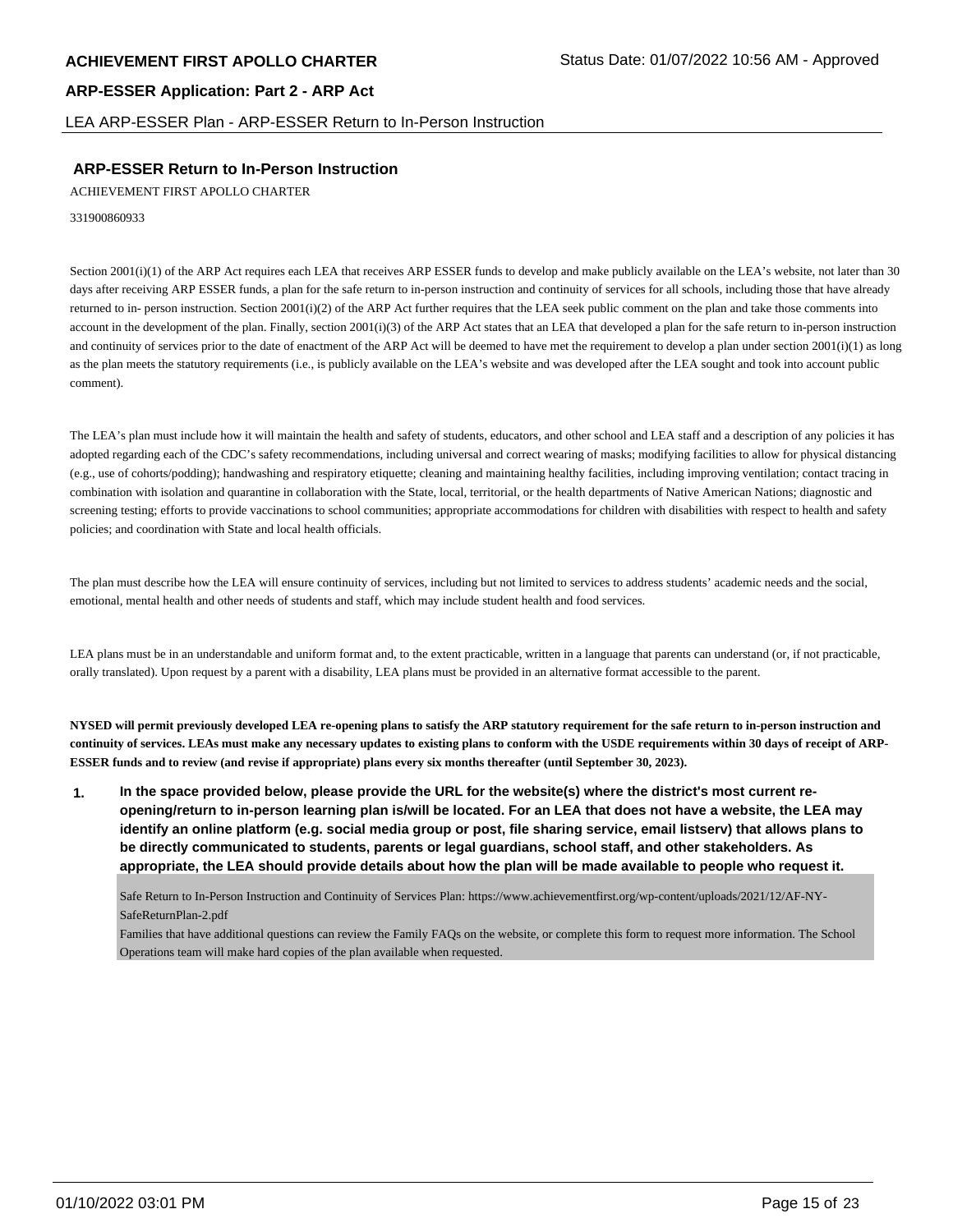### LEA ARP-ESSER Plan - ARP-ESSER Return to In-Person Instruction

**2. An LEA must periodically, but no less frequently than every six months (through September 30, 2023), review and, as appropriate, revise its plan. Consistent with section 2001(i)(2) of the ARP Act, which requires an LEA to seek public comment on the development of its plan, an LEA must seek public input and take such input into account in determining whether to revise its plan and, if it determines revisions are necessary, on the revisions it makes to its plan, i.e., the LEA must seek public input on whether to revise its plan and on any revisions to its plan no less frequently than every six months (taking into consideration the timing of significant changes to CDC guidance on reopening schools). If the LEA revises its plan, the revised plan must address each of the aspects of safety currently recommended by the CDC or, if the CDC has updated its safety recommendations at the time the LEA is revising its plan, each of the updated safety recommendations.**

**In the space provided below, please describe how the LEA will review and regularly update (at least every six months through September 30, 2023) it's plan for in-person instruction, including a description of how public comment will be collected.**

Since the earliest days of the pandemic, Achievement First established a re-opening committee composed of senior leaders from school operations, academic operations, talent operations, and communications. This committee meets bi-weekly and has regular touchpoints with principals and other school leaders to seek their feedback and share pending plans.

Using input from our state authorizer SUNY, the NY Department of Education, the NY Department of Health, and CDC, our reopening / safety plans are constantly being revised to reflect their latest guidance. Furthermore, the network and individual schools have designed a family communication plan for reopening in order to keep families informed and gather their input via surveys and periodic town hall meetings. Our school-based communications system, ParentSquare, enables two-way communication with schools. We will also have a pulse survey of families every few months to gather their feedback on their student's experience, and particularly their experience with the safety measures. Finally, each of our Board meetings includes a public comment period during which we can hear from the public, staff, or families.

The committee will begin its next review cycle in late October following the safe reopening of schools in August and will publish a revised plan by the end of December (effective for the return from winter break). Revised plans will continue to be published on a June and December cycle through June, 2023.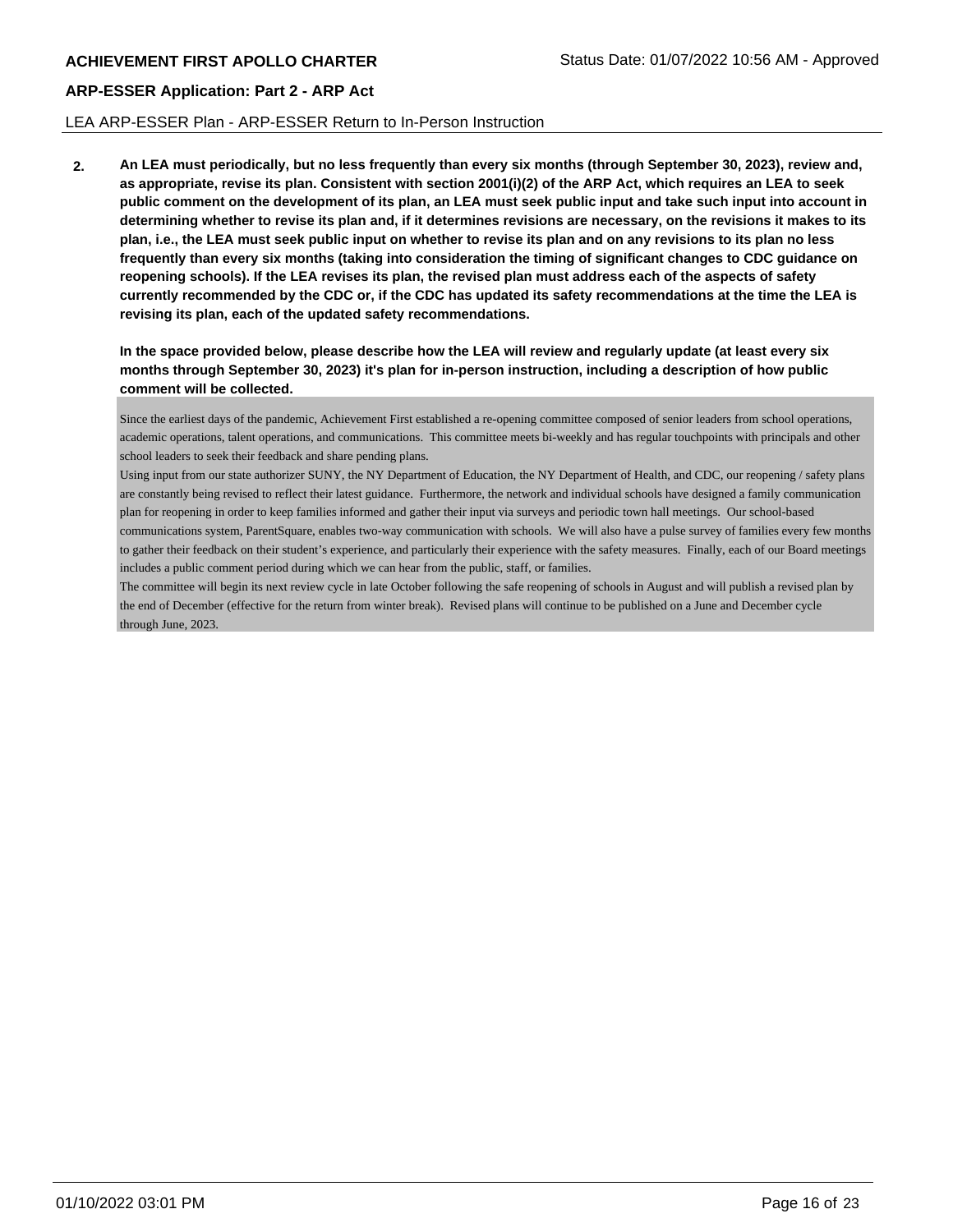LEA ARP-ESSER Plan - ARP-ESSER Funding Distribution

# **ARP-ESSER LEA Base 90% Allocation - Funding Distribution**

ACHIEVEMENT FIRST APOLLO CHARTER

331900860933

**Please note: LEAs that have been allocated funds from the mandated SEA-Level Reserves in the 2021-22 enacted state budget will apply for those funds via a separate application process. NYSED will inform school districts under separate cover when the application process for school district allocations of ARP-ESSER SEA set-aside funds has been published in the SED Monitoring and Vendor Reporting System. The sections below are only for LEA 90% base ARP-ESSER allocations. LEAs should not apply for ARP ESSER SEA Reserve funds as part of this application.**

**1. Please complete the following to indicate the LEA's American Rescue Plan (ARP) Act LEA Base 90% allocation for Elementary and Secondary School Emergency Relief (ESSER) funds, as well as its most current enrollment figures.**

|                                                       | Amount (\$ or #) |
|-------------------------------------------------------|------------------|
| ARP-ESSER Fund Allocation (\$)                        | 2,448,220        |
| Total Number of K-12 Resident Students Enrolled (#)   | 813              |
| Total Number of Students from Low-Income Families (#) | 695              |

# **ARP-ESSER Schools Served**

**2. Please complete the following chart by indicating the number of PUBLIC SCHOOLS in the LEA being served by ARP-ESSER LEA Base 90% Funding.**

|                                                            | INumber (#) |
|------------------------------------------------------------|-------------|
| Total Number of Schools in the LEA                         |             |
| Number of Schools Served by ARP-ESSER LEA Base 90% Funding |             |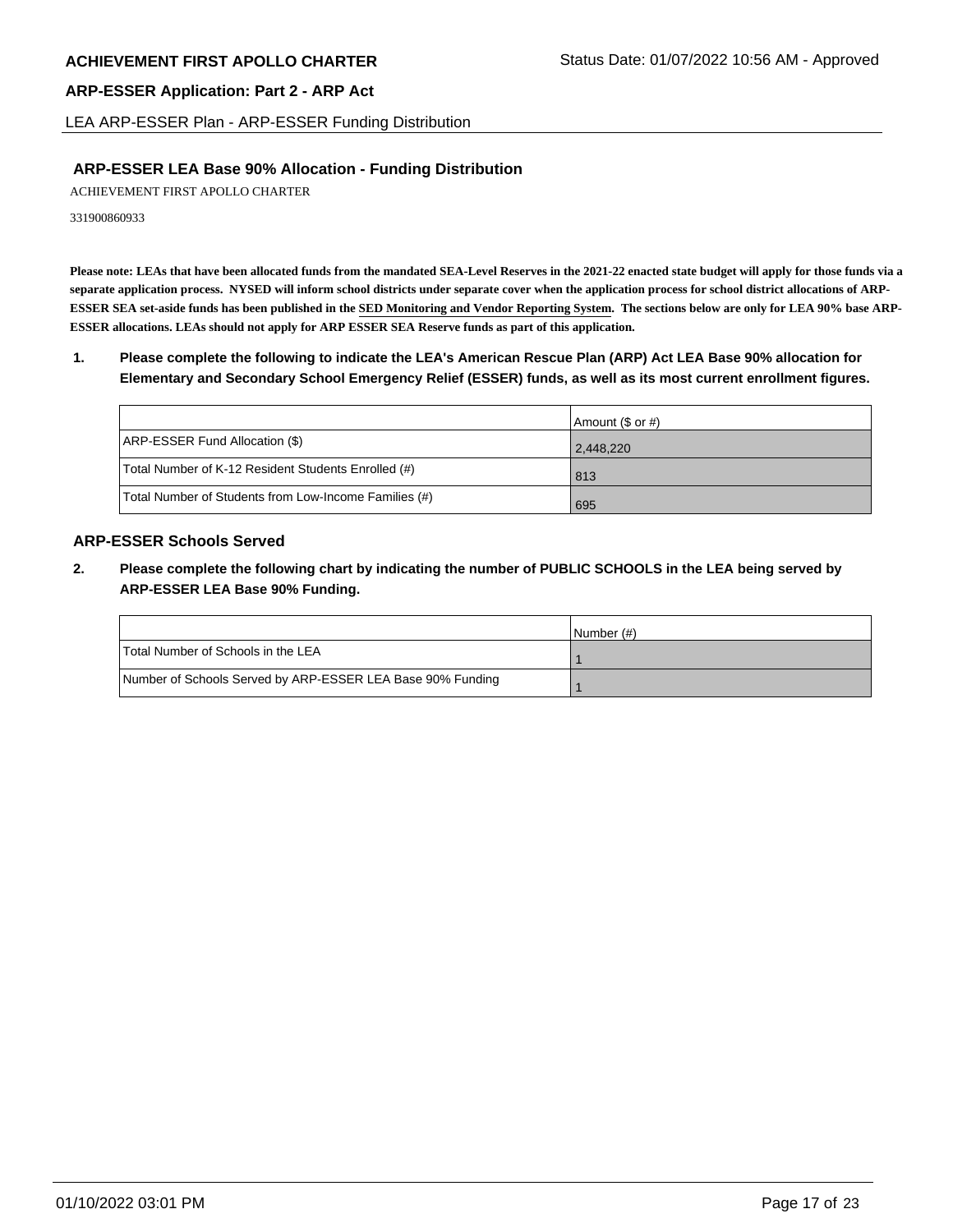LEA ARP-ESSER Plan - ARP-ESSER Use of Funds

# **ARP-ESSER LEA Base 90% Allocation - Use of Funds**

ACHIEVEMENT FIRST APOLLO CHARTER

331900860933

**Please note: LEAs that have been allocated funds from the mandated SEA-Level Reserves in the 2021-22 enacted state budget will apply for those funds via a separate application process. NYSED will inform school districts under separate cover when the application process for school district allocations of ARP-ESSER SEA set-aside funds has been published in the SED Monitoring and Vendor Reporting System. The sections below are only for LEA 90% base ARP-ESSER allocations. LEAs should not apply for ARP ESSER SEA Reserve funds as part of this application.**

**1. Please complete the chart below by identifying the funds being used to support each allowable activity. Please respond with "0" to indicate that no funds are being assigned to a given activity. PLEASE NOTE - All proposed expenditures must be reflected within the FS-10 budget form AND budget narrative to clearly align with this item.**

|                                                                                                                                                                                                                                                                                                                                                                                                                                                                                                                                                            | FUNDING Amounts (\$) |
|------------------------------------------------------------------------------------------------------------------------------------------------------------------------------------------------------------------------------------------------------------------------------------------------------------------------------------------------------------------------------------------------------------------------------------------------------------------------------------------------------------------------------------------------------------|----------------------|
| 1 - Any activity authorized by the ESEA, including the Native Hawaiian Education Act and<br>the Alaska Native Educational Equity, Support, and Assistance Act (20 U.S.C. 6301 et<br>seq.).                                                                                                                                                                                                                                                                                                                                                                 | 0                    |
| 2 - Any activity authorized by the Individuals with Disabilities Education Act (IDEA) (20<br>U.S.C. 1400 et seq.).                                                                                                                                                                                                                                                                                                                                                                                                                                         | $\overline{0}$       |
| 3 - Any activity authorized by the Adult Education and Family Literacy Act (AEFLA) (29<br>U.S.C. 3271 et seq.).                                                                                                                                                                                                                                                                                                                                                                                                                                            | $\mathbf{0}$         |
| 4 - Any activity authorized by the Carl D. Perkins Career and Technical Education Act of<br>2006 (Perkins V) (20 U.S.C. 2301 et seq.).                                                                                                                                                                                                                                                                                                                                                                                                                     | $\mathbf 0$          |
| 5 - Any activity authorized by subtitle B of title VII of the McKinney-Vento Homeless<br>Assistance Act (McKinney-Vento) (42 U.S.C. 11431 et seg.).                                                                                                                                                                                                                                                                                                                                                                                                        | $\mathbf{0}$         |
| 6 - Coordinating preparedness and response efforts of LEAs with State, local, Tribal, and<br>territorial public health departments, and other relevant agencies, to improve coordinated<br>responses among such entities to prevent, prepare for, and respond to COVID-19.                                                                                                                                                                                                                                                                                 | $\boldsymbol{0}$     |
| 7 - Providing principals and other school leaders with the resources necessary to address<br>the needs of their individual schools.                                                                                                                                                                                                                                                                                                                                                                                                                        | 326,616              |
| 8 - Activities to address the unique needs of low-income children or students, students<br>with disabilities, English learners, racial and ethnic minorities, students experiencing<br>homelessness, and children and youth in foster care, including how outreach and service<br>delivery will meet the needs of each population.                                                                                                                                                                                                                         | 59,328               |
| 9 - Developing and implementing procedures and systems to improve the preparedness<br>and response efforts of LEAs.                                                                                                                                                                                                                                                                                                                                                                                                                                        | 133,866              |
| 10 - Training and professional development for staff of the LEA on sanitation and<br>minimizing the spread of infectious diseases.                                                                                                                                                                                                                                                                                                                                                                                                                         | $\mathbf{0}$         |
| 11 - Purchasing supplies to sanitize and clean the facilities of the LEA, including buildings<br>operated by such LEA.                                                                                                                                                                                                                                                                                                                                                                                                                                     | 119,600              |
| 12 - Planning for, coordinating, and implementing activities during long-term closures,<br>including providing meals to eligible students, providing technology for online learning to<br>all students, providing guidance for carrying out requirements under the IDEA and<br>ensuring other education services can continue to be provided consistent with all Federal,<br>State, and local requirements.                                                                                                                                                | 0                    |
| 13 - Purchasing educational technology (including hardware, software, and connectivity)<br>for students who are served by the LEA that aids in regular and substantive educational<br>interaction between students and their classroom instructors, including low-income<br>students and students with disabilities, which may include assistive technology or<br>adaptive equipment.                                                                                                                                                                      | 468,364              |
| 14 - Providing mental health services and supports, including through the implementation<br>of evidence based full-service community schools.                                                                                                                                                                                                                                                                                                                                                                                                              | $\overline{0}$       |
| 15 - Planning and implementing activities related to summer learning and enrichment and<br>supplemental after-school programs, including providing classroom instruction or online<br>learning during the summer months and addressing the needs of low-income students,<br>students with disabilities, English learners, migrant students, students experiencing<br>homelessness, and children and youth in foster care.                                                                                                                                  | 68,475               |
| 16 - Addressing the academic impact of lost instructional time among an LEA's students<br>(including low-income students, students with disabilities, English learners, racial and<br>ethnic minorities, students experiencing homelessness, and children and youth in foster<br>care) by: a) Administering and using high-quality assessments that are valid and reliable<br>to accurately assess students' academic progress and assist educators in meeting<br>students' academic needs, including through differentiating instruction; b) Implementing | 919,671              |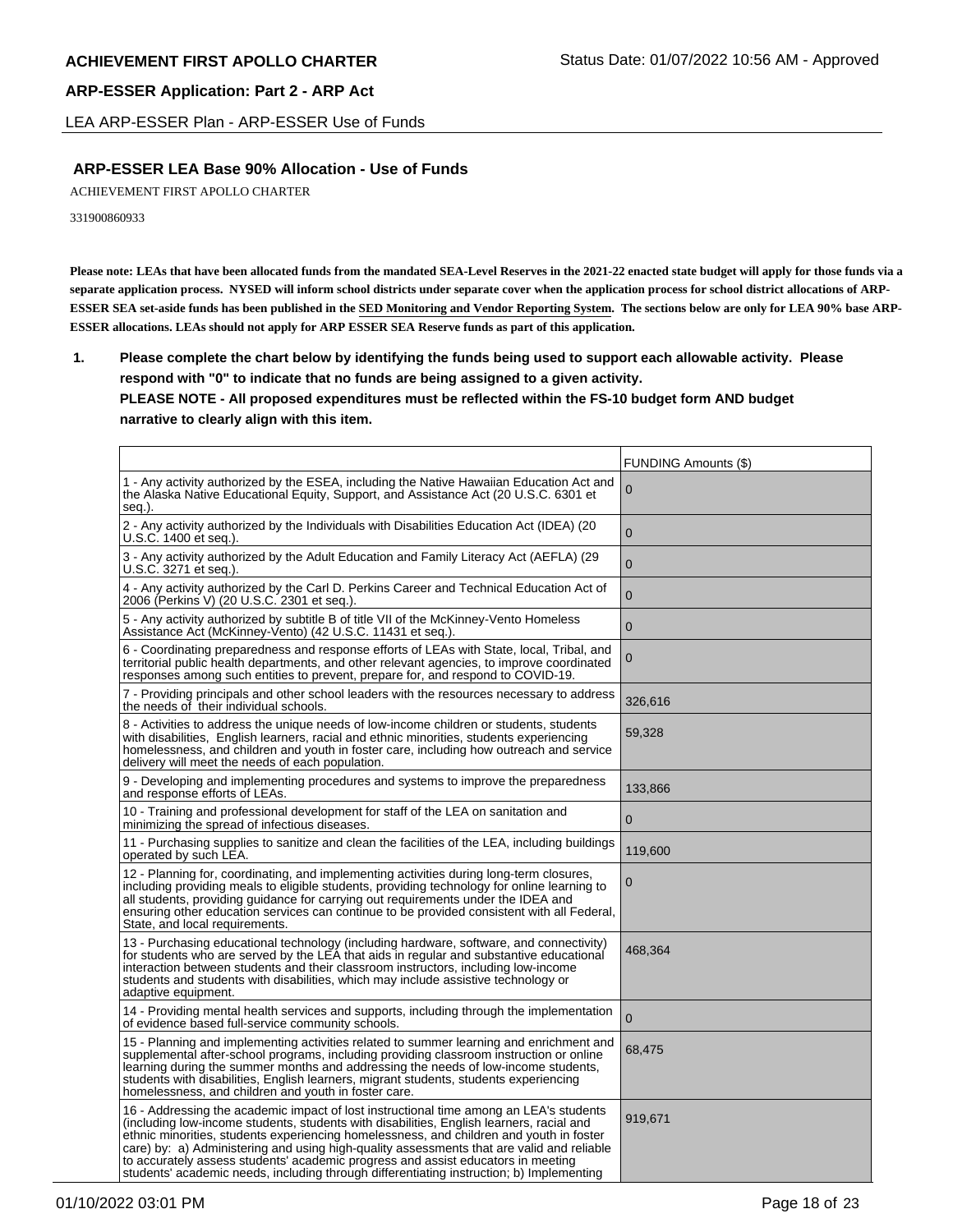# LEA ARP-ESSER Plan - ARP-ESSER Use of Funds

|                                                                                                                                                                                                                                                                                                                                                                   | <b>FUNDING Amounts (\$)</b> |
|-------------------------------------------------------------------------------------------------------------------------------------------------------------------------------------------------------------------------------------------------------------------------------------------------------------------------------------------------------------------|-----------------------------|
| evidence-based activities to meet the comprehensive needs of students; c) Providing<br>information and assistance to parents and families on how they can effectively support<br>students, including in a distance learning environment; and d) Tracking student<br>attendance and improving student engagement in distance education.                            |                             |
| 17 - School facility repairs and improvements to enable operation of schools to reduce<br>risk of virus transmission and exposure to environmental health hazards, and to support<br>student health needs.                                                                                                                                                        | 76,000                      |
| 18 - Inspection, testing, maintenance, repair, replacement, and upgrade projects to<br>improve the indoor air quality in school facilities, including mechanical and non-<br>mechanical heating, ventilation, and air conditioning systems, filtering, purification and<br>other air cleaning, fans, control systems, and window and door repair and replacement. | 185,800                     |
| 19 - Developing strategies and implementing public health protocols including, to the<br>greatest extent practicable, policies in line with guidance from the CDC for the reopening<br>and operation of school facilities to effectively maintain the health and safety of students,<br>educators, and other staff.                                               | 61,500                      |
| 20 - Other activities that are necessary to maintain the operation of and continuity of<br>services in the LEA and continuing to employ existing staff of the LEA.                                                                                                                                                                                                | 29,000                      |
| Totals:                                                                                                                                                                                                                                                                                                                                                           | 2,448,220                   |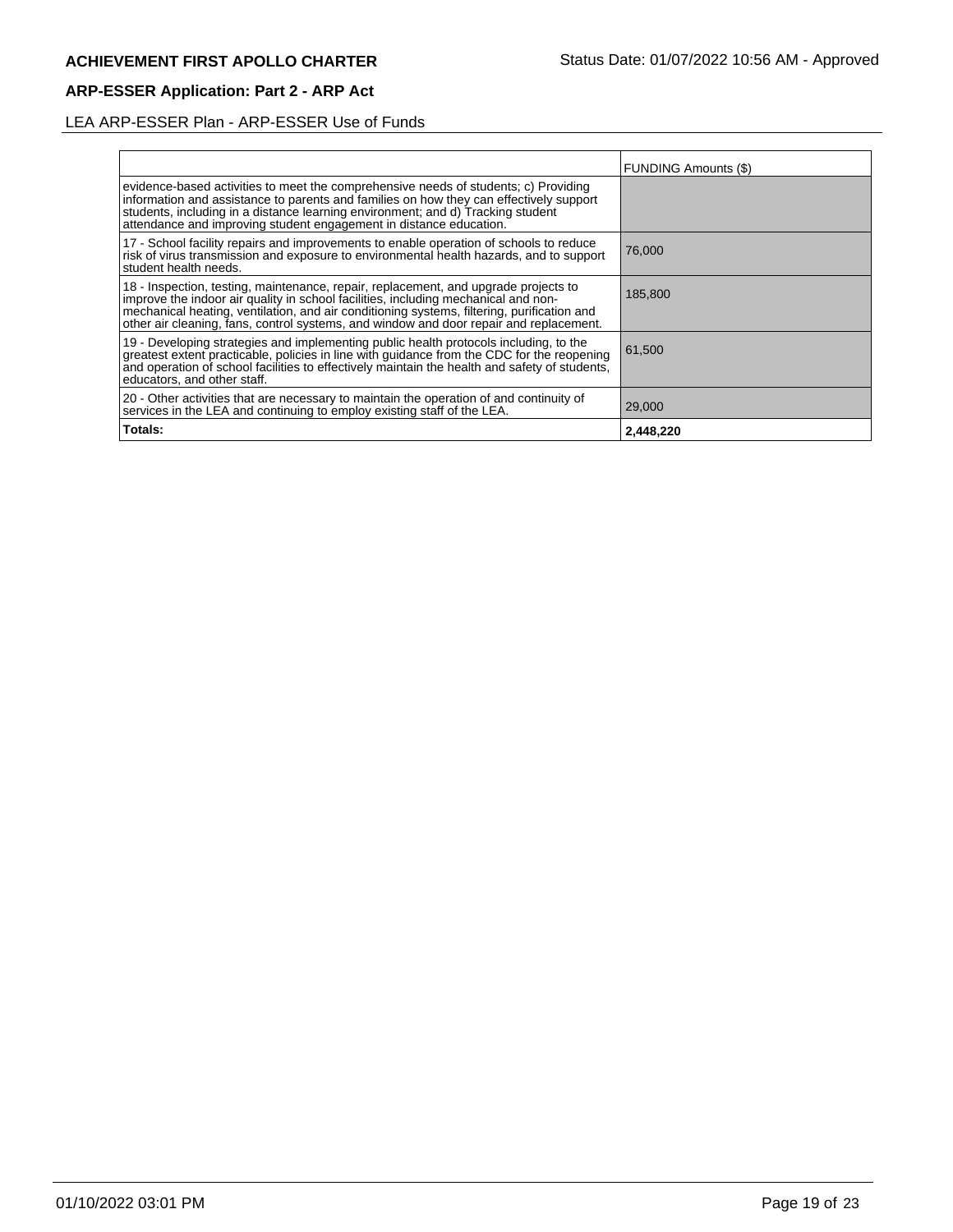LEA ARP-ESSER Plan - ARP-ESSER Construction-Related Costs

# **ARP-ESSER LEA Base 90% Allocation - Construction-Related Costs**

ACHIEVEMENT FIRST APOLLO CHARTER

331900860933

### **PLEASE NOTE:**

The Office of Facilities Planning, in collaboration with NYSED's Chief Financial Officer and the Office of ESSA-Funded Programs, is developing guidance regarding capital construction projects based on the United States Department of Education (USDE) recently issued FAQs for this federal program. The Use of Funds FAQ (released May 26, 2021) may be of particular interest, since it discusses construction and combination of funds. Links to the federal program website are below:

https://oese.ed.gov/offices/american-rescue-plan/american-rescue-plan-elementary-and-secondary-school-emergency-relief/

ESSER.GEER\_.FAQs\_5.26.21\_745AM\_FINALb0cd6833f6f46e03ba2d97d30aff953260028045f9ef3b18ea602db4b32b1d99

Local Educational Agencies (LEAs) which intend to do federally funded work using ARP-ESSER funds must first file FS-10s and other documents as required by the Office of ESSA-Funded Programs. If a project would normally require a building permit if supported by state/local funds, it must also have a building permit if supported by federal funds (or a combination of funding streams). Facilities Planning forms are under development at this time.

### **1. What is the amount of funds that the LEA plans to use for construction related projects?**

### 156,000

### **2. In the space provided below, please described the planned construction activities and costs.**

- 1. Necessary repairs to window frames to ensure windows are able to open and close safely to increase fresh air flow in classrooms. The windows in the older DOE buildings occupied by Achievement First are often difficult to open or attempting to do so is unsafe due to defective mechanisms and deferred maintenance. The CDC and local departments of health recommend that indoor spaces be well-ventilated and have cross-ventilation to mitigate the spread of COVID-19 and other airborne disease in congregate settings. Repair work would involve cleaning, minor repair and limited replacements of parts such as bolts and hinges. The estimated project costs including procurement at the ES and MS are \$30,000.
- 2. Funding will be used to support the replacement of ductless split AC units at the school to improve air quality. Ductless systems have air filters, but are not as powerful as ducted filtration systems to rid the schools of allergens etc. and are not in- keeping with CDC guidelines for HEPA filters. As such, Team Facilities has recommended their replacement to mitigate the spread of COVID-19 and other airborne diseases indoors. Additionally, classrooms currently rely on air conditioning units that operate in fan mode to allow for fresh air intake as windows do not open adequately to safely install fan units. Work would involve - procuring new compatible window AC, removal of existing AC, ensuring adequate gate / bracket support, installing AC and insulating around. AF would use DOE approved vendor and ensure ACs were sized appropriately for the room. The estimated project costs including procurement at the ES and MS are \$50,000.
- 3. Installation of touchless water fountains and bottle fillers by third-party property management to mitigate the potential spread of COVID-19 via high-touch surfaces within the school. The installation of the touchless water fountains and botte fillers will require minor electrical and plumbing work by third-party professionals to safely connect the units and ensure they are functioning correctly. The estimated project costs including procurement at the ES and MS are \$70,000.
- 4. Installation and repair of plexiglass shields and dividers in restrooms to mitigate the potential spread of COVID-19. The installation of the plexiglass will require minor carpentry work by third-party professionals to setup the units in each restroom and ensure they are sturdily in place.The estimated project costs including procurement at the ES and MS are \$6,000.
- **3. Will the planned construction impact and/or effect any district, site, building, structure, or object that is: Included in the National Register of Historic Places; or Eligible under criteria established by the Secretary of Interior for inclusion in the National Register of Historic Places?**

No, the planned construction will not impact and/or effect any district, site, building, structure, or object that is: Included in the National Register of Historic Places; or Eligible under criteria established by the Secretary of Interior for inclusion in the National Register of Historic Places.

# **ARP-ESSER - Construction-Related ASSURANCES**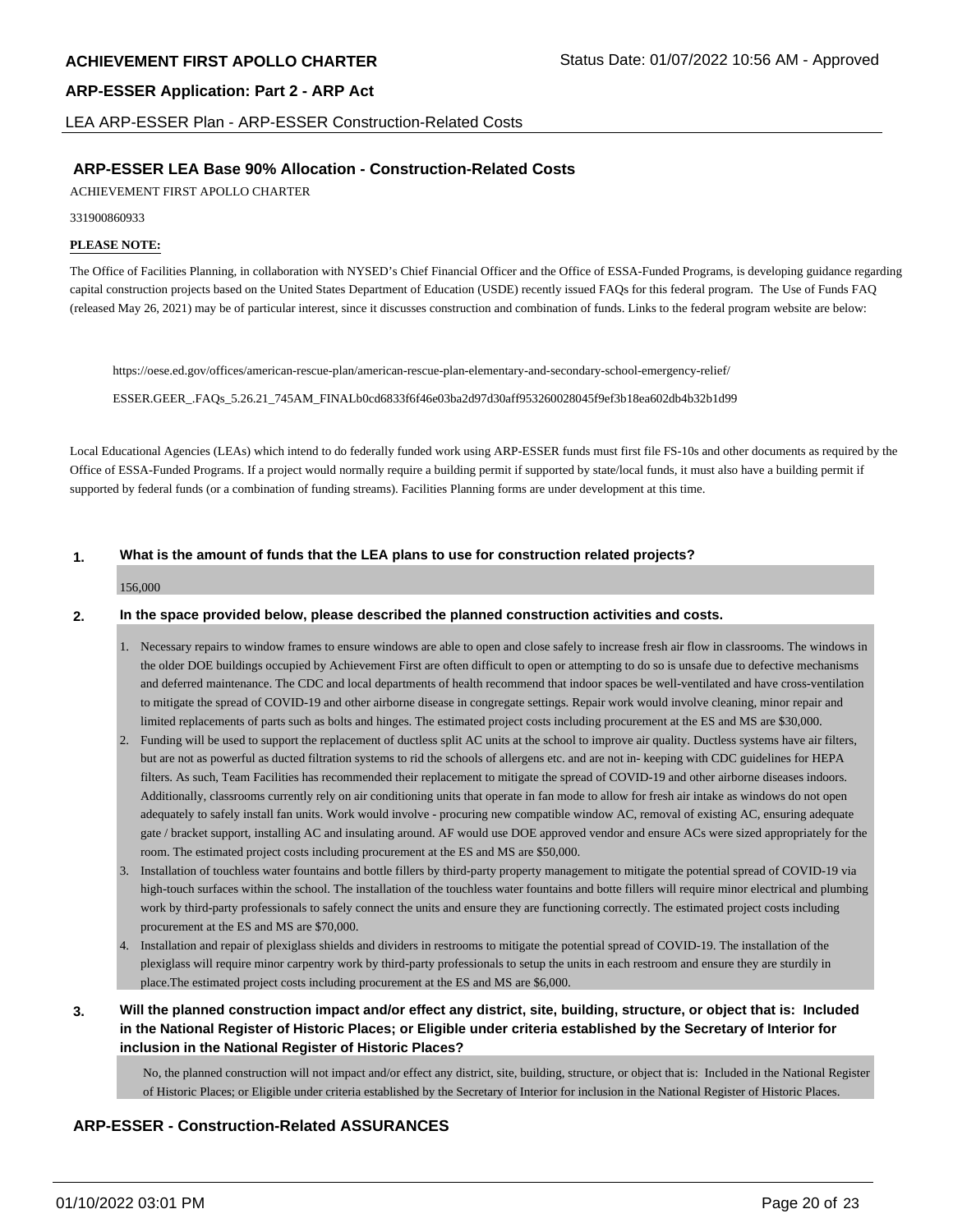LEA ARP-ESSER Plan - ARP-ESSER Construction-Related Costs

**4. The LEA assures it will have or obtain a full title or other interest in the site, including right of access, that is sufficient to insure the grantee's undisturbed use and possession of the facilities for 50 years or the useful life of the facilities, whichever is longer. § 75.603 (Authority: 20 U.S.C. 1221e-3 and 3474)**

 $✓$  YES, the LEA provides the above assurance.

**5. The LEA assures it will ensure that sufficient funds are available to meet any non-Federal share of the cost of constructing the facility. § 75.604**

YES, the LEA provides the above assurance.

**6. The LEA assures work will begin on construction within a reasonable time after the grant for the construction is made. § 75.605 (Authority: 20 U.S.C. 1221e-3 and 3474)**

■ YES, the LEA provides the above assurance.

**7. The LEA assures the construction will be completed within a reasonable time and the LEA shall complete the construction in accordance with the application and approved drawings and specifications. § 75.606**

YES, the LEA provides the above assurance.

**8. The LEA assures that the construction is functional; economical; and not elaborate in design or extravagant in the use of materials, compared with facilities of a similar type constructed in the State or other applicable geographic area. § 75.607. Further, the LEA assures that it shall, in developing plans for the facilities, consider excellence of architecture and design and inclusion of works of art. The grantee may not spend more than one percent of the cost of the project on inclusion of works of art. § 75.607 Authority: 20 U.S.C. 1221e-3 and 3474)**

YES, the LEA provides the above assurance.

**9. In planning for and designing facilities, the LEA assures it shall observe the standards under the Occupational Safety and Health Act of 1970 (Pub. L. 91-576) (See 36 CFR part 1910); and State and local codes, to the extent that they are more stringent. § 75.609 Further, the LEA assures it will submit an application for a Building Permit to NYSED Office of Facilities Planning for review and approval prior to construction.**

■ YES, the LEA provides the above assurance.

- **10. The LEA assures that it shall comply with the Federal regulations on access by the handicapped that apply to construction and alteration of facilities. These regulations are:**
	- **• For residential facilities 24 CFR part 40; and**
	- **• For non-residential facilities 41 CFR subpart 101-19.6. § 75.610**

YES, the LEA provides the above assurance.

**11. The LEA assures that, in planning the construction, the LEA shall, in accordance with the provisions of Executive Order 11988 of February 10, 1978 (43 FR 6030) and rules and regulations that may be issued by the Secretary to carry out those provisions: Evaluate flood hazards in connection with the construction; and as far as practicable, avoid uneconomic, hazardous, or unnecessary use of flood plains in connection with the construction. § 75.611**

YES, the LEA provides the above assurance.

**12. The LEA assures that it shall maintain competent architectural engineering supervision and inspection at the construction site to insure that the work conforms to the approved drawings and specifications. § 75.612**

YES, the LEA provides the above assurance.

**13. The LEA assures that it will comply with the regulations on relocation assistance and real property acquisition in 34 CFR part 15. § 75.613**

YES, the LEA provides the above assurance.

**14. The LEA assures that, when construction is completed, sufficient funds will be available for effective operation and maintenance of the facilities. § 75.614**

■ YES, the LEA provides the above assurance.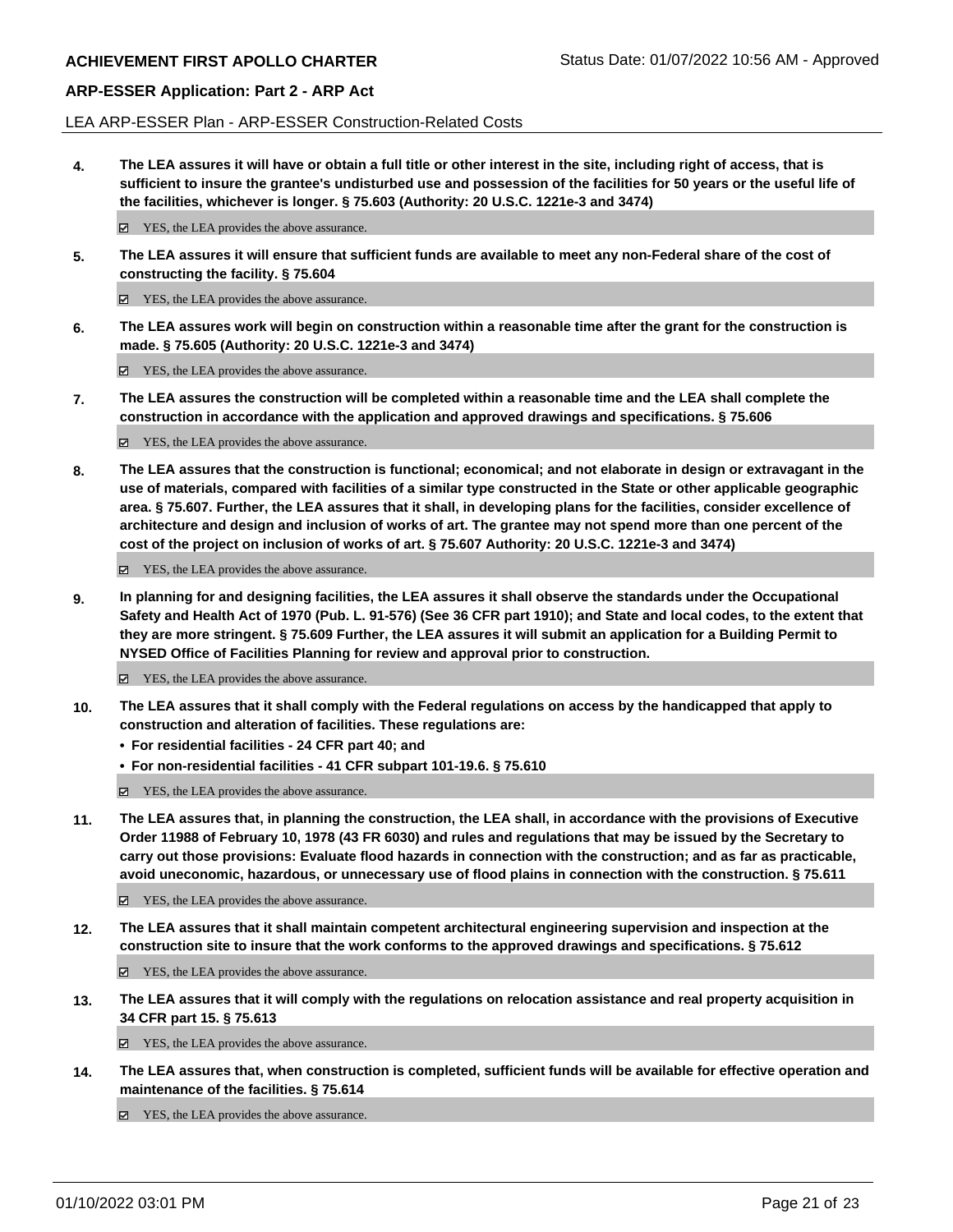LEA ARP-ESSER Plan - ARP-ESSER Construction-Related Costs

**15. The LEA assures that it shall operate and maintain the facilities in accordance with applicable Federal, State, and local requirements. § 75.615**

YES, the LEA provides the above assurance.

- **16. The LEA assures that, to the extent feasible, it shall design and construct facilities to maximize the efficient use of energy. § 75.616 Further, the LEA shall comply with ASHRAE standards in designing and constructing facilities built with project funds. § 75.616 The following standards of the American Society of Heating, Refrigerating, and Air Conditioning Engineers (ASHRAE) are incorporated by reference in this section:**
	- **• ASHRAE-90 A-1980 (Sections 1-9).**
	- **• ASHRAE-90 B-1975 (Sections 10-11).**
	- **• ASHRAE-90 C-1977 (Section 12)**

**Incorporation by reference of these provisions has been approved by the Director of the Office of the Federal Register pursuant to the Director's authority under 5 U.S.C. 552 (a) and 1 CFR part 51. The incorporated document is on file at the Department of Education, Grants and Contracts Service, rm. 3636 ROB-3, 400 Maryland Avenue, SW., Washington, DC 20202-4700 or at the National Archives and Records Administration (NARA). For information on the availability of this material at NARA, call 202-741-6030, or go to:**

**http://www.archives.gov/federal\_register/code\_of\_federal\_regulations/ibr\_locations.html. These standards may be obtained from the publication sales department at the American Society of Heating, Refrigerating, and Air Conditioning Engineers, Inc., 1791 Tullie Circle, NE., Atlanta, Georgia 30329. § 75.616**

YES, the LEA provides the above assurance.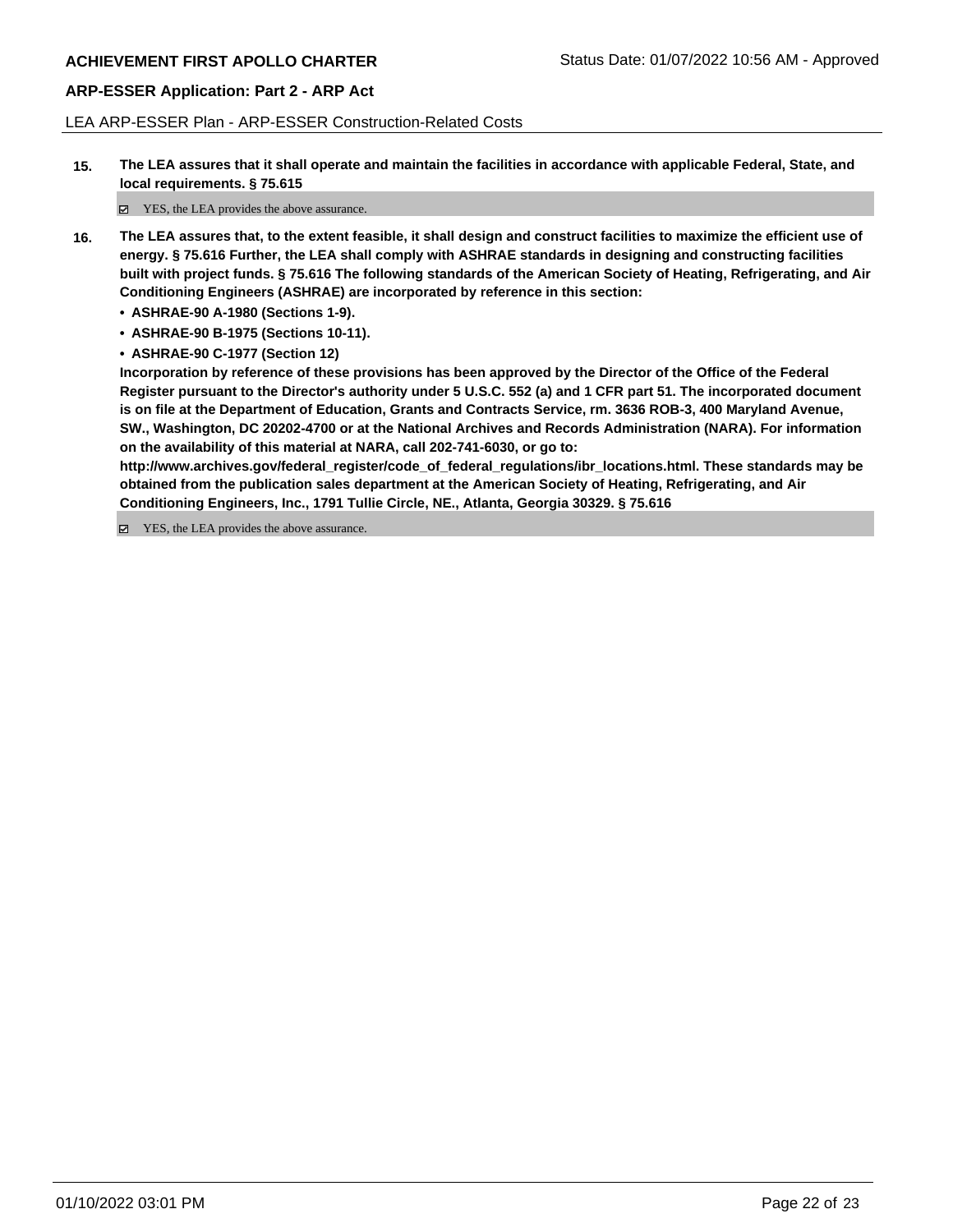LEA ARP-ESSER Plan - ARP-ESSER Allocation - Budget

### **ARP-ESSER LEA Base 90% Allocation - Budget**

*PLEASE NOTE* - the FS-10 and Budget Narrative are used to provide NYSED with a specific itemization of proposed project expenditures and to provide NYSED and the Office of the State Comptroller with the necessary documentation upon which payments can be based. FS-10s with missing quantities or unit costs, or with terms such "*TBD*" or "*Varies*" cannot be accepted on the FS-10 or Budget Narrative forms.

**Please note: LEAs that have been allocated funds from the mandated SEA-Level Reserves in the 2021-22 enacted state budget will apply for those funds via a separate application process. NYSED will inform school districts under separate cover when the application process for school district allocations of ARP-ESSER SEA set-aside funds has been published in the SED Monitoring and Vendor Reporting System. The sections below are only for LEA 90% base ARP-ESSER allocations. LEAs should not apply for ARP ESSER SEA Reserve funds as part of this application.**

**1. Please upload a completed and signed copy of the FS-10 Budget for the ARP-ESSER LEA Base 90% Funds.**

AF Apollo ARP ESSER 2021 FS-10 SIGNED.pdf AF Apollo ARP ESSER 2021 FS-10 REVISED.pdf

**2. Please upload a completed copy of the Budget Narrative for the ARP-ESSER LEA Base 90% Funds.**

AF Apollo ARP ESSER Budget Narrative-2021 REVISED JAN2022.pdf AF Apollo ARP ESSER Budget Narrative-2021.pdf AF Apollo ARP ESSER Budget Narrative-2021 REVISED.pdf

**3. Please complete the following table by providing total proposed expenditures by budget code for funding in relation to the ARP-ESSER Application – Part 2. This information should match the Budget Summary page of the FS-10 budget form.**

|                             | Total Funds (\$) |
|-----------------------------|------------------|
| 15 - Professional Salaries  | 396,527          |
| 16 - Support Staff Salaries | 74,932           |
| 40 - Purchased Services     | 808,360          |
| 45 - Supplies and Materials | 1,139,401        |
| 46 - Travel Expenses        | $\overline{0}$   |
| 80 - Employee Benefits      | $\overline{0}$   |
| 90 - Indirect Cost          | $\overline{0}$   |
| 49 - BOCES Services         | $\overline{0}$   |
| 30 - Minor Remodeling       | l 0              |
| 20 - Equipment              | 29,000           |
| <b>Totals:</b>              | 2,448,220        |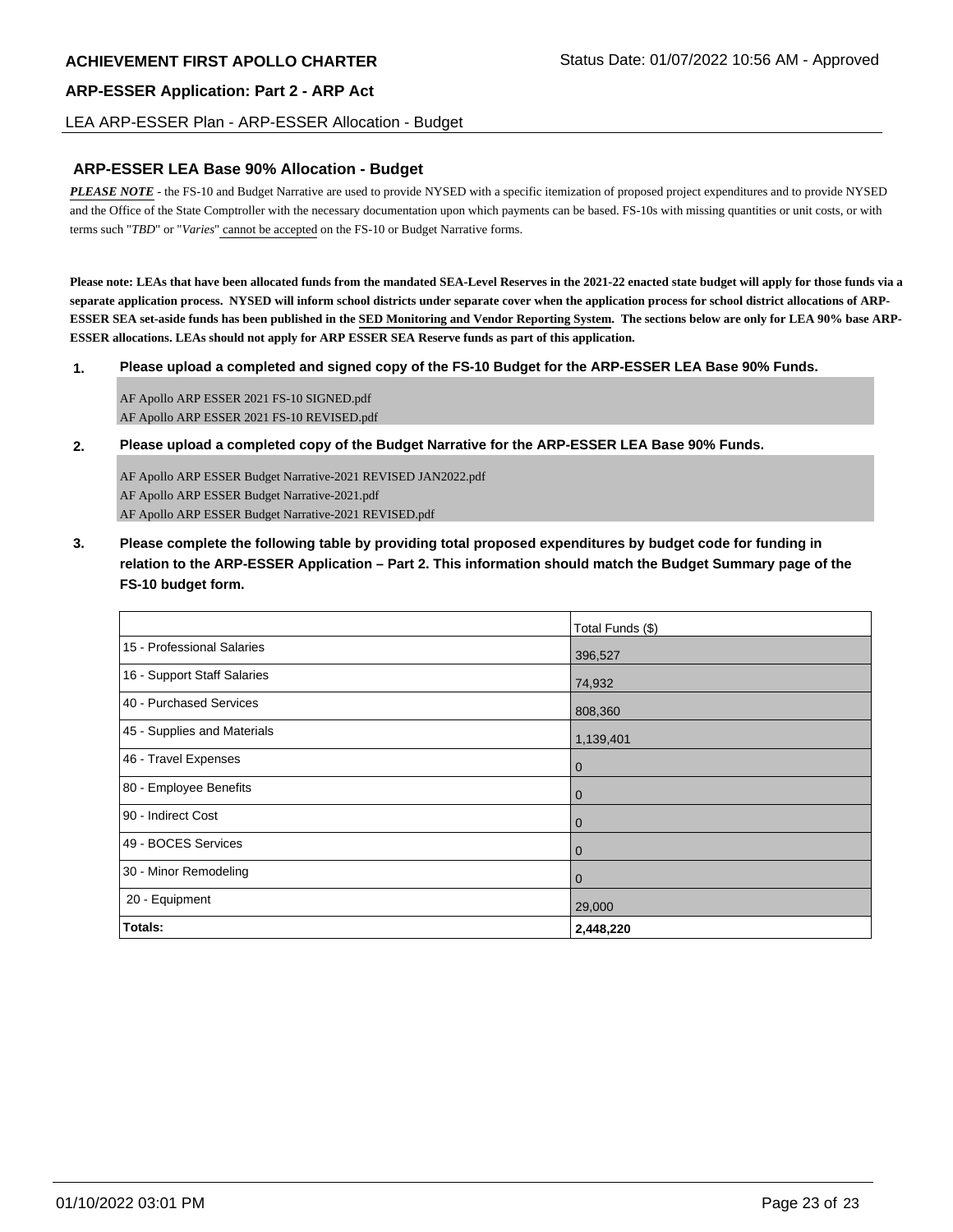# **BUDGET NARRATIVE**

**LEA: Achievement First Apollo Charter School FOR TITLE: American Rescue Plan Elementary and** 

**Secondary School Emergency Relief (ARP-ESSER)**

**BEDSCODE: 331900860933**

# **\*\* MUST BE SUBMITTED WITH EACH BUDGET IN THE CONSOLIDATED APPLICATION**

**If using Transferability, please indicate on the Budget Narrative and FS-10 the amount of funds to be included under transferability in the budget categories where funds will be used. Example: In the Title IIA budget under Code 15 – Transferability - Title I Reading Teacher – FTE.35 - \$15,000.**

| <b>CODE/</b>                            | <b>EXPLANATION OF EXPENDITURES IN THIS CATEGORY</b>                                                                                                                                                                                                                                                                                                                                                                                                                                                                                                                                                                                                                                                                                                                                                                                                                                                                                                                                                                                                                                                                                                                                                                                                                                                                                                                                                                                                                                                                                                                                                                                                                                                                                                                                                                                                                |
|-----------------------------------------|--------------------------------------------------------------------------------------------------------------------------------------------------------------------------------------------------------------------------------------------------------------------------------------------------------------------------------------------------------------------------------------------------------------------------------------------------------------------------------------------------------------------------------------------------------------------------------------------------------------------------------------------------------------------------------------------------------------------------------------------------------------------------------------------------------------------------------------------------------------------------------------------------------------------------------------------------------------------------------------------------------------------------------------------------------------------------------------------------------------------------------------------------------------------------------------------------------------------------------------------------------------------------------------------------------------------------------------------------------------------------------------------------------------------------------------------------------------------------------------------------------------------------------------------------------------------------------------------------------------------------------------------------------------------------------------------------------------------------------------------------------------------------------------------------------------------------------------------------------------------|
| <b>BUDGET CATEGORY</b>                  | (as it relates to the program narrative for this title)                                                                                                                                                                                                                                                                                                                                                                                                                                                                                                                                                                                                                                                                                                                                                                                                                                                                                                                                                                                                                                                                                                                                                                                                                                                                                                                                                                                                                                                                                                                                                                                                                                                                                                                                                                                                            |
| Code 15<br><b>Professional Salaries</b> | <b>Summer Learning/Instruction</b><br>Achievement First has developed a Summer Academy to help mitigate the negative impact of the COVID-19<br>pandemic on scholars' academic outcomes and reengage youth who were in remote learning from March<br>2020 to June 2021. Due to school closures and extended periods of remote and hybrid learning in SY20 and<br>SY21, our instructors will extend in-person instructional time through summer 2021 and 2022.                                                                                                                                                                                                                                                                                                                                                                                                                                                                                                                                                                                                                                                                                                                                                                                                                                                                                                                                                                                                                                                                                                                                                                                                                                                                                                                                                                                                       |
|                                         | K-2 Teacher stipends<br>Approximately 2 teachers @ approx. \$6,250<br>Grade 3-8 Teacher stipends<br>Approximately 2.7 teachers @ \$6,250                                                                                                                                                                                                                                                                                                                                                                                                                                                                                                                                                                                                                                                                                                                                                                                                                                                                                                                                                                                                                                                                                                                                                                                                                                                                                                                                                                                                                                                                                                                                                                                                                                                                                                                           |
|                                         | Total ARP ESSER budgeted \$58,475                                                                                                                                                                                                                                                                                                                                                                                                                                                                                                                                                                                                                                                                                                                                                                                                                                                                                                                                                                                                                                                                                                                                                                                                                                                                                                                                                                                                                                                                                                                                                                                                                                                                                                                                                                                                                                  |
|                                         | <b>Salaries for Network Programming FTEs</b><br>Achievement First will provide strong reading and academic tutoring interventions for students who are<br>below triggers in all academies (with a prioritized effort in grades 5-12) and begin the work to develop an<br>approach to developing strong, thriving readers. Reading is foundational and impacts all subjects as the<br>cornerstone of learning; we need a developmentally appropriate approach to how to teach reading in all<br>grades. The key features of this strategy further included hiring a Director of Reading Fluency and Director<br>of Tutoring. Additionally, the ongoing pandemic has emphasized the need for dedicated resources to manage<br>and support parent and family engagement at Achievement First schools, as well as partnerships within the<br>wider communities. This dedicated resource will determine and operationalize a cohesive vision for<br>amplifying family voice and experience and articulate a cohesive roadmap including strategies and tactics to<br>increase authentic family engagement leveraging our "Design With and Not For" liberatory design mindset.<br>The Director of Family Engagement will provide guidance for schools and network teams to leverage both<br>qualitative and quantitative data and action plan.<br>Achievement First Apollo Charter School share of cost for 3 new network leaders to develop and lead<br>academic recovery and family engagement strategies, and support principals in implementation, evaluation<br>and oversight.<br>$6\%$ of costs at \$108,000 for 2 years:<br>Director of Reading Fluency \$13,184 (for Academic Recovery and Acceleration)<br>Director of Tutoring \$13,184 (for Academic Recovery and Acceleration)<br>Director of Family Engagement \$13,184<br>Total ARP ESSER budgeted \$39,552 |
|                                         | <b>School-Based Contract Hires (for Academic Recovery and Acceleration)</b><br>The school proposes the use of a portion of funds to assist with the cost of targeted 1:1 tutoring interventions<br>for struggling scholars for SY21/22 and SY22/23. Achievement First Apollo will offer ELA push-in and pull-<br>out interventions to increase the efficacy of the instructional model through the use of data-driven curricular<br>tools and online resources.<br>85% of the cost of contracting an ELA Interventionist \$70,000/yr for 2 years<br>Total ARP ESSER budgeted \$120,000                                                                                                                                                                                                                                                                                                                                                                                                                                                                                                                                                                                                                                                                                                                                                                                                                                                                                                                                                                                                                                                                                                                                                                                                                                                                             |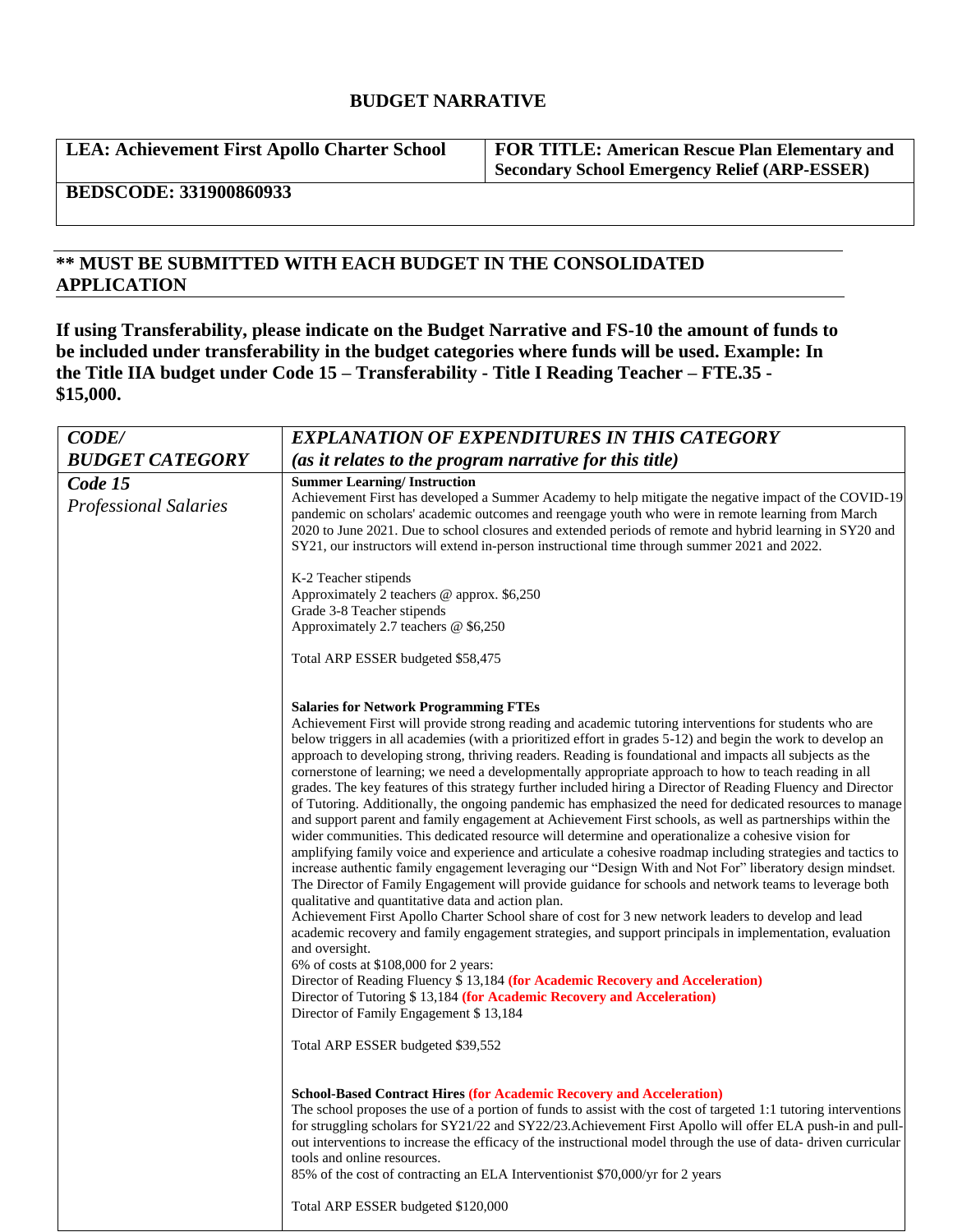|                                      | School-Based Contract Hires for Supplementary Student Enrichment and Wellness<br>The school proposes the use of a portion of funds to assist with adding an Arts and Wellness teacher as part<br>of its to investment in providing scholars with more outlets for physical, mental, and psychological wellness.<br>This is grounded in Achievement First's reopening and recovery guiding principle to prioritize the student<br>experience including socio-emotional learning (SEL) and wellness. By integrating arts into the school day,<br>scholars will have additional outlets for self-expression, collaboration, social connection, and physical health,<br>and will be more engaged in other subjects throughout the day. The employee will be a contract hire for<br>SY21/22 and SY22/23.                                                                                                                                                                                                                                                                                                                                                                                                                                                                                                                                                                                                                                                                                                                                                                                                                                                |
|--------------------------------------|----------------------------------------------------------------------------------------------------------------------------------------------------------------------------------------------------------------------------------------------------------------------------------------------------------------------------------------------------------------------------------------------------------------------------------------------------------------------------------------------------------------------------------------------------------------------------------------------------------------------------------------------------------------------------------------------------------------------------------------------------------------------------------------------------------------------------------------------------------------------------------------------------------------------------------------------------------------------------------------------------------------------------------------------------------------------------------------------------------------------------------------------------------------------------------------------------------------------------------------------------------------------------------------------------------------------------------------------------------------------------------------------------------------------------------------------------------------------------------------------------------------------------------------------------------------------------------------------------------------------------------------------------|
|                                      | Approximately 87% cost of contracting an Arts and Wellness Teacher \$90,000/yr for 2 years                                                                                                                                                                                                                                                                                                                                                                                                                                                                                                                                                                                                                                                                                                                                                                                                                                                                                                                                                                                                                                                                                                                                                                                                                                                                                                                                                                                                                                                                                                                                                         |
|                                      | Total ARP ESSER budgeted \$156,000                                                                                                                                                                                                                                                                                                                                                                                                                                                                                                                                                                                                                                                                                                                                                                                                                                                                                                                                                                                                                                                                                                                                                                                                                                                                                                                                                                                                                                                                                                                                                                                                                 |
|                                      | <b>Network FTEs for Healthy and Safe Operations</b><br>Achievement First proposes the use of ARP ESSER to support the hiring of a Network Director of Health<br>and Safety and an Associate Director of Health and Safety to ensure that school leaders are adequately<br>supported prepared to return to in-person learning and reopen schools as safely as possible through creating<br>guidance and supports. The Healthy and Safety experts will manage and distill local and federal health and<br>safety guidance research on COVID-19, other transmissible disease and general physical wellness concerns,<br>and ensure that Achievement First's policies and procedures align with department of health, CDC and EPA<br>guidance and monitor and evaluate implementation. The Director of Health and Safety and the Associate will<br>partner with Directors of School Operations and Facilities team to train staff and respond to emerging<br>challenges, working closely with the Director of Family Engagement on communication strategy, change<br>management and parent and family engagement.                                                                                                                                                                                                                                                                                                                                                                                                                                                                                                                                      |
|                                      | 7% of costs at \$108,000 for 2 years:<br>Proportionate 3-Year Costs for NS Director of Health and Safety @ \$85,000/yr = \$18,000<br>Proportionate 1-Year Costs for NS Associate Director of Health and Safety $\circ$ \$60,000/yr = \$4,500                                                                                                                                                                                                                                                                                                                                                                                                                                                                                                                                                                                                                                                                                                                                                                                                                                                                                                                                                                                                                                                                                                                                                                                                                                                                                                                                                                                                       |
|                                      | Total ARP ESSER budgeted \$22,500                                                                                                                                                                                                                                                                                                                                                                                                                                                                                                                                                                                                                                                                                                                                                                                                                                                                                                                                                                                                                                                                                                                                                                                                                                                                                                                                                                                                                                                                                                                                                                                                                  |
| Code 16                              | <b>Supports to Maintain the Health of the School Community</b>                                                                                                                                                                                                                                                                                                                                                                                                                                                                                                                                                                                                                                                                                                                                                                                                                                                                                                                                                                                                                                                                                                                                                                                                                                                                                                                                                                                                                                                                                                                                                                                     |
| <b>Support Staff Salaries</b>        | Achievement First's pandemic safety, preparedness and response plan has been a non-negotiable in staff and<br>family engagement protecting our staff, families and scholars for the reopening of our New York schools for<br>in-person instruction. Achievement First's employee data indicates that there continues to be an increased<br>number of teacher and staff absences, and this is expected to be of concern as staff and teachers will: (1) be<br>encouraged not to go in to school if they are exhibiting flu-like symptoms and (2) likely need to take time-<br>off if their children's schools are closed due to COVID cases. School teams have adequate staff to cover<br>school operations and general administration. However, Achievement First's school leaders- principals and<br>deans- are regularly needed to cover classes in addition to coaching teachers, overseeing curriculum<br>modifications to better target scholars' needs and addressing learning loss and implementing reopening<br>strategies.                                                                                                                                                                                                                                                                                                                                                                                                                                                                                                                                                                                                                |
|                                      | Achievement First proposes using ARP ESSER funds to hire an experienced long-term substitute teacher to<br>provide coverage for unexpected and extended teachers absences throughout the year. The position is being<br>planned as contract position for 1 year.                                                                                                                                                                                                                                                                                                                                                                                                                                                                                                                                                                                                                                                                                                                                                                                                                                                                                                                                                                                                                                                                                                                                                                                                                                                                                                                                                                                   |
|                                      | Experienced Long-Term Substitute to support SY22 @ \$74,932                                                                                                                                                                                                                                                                                                                                                                                                                                                                                                                                                                                                                                                                                                                                                                                                                                                                                                                                                                                                                                                                                                                                                                                                                                                                                                                                                                                                                                                                                                                                                                                        |
|                                      | Total ARP ESSER budgeted \$74,932                                                                                                                                                                                                                                                                                                                                                                                                                                                                                                                                                                                                                                                                                                                                                                                                                                                                                                                                                                                                                                                                                                                                                                                                                                                                                                                                                                                                                                                                                                                                                                                                                  |
| Code 40<br><b>Purchased Services</b> | <b>Professional Development (for Academic Recovery and Acceleration)</b><br>Achievement First Apollo School has embraced the mindset that the school will not "do two years in one"-<br>academic recovery must be gradual, intentional and well-paced for each scholar. Rapid and unrealistic 1-<br>year recovery plans would be grounded in a deficit mindset about students, result in poor pedagogy (e.g.<br>prioritizing procedural shortcuts over conceptual understanding), and lead to burnout for scholars and<br>teachers. Teachers and co-teachers will also need to use formative data (pre-assessments, exit tickets,<br>observational data, quizzes) to ensure students master prioritized standards/content (unit outcomes). This<br>means training on how to use data during planning (e.g. unit and daily level) and means shifting more<br>decision making to teachers (in collaboration and with support from coaches). It is also critical to clearly<br>define and/ or re-define assessment strategy to reflect the current realities reflecting school closures and the<br>cancellation of state assessments, including redefining which assessments are evaluative vs. formative, which<br>assessments are paced across the network, and ensuring assessment reporting that shows mastery on<br>prioritized standards/content. Achievement First will introduce a series of educator trainings and Professional<br>Development specifically to build capacity and embed instructional skills to address learning loss.<br>Costs for Achievement First Apollo Charter School network-wide PD and training are included on ARP |
|                                      | ESSER.                                                                                                                                                                                                                                                                                                                                                                                                                                                                                                                                                                                                                                                                                                                                                                                                                                                                                                                                                                                                                                                                                                                                                                                                                                                                                                                                                                                                                                                                                                                                                                                                                                             |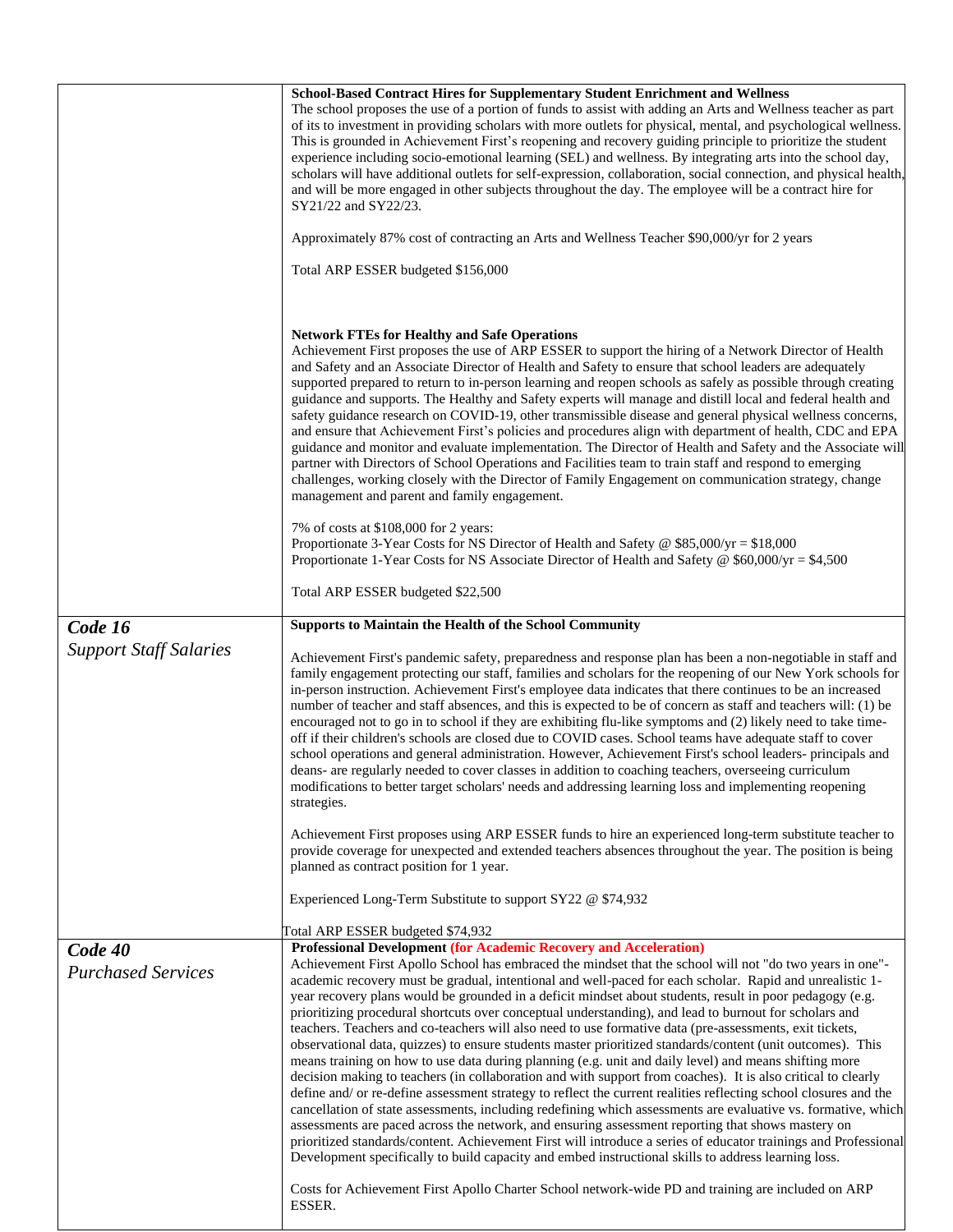| ES & MS Reading PD                                                                                                                                                                                                                                                                                                                                                                                                                                                                                                                                                                                                                                                                                                                                                                                                                                                                                                                                                                                                                                                                                                                                                                                                                                                  | \$26,368                               |
|---------------------------------------------------------------------------------------------------------------------------------------------------------------------------------------------------------------------------------------------------------------------------------------------------------------------------------------------------------------------------------------------------------------------------------------------------------------------------------------------------------------------------------------------------------------------------------------------------------------------------------------------------------------------------------------------------------------------------------------------------------------------------------------------------------------------------------------------------------------------------------------------------------------------------------------------------------------------------------------------------------------------------------------------------------------------------------------------------------------------------------------------------------------------------------------------------------------------------------------------------------------------|----------------------------------------|
| Foundations/ Phonics PD<br>Cognitively Guidance Instruction Math PD                                                                                                                                                                                                                                                                                                                                                                                                                                                                                                                                                                                                                                                                                                                                                                                                                                                                                                                                                                                                                                                                                                                                                                                                 | \$14,592<br>\$12,768                   |
|                                                                                                                                                                                                                                                                                                                                                                                                                                                                                                                                                                                                                                                                                                                                                                                                                                                                                                                                                                                                                                                                                                                                                                                                                                                                     |                                        |
| Total ARP ESSER budgeted \$53,728                                                                                                                                                                                                                                                                                                                                                                                                                                                                                                                                                                                                                                                                                                                                                                                                                                                                                                                                                                                                                                                                                                                                                                                                                                   |                                        |
| <b>Professional Development to Address SEL and DEI</b><br>More than 90% of scholars identify as Black, Latino or multiracial. Achievement First will introduce<br>specialized, culturally responsive and trauma-informed Social Emotional Professional Development to build<br>the capacity of educators. Additionally, costs include PD to address Diversity, Equity and Inclusion and<br>specifically support its black and brown scholars in understanding, confronting and thriving as educators and<br>staff will be enrolled in 'Having Courageous Conversations About Race' training. This targeted PD is aimed<br>at ensuring all students are and feel safe, known and loved is most important, and articulating how a trauma<br>and resiliency approach, SEL, and mindset work are integrated into the student experience vision and cannot<br>operate as separate, disconnected components, and this also includes holding a higher bar for both / and by<br>ensuring that belief and belonging (care for the whole child) and focused learning (academic progress) are<br>mutually reinforcing. Costs for Achievement First Apollo Charter School network-wide PD and training<br>costs are included on ARP ESSER.<br>Total ARP ESSER budgeted \$59,328 |                                        |
|                                                                                                                                                                                                                                                                                                                                                                                                                                                                                                                                                                                                                                                                                                                                                                                                                                                                                                                                                                                                                                                                                                                                                                                                                                                                     |                                        |
| <b>Wireless Internet Access for Students</b><br>Knowing that most of our scholars are classified as economically-disadvantaged as they qualify for free and<br>reduced-priced lunches, Achievement First reached out to parents and families to ensure that scholars had<br>internet access to enable their full and equal participation in remote learning activities. Scholars that did not<br>have consistent, stable internet access were provided personal wireless hotspot (MiFi) devices and service.<br>Achievement First Apollo Charter School will bridge the technology-divide and guarantee that, regardless of<br>the impact and prevalence of COVID-19, economically-disadvantaged scholars will continue to have equal<br>access to education during the academic year by covering the cost of MiFi data for scholars. This internet<br>access will facilitate remote learning including participation and attendance at virtual classrooms and<br>simulcast of daily instruction.                                                                                                                                                                                                                                                                   |                                        |
| These projected costs for 12 months for students from Achievement First Apollo Elementary and Middle                                                                                                                                                                                                                                                                                                                                                                                                                                                                                                                                                                                                                                                                                                                                                                                                                                                                                                                                                                                                                                                                                                                                                                |                                        |
| Schools student MiFi plan costs.<br>Approximately 249 data plans @ \$20 per month per scholar for 2 years                                                                                                                                                                                                                                                                                                                                                                                                                                                                                                                                                                                                                                                                                                                                                                                                                                                                                                                                                                                                                                                                                                                                                           |                                        |
|                                                                                                                                                                                                                                                                                                                                                                                                                                                                                                                                                                                                                                                                                                                                                                                                                                                                                                                                                                                                                                                                                                                                                                                                                                                                     |                                        |
| Total ARP ESSER budgeted \$59,760                                                                                                                                                                                                                                                                                                                                                                                                                                                                                                                                                                                                                                                                                                                                                                                                                                                                                                                                                                                                                                                                                                                                                                                                                                   |                                        |
| <b>Professional Neat Bar Installation</b><br>The cost of installing Neat Bar video conferencing solutions with Zoom in 1 classroom at Achievement First<br>Apollo Charter School Middle School to facilitate hybrid/remote learning via instructional simulcasts.                                                                                                                                                                                                                                                                                                                                                                                                                                                                                                                                                                                                                                                                                                                                                                                                                                                                                                                                                                                                   |                                        |
| Total ARP ESSER budgeted \$900                                                                                                                                                                                                                                                                                                                                                                                                                                                                                                                                                                                                                                                                                                                                                                                                                                                                                                                                                                                                                                                                                                                                                                                                                                      |                                        |
| <b>Supports to Maintain the Health of the School Community</b><br>Asymptomatic testing for staff to return to work after extended breaks and surveillance testing twice<br>monthly. Asymptomatic surveillance testing of students is also planned twice monthly. This testing program<br>allows the school to monitor our community and prevent positive cases from entering the building and/ or<br>minimize in-school exposures.<br><b>Staff Asymptomatic COVID Testing</b><br>20<br>95<br><b>Student Asymptomatic COVID Testing</b><br>Total ARP ESSER budgeted \$47,900                                                                                                                                                                                                                                                                                                                                                                                                                                                                                                                                                                                                                                                                                         | \$500.00 \$10,000<br>\$400.00 \$37,900 |
| <b>HVAC/ AC Services</b><br>HVAC consultants will conduct assessments and inspections and filter changes every 6-8 weeks to ensure<br>that common areas and classrooms maintain adequate air flow for air quality standards in-keeping with CDC<br>guidance and to reduce any risk of airborne spread of COVID-19 inside school facilities. ARP ESSER<br>funding will assist with costs for assessing all building HVAC systems to ensure they are providing the<br>needed air exchanges and replace HEPA filters every 6-8 weeks (versus every 20 weeks).<br>Air Conditioning Unit Assessment \$1,200<br>Air Conditioning Unit Filter Installations \$3,000<br>Total ARP ESSER budgeted \$4,200                                                                                                                                                                                                                                                                                                                                                                                                                                                                                                                                                                    |                                        |
|                                                                                                                                                                                                                                                                                                                                                                                                                                                                                                                                                                                                                                                                                                                                                                                                                                                                                                                                                                                                                                                                                                                                                                                                                                                                     |                                        |
|                                                                                                                                                                                                                                                                                                                                                                                                                                                                                                                                                                                                                                                                                                                                                                                                                                                                                                                                                                                                                                                                                                                                                                                                                                                                     |                                        |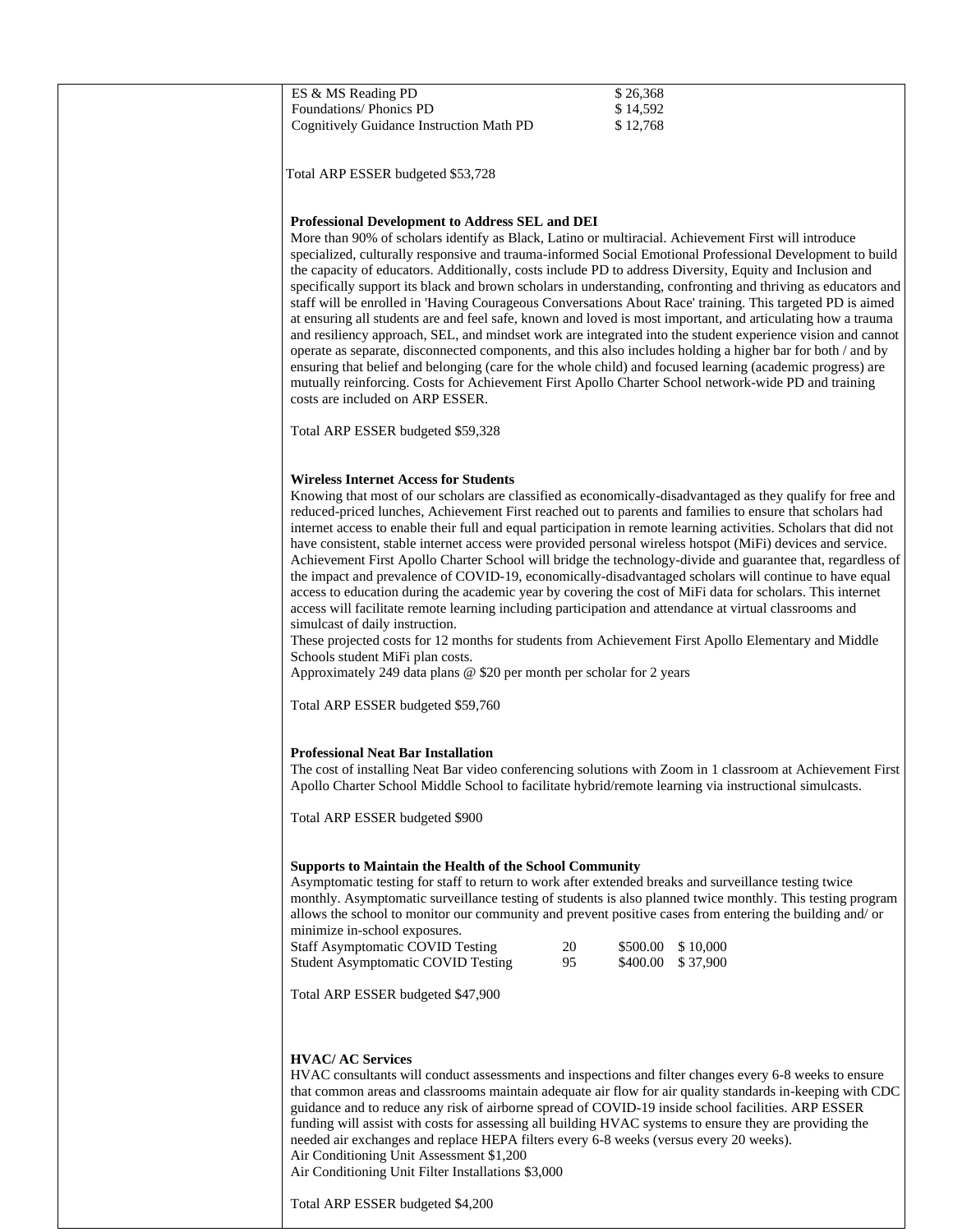| <b>Curriculum Enrichment- Music</b><br>Achievement First will partner with Education Through Music, a music organization to deliver a music<br>program as an enhanced student enrichment opportunity. This program places part-time music teachers in<br>schools to introduce music to scholars and establish a strong music program. Additionally, research shows<br>that music instruction helps with math achievement which is an area of opportunity for our youngest scholar<br>coming out of 18 months of remote learning. The estimated cost below is for AF Apollo Charter School's 1-<br>year commitment.                                                                                                                                                                                                                                                                                                                                                                                                                                                                                                                                                                                                                                                                                                                                                                                                                                                                                                                                                                                                                                                                                                                                                                                                                                                                                                                                                                                  |
|-----------------------------------------------------------------------------------------------------------------------------------------------------------------------------------------------------------------------------------------------------------------------------------------------------------------------------------------------------------------------------------------------------------------------------------------------------------------------------------------------------------------------------------------------------------------------------------------------------------------------------------------------------------------------------------------------------------------------------------------------------------------------------------------------------------------------------------------------------------------------------------------------------------------------------------------------------------------------------------------------------------------------------------------------------------------------------------------------------------------------------------------------------------------------------------------------------------------------------------------------------------------------------------------------------------------------------------------------------------------------------------------------------------------------------------------------------------------------------------------------------------------------------------------------------------------------------------------------------------------------------------------------------------------------------------------------------------------------------------------------------------------------------------------------------------------------------------------------------------------------------------------------------------------------------------------------------------------------------------------------------|
| Total ARP ESSER budgeted \$60,000                                                                                                                                                                                                                                                                                                                                                                                                                                                                                                                                                                                                                                                                                                                                                                                                                                                                                                                                                                                                                                                                                                                                                                                                                                                                                                                                                                                                                                                                                                                                                                                                                                                                                                                                                                                                                                                                                                                                                                   |
| <b>Tutoring Program- Great Oaks Foundation Charges (for Academic Recovery and Acceleration)</b><br>Achievement First will partner with the Great Oaks Foundation to deliver a Tutoring Program for SY22/23<br>and SY23/24. The tutoring program will help mitigate the negative impact of the COVID-19 pandemic on<br>MS scholars' academic outcomes due to school closures and extended periods of remote and hybrid learning<br>in SY20 and SY21.                                                                                                                                                                                                                                                                                                                                                                                                                                                                                                                                                                                                                                                                                                                                                                                                                                                                                                                                                                                                                                                                                                                                                                                                                                                                                                                                                                                                                                                                                                                                                 |
| Tutoring will feature individualized instruction where students receive at least two hours of small group or<br>one-on- one tutoring every day, delivered by a full-time Great Oaks Tutor Corps at each Achievement First<br>school. Given the large number of tutors required at each school site, funding will also be used to support the<br>cost of \$14,520 for a Great Oaks Foundation Tutor Lead to ensure that the principal and Deans<br>are supported in program implementation and tutor supervision.                                                                                                                                                                                                                                                                                                                                                                                                                                                                                                                                                                                                                                                                                                                                                                                                                                                                                                                                                                                                                                                                                                                                                                                                                                                                                                                                                                                                                                                                                    |
| The two-year costs will cover the Great Oaks fees and a housing stipend totaling \$15,000 per year for each<br>tutor.                                                                                                                                                                                                                                                                                                                                                                                                                                                                                                                                                                                                                                                                                                                                                                                                                                                                                                                                                                                                                                                                                                                                                                                                                                                                                                                                                                                                                                                                                                                                                                                                                                                                                                                                                                                                                                                                               |
| Great Oaks Tutors for 1:10 Small Group Program<br>ES: Approx. $4 \times $15,000$ per year = \$116,732<br>1 x 14,520 per year = $$29,040$                                                                                                                                                                                                                                                                                                                                                                                                                                                                                                                                                                                                                                                                                                                                                                                                                                                                                                                                                                                                                                                                                                                                                                                                                                                                                                                                                                                                                                                                                                                                                                                                                                                                                                                                                                                                                                                            |
| MS: Approx. 4 x \$15,000 per year = \$116,732<br>1 x 14,520 per year = $$29,040$                                                                                                                                                                                                                                                                                                                                                                                                                                                                                                                                                                                                                                                                                                                                                                                                                                                                                                                                                                                                                                                                                                                                                                                                                                                                                                                                                                                                                                                                                                                                                                                                                                                                                                                                                                                                                                                                                                                    |
| Total ARP ESSER budgeted \$291,544                                                                                                                                                                                                                                                                                                                                                                                                                                                                                                                                                                                                                                                                                                                                                                                                                                                                                                                                                                                                                                                                                                                                                                                                                                                                                                                                                                                                                                                                                                                                                                                                                                                                                                                                                                                                                                                                                                                                                                  |
| Deep cleaning of school facilities<br>Professional custodial service providers will clean and disinfect frequently touched surfaces at the end of each<br>day using robust cleaning protocols in-line with CDC and local government recommendations. These should<br>include but are not limited to using soapy water or detergent to remove dirt, and then using an EPA-approved<br>disinfectant for use against the virus that causes COVID-19 as listed here. The regimen will elevate the<br>cleaning methods, tools, and sanitizing materials for a daily deep clean and disinfecting.<br>- Any supplies or instructional tools that cannot be individualized should be cleaned/sanitized between uses.<br>High-touch surfaces such as door and sink handles, water fountains, playground equipment, elevator call and<br>operating buttons, stairway handrails, doorknobs, light switches, hallway doorknobs, handles and faucets will<br>be cleaned/sanitized multiple times a day.<br>- Bathroom and Nurse's Office protocol: Bathrooms and the Nurse's Office should be sanitized at least twice a<br>day whilst ensuring that disinfectants are applied/used according to the manufacturers' specifications. To the<br>extent possible, "green" cleaning products will be used in accordance with state green cleaning laws, and<br>disinfection must be carried out away from scholars and/or at lowest occupancy.<br>- Maintaining cleaning logs: Detailed logs will be maintained by School Operations staff and provided to<br>ensure all areas are cleaned and disinfected. Achievement First Apollo requires the records of the professional<br>cleaning and custodians to be checked by supervisor and reported to the schools' Director of School<br>Operations to assist Achievement First in confirming that correct processes are followed.<br>Charges for approximately 60 weeks (2 school years) of additional cleaners to deep clean high-touch surfaces<br>at school sites |
| Total ESSER budgeted \$65,000                                                                                                                                                                                                                                                                                                                                                                                                                                                                                                                                                                                                                                                                                                                                                                                                                                                                                                                                                                                                                                                                                                                                                                                                                                                                                                                                                                                                                                                                                                                                                                                                                                                                                                                                                                                                                                                                                                                                                                       |
| <b>Change Summer AF Camp</b><br>Achievement First will partner with Change Summer and other charter networks to host a summer camp. AF<br>Camp is an equitable opportunity for Achievement First's students to experience challenges, adventures,<br>teamwork, and personal growth during the summer months and is an essential part of the Achievement First<br>student experience. The camp also focuses on STEM and experiential learning to jumpstart academic<br>recovery.                                                                                                                                                                                                                                                                                                                                                                                                                                                                                                                                                                                                                                                                                                                                                                                                                                                                                                                                                                                                                                                                                                                                                                                                                                                                                                                                                                                                                                                                                                                     |
| \$5000 per academy level for Achievement First Apollo ES and MS programming in the Summer of 2022.                                                                                                                                                                                                                                                                                                                                                                                                                                                                                                                                                                                                                                                                                                                                                                                                                                                                                                                                                                                                                                                                                                                                                                                                                                                                                                                                                                                                                                                                                                                                                                                                                                                                                                                                                                                                                                                                                                  |
| Total ESSER budgeted \$10,000                                                                                                                                                                                                                                                                                                                                                                                                                                                                                                                                                                                                                                                                                                                                                                                                                                                                                                                                                                                                                                                                                                                                                                                                                                                                                                                                                                                                                                                                                                                                                                                                                                                                                                                                                                                                                                                                                                                                                                       |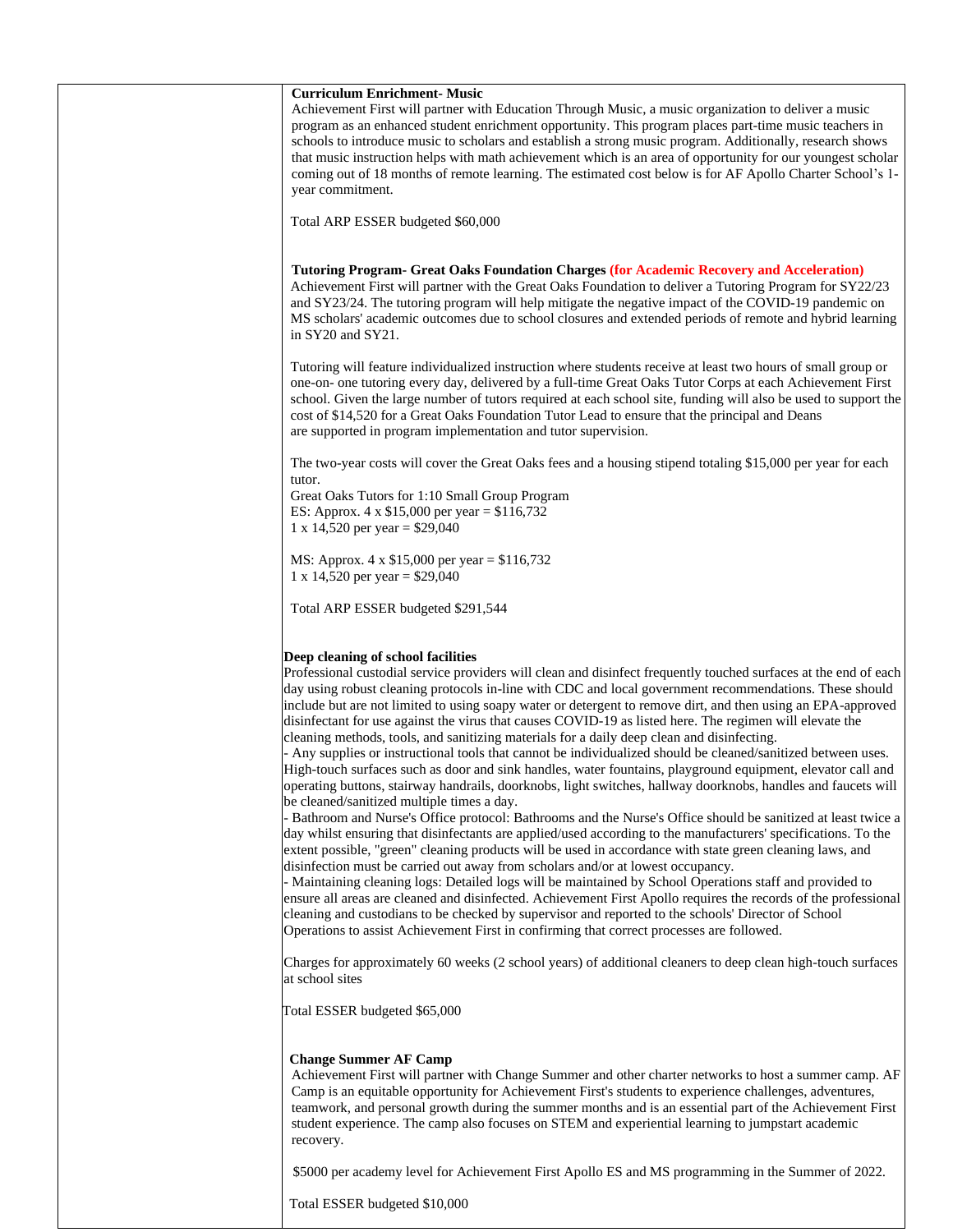|                                          | <b>Facilities Improvements</b><br>The purchase and installation of touchless water fountains for Achievement First common areas to<br>1)<br>mitigate the potential spread of COVID-19 via high-touch surfaces.<br>K-8 purchase and installation costs: approx. 10 x $$7,000$ each = \$70,000                                                                                                                                                                                                                                                                                                                                                                                                                                                                                                                                                                                                                                                                                                                                                                                                                                                                                                                                                                                                                                                              |
|------------------------------------------|-----------------------------------------------------------------------------------------------------------------------------------------------------------------------------------------------------------------------------------------------------------------------------------------------------------------------------------------------------------------------------------------------------------------------------------------------------------------------------------------------------------------------------------------------------------------------------------------------------------------------------------------------------------------------------------------------------------------------------------------------------------------------------------------------------------------------------------------------------------------------------------------------------------------------------------------------------------------------------------------------------------------------------------------------------------------------------------------------------------------------------------------------------------------------------------------------------------------------------------------------------------------------------------------------------------------------------------------------------------|
|                                          | 2)<br>Installation and repair of plexiglass shields and dividers in restrooms<br>K-8 purchase and installation costs: $12 \times $500$ each = \$6,000                                                                                                                                                                                                                                                                                                                                                                                                                                                                                                                                                                                                                                                                                                                                                                                                                                                                                                                                                                                                                                                                                                                                                                                                     |
|                                          | 3)<br>Window Repair Project to Ensure Good Indoor Air Quality<br>The CDC and local departments of health recommend that indoor spaces be well-ventilated and have<br>cross-ventilation to mitigate the spread of COVID-19 and other airborne disease in congregate<br>settings. Estimated Cost of Facilities Repairs to repair ES & MS window frames to ensure<br>functioning windows for ventilation at an estimated \$30,000.00<br>Split AC Unit Replacement and Vendor Services<br>4)<br>Achievement First Apollo is proposing the use of ARP ESSER funds to assist with the replacement<br>of ductless split AC units at its K-8 school sites to improve air quality. Ductless systems have air<br>filters, but are not as powerful as ducted filtration systems to rid the schools of allergens etc. and are<br>not in- keeping with CDC guidelines for HEPA filters. The estimated project cost is \$50,000                                                                                                                                                                                                                                                                                                                                                                                                                                         |
|                                          | Total ESSER budgeted \$156,000                                                                                                                                                                                                                                                                                                                                                                                                                                                                                                                                                                                                                                                                                                                                                                                                                                                                                                                                                                                                                                                                                                                                                                                                                                                                                                                            |
| Code 45<br><b>Supplies and Materials</b> | <b>Cleaning Supplies</b><br>ARP ESSER funding will assist with costs for acquiring stocks of sanitizing/disinfecting wipes that are<br>critical for school operations and keeping students and staff safe and healthy during the ongoing COVID-19<br>public health emergency, and additional commercial-grade cleaning and disinfecting supplies to ensure that<br>classrooms and common areas are effectively cleaned and sanitized to mitigate spread via high-touch<br>surfaces. Achievement First has developed a comprehensive facilities and custodial services plan in response<br>to the COVID-19 pandemic and to facilitate the safe reopening. Professional custodial service providers will<br>clean and disinfect frequently touched surfaces at the end of each day using robust cleaning protocols in-line<br>with CDC and Local government recommendations, frequent cleaning of high-touch items and restrooms and<br>the Nurse's Office should be sanitized at least twice a day whilst ensuring that disinfectants are applied/used<br>according to the manufacturers' specifications.                                                                                                                                                                                                                                                  |
|                                          | To assist with the cost of additional cleaning supplies to maintain health and safety and mitigate the spread of<br>viruses and infectious diseases.<br>2482 80-count canisters of Sanitizing Wipes @ \$22.00 each.                                                                                                                                                                                                                                                                                                                                                                                                                                                                                                                                                                                                                                                                                                                                                                                                                                                                                                                                                                                                                                                                                                                                       |
|                                          | Total ARP ESSER budgeted \$54,600                                                                                                                                                                                                                                                                                                                                                                                                                                                                                                                                                                                                                                                                                                                                                                                                                                                                                                                                                                                                                                                                                                                                                                                                                                                                                                                         |
|                                          | SAFE REOPENING STRATEGY EXPENSES                                                                                                                                                                                                                                                                                                                                                                                                                                                                                                                                                                                                                                                                                                                                                                                                                                                                                                                                                                                                                                                                                                                                                                                                                                                                                                                          |
|                                          | ARP ESSER funding will assist with purchasing adequate supplies of alcohol-based hand sanitizer,<br>sanitizing stations and handwashing units to promote good hand hygiene and ensure the hands of scholars<br>and staff are cleansed between washing, reusable protective face coverings that have been recommended by<br>the CDC to reduce the risk and transmission of bacteria and viruses including COVID-19, disposable face<br>coverings to augment reusable supplies and serve as contingency, disposable latex gloves and gowns to limit<br>transmission and facilitate health checks, handheld temperature scanners and thermometers to check students<br>and staff for fevers before they enter the schools' facilities, and individually packaged student instructional<br>supplies to mitigate the spread of disease among scholars and teachers via shared classroom resources. The<br>Achievement First Operational Parameters and Safety Precautions have been designed to ensure scholar and<br>staff well-being and mitigate and/ or decrease potential spread of COVID-19. Particular emphasis has been<br>placed on good hand-hygiene, physical distancing, scholar and employee screening and asymptomatic<br>testing, self-monitoring and reporting, disinfecting, and safe disposal of chemicals, additional waste and PPE.        |
|                                          | <b>PPE and Sanitizer Stocks</b><br>Masks: Pending updated state and host district guidance, all staff and students will be required to wear masks<br>or appropriate face coverings in school buildings, when proper physical distancing cannot be exercised.<br>Schools will strive to distribute 2-3 reusable masks to scholars, and 1 reusable mask to staff members.<br>Adequate supplies of children and adult disposable masks will also be kept on-site<br>Gloves: Staff members with arrival and dismissal posts will be required to wear gloves when conducting no-<br>and low-touch temperature checks. Staff members will also be required to use gloves when materials, meals<br>etc. are being distributed to scholars.<br>Face shields: Protective eye-coverings and face shields will be provided for Achievement First school staff<br>who may frequently come in contact or interact with visitors and deliveries to our facilities. Face shields will<br>help to ensure that persons including staff members who have been assigned arrival and dismissal are<br>protected when carrying out these duties.<br>Hand sanitizer: Adequate supplies of alcohol-based hand sanitizer will be maintained on-site to ensure that<br>visitors as well as members of the school family are able to practice good hand-hygiene throughout the day. |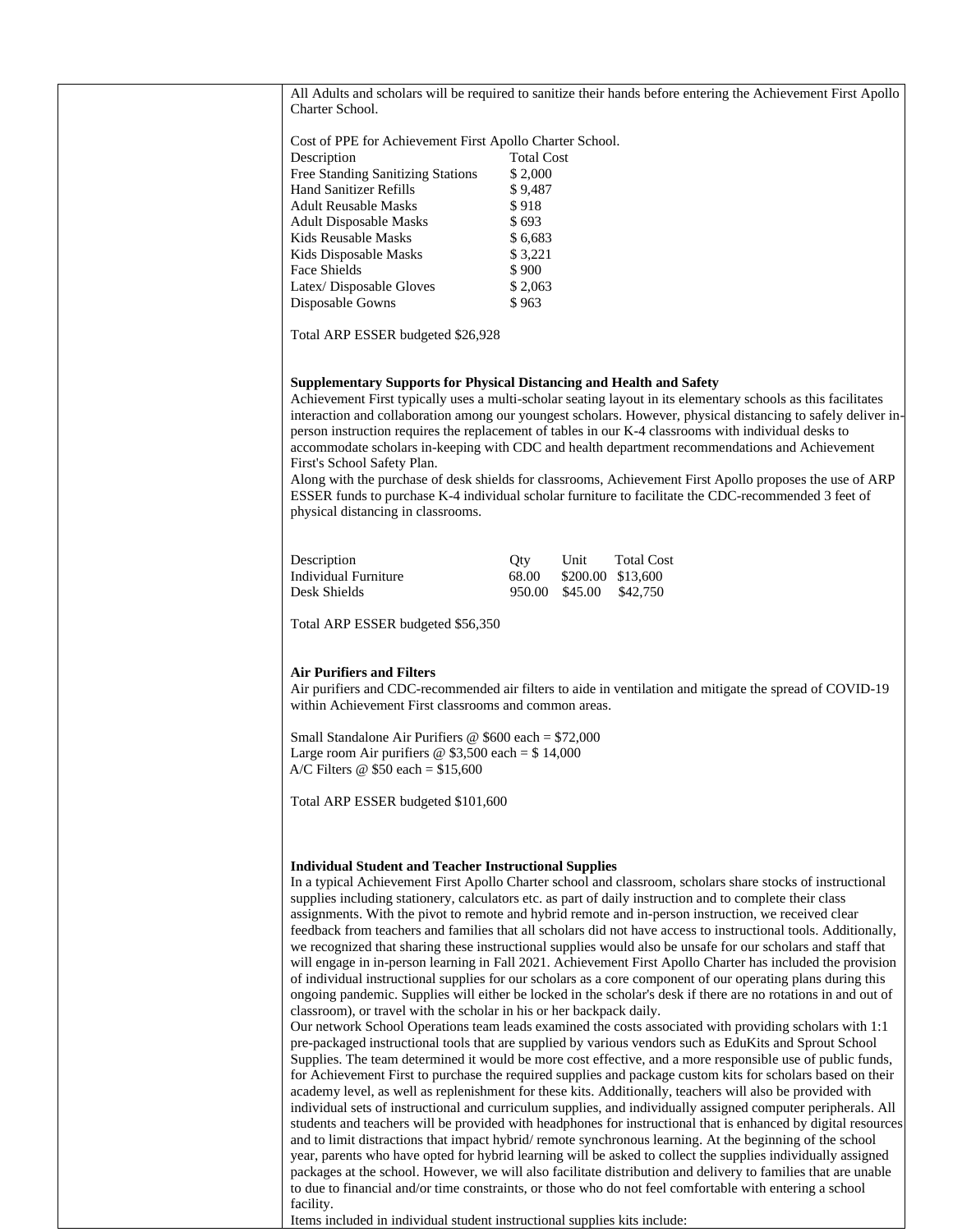| v<br>٠ |
|--------|

- 1:1 Pencil sharpeners
- Pencils
- Crayons
- Loose leaf paper packets
- Construction paper
- Notebooks
- Individual dry erase boards with markers
- Scissors
- Erasers
- Stationery storage/ seat sacks
- Protractors
- Rulers
- Linking cubes and other manipulatives
- Counting jars and beads
- Glue
- Tape with dispensers
- Assignment folders
- String
- Seeds
- Painting sets
- MS
	- 1:1 Pencil sharpeners
	- Pencils
	- Crayons
	- Loose leaf paper packets
	- Construction paper
	- Notebooks
	- Individual dry erase boards with markers
	- Scissors
	- Erasers
	- Stationery storage/ seat sacks
	- Protractors
	- Rulers
	- Linking cubes and other manipulatives
	- Graphing calculators
	- Colored pens for editing
	- Number lines
	- 3-D shapes
	- Glue
	- Tape with dispensers
	- Graphing paper
	- Assignment folders
	- String
	- Seeds
	- Painting sets

Items included in individual teacher supplies:

- 1:1 Pencil sharpeners
- Pencils
- Crayons
- Loose leaf paper packets
- Construction paper
- Notebooks
- Individual dry erase boards with markers
- Sticky chart paper
- Scissors
- Erasers
- Stationery storage/ seat sacks
- Protractors
- Rulers
- Linking cubes and other manipulatives
- Graphing calculators
- Colored pens for editing
- Number lines
- 3-D shapes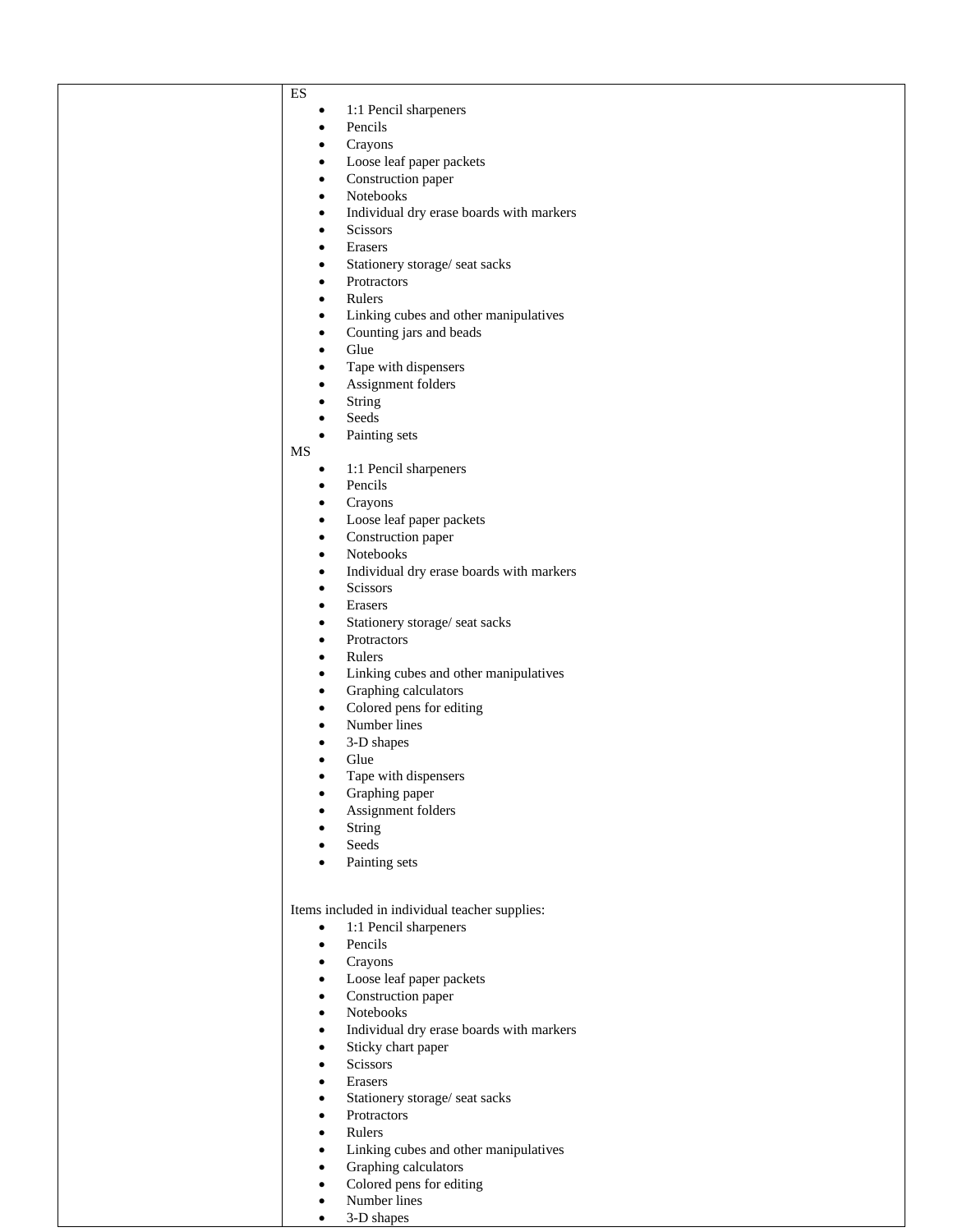| Glue<br>$\bullet$                                                                                                                                                                                                         |                   |
|---------------------------------------------------------------------------------------------------------------------------------------------------------------------------------------------------------------------------|-------------------|
| Tape with dispensers                                                                                                                                                                                                      |                   |
| Graphing paper<br>$\bullet$                                                                                                                                                                                               |                   |
| Assignment folders<br>$\bullet$                                                                                                                                                                                           |                   |
| String<br>٠<br>Seeds<br>$\bullet$                                                                                                                                                                                         |                   |
| Ring binders<br>$\bullet$                                                                                                                                                                                                 |                   |
| Paper clips<br>$\bullet$                                                                                                                                                                                                  |                   |
| Rubber bands<br>$\bullet$                                                                                                                                                                                                 |                   |
| Flip charts<br>$\bullet$                                                                                                                                                                                                  |                   |
| Permanent markers and highlighters<br>٠                                                                                                                                                                                   |                   |
| Staplers with staples<br>$\bullet$                                                                                                                                                                                        |                   |
| <b>Accordion folders</b><br>$\bullet$                                                                                                                                                                                     |                   |
| Projected costs of student individual instructional supplies for Achievement First Apollo Charter Elementary<br>and Middle Schools. At the MS level, a graphing calculator is included.                                   | <b>Total Cost</b> |
| ES                                                                                                                                                                                                                        | \$18,000.00       |
| MS                                                                                                                                                                                                                        | \$30,528.00       |
| <b>Teacher Instructional Supplies</b>                                                                                                                                                                                     | \$15,660.00       |
|                                                                                                                                                                                                                           |                   |
| Total ARP ESSER budgeted \$64,188                                                                                                                                                                                         |                   |
|                                                                                                                                                                                                                           |                   |
| <b>Independent Reading Libraries (for Academic Recovery and Acceleration)</b>                                                                                                                                             |                   |
| Provide strong reading intervention to students who are below triggers in all academies (with a prioritized                                                                                                               |                   |
| effort in grades 5-12) and begin the work to develop an approach to developing strong, thriving readers in all                                                                                                            |                   |
| grades is a key strategy in Achievement First's academic recovery/ acceleration strategy. Reading is<br>foundational and impacts all subjects as the cornerstone of learning; we need a developmentally appropriate       |                   |
| approach to how to teach reading. The key features of this strategy further included replenishing and growing                                                                                                             |                   |
| independent reading libraries in each classroom- using ARP ESSER funding to restock classroom libraries                                                                                                                   |                   |
| with books students want to read and can access independently.                                                                                                                                                            |                   |
|                                                                                                                                                                                                                           |                   |
| In addressing the impact of learning loss throughout the pandemic, Achievement First's strategy emphasizes                                                                                                                |                   |
| strong reading intervention to students who are below triggers across all academies (with a prioritized effort<br>in grades 5-12) and begin the work to develop an approach for all grades to developing strong, thriving |                   |
| readers. A core best practice is to ensure that library resources are available to scholars that supports a culture                                                                                                       |                   |
| of "love of reading." Our historical ELA and reading data show that the best way that students become better                                                                                                              |                   |
| readers through repetition and setting up diverse, well-stocked independent reading libraries in each                                                                                                                     |                   |
| classroom.                                                                                                                                                                                                                |                   |
|                                                                                                                                                                                                                           |                   |
| ES Independent Reading Library (K-4)<br>\$18,012<br>MS Independent Reading Library (Gr 5-8)<br>\$19,872                                                                                                                   |                   |
|                                                                                                                                                                                                                           |                   |
| Total ARP ESSER budgeted \$37,884                                                                                                                                                                                         |                   |
|                                                                                                                                                                                                                           |                   |
|                                                                                                                                                                                                                           |                   |
| <b>Technology – Chromebooks, Laptops and Peripherals</b><br>Achievement First Apollo's hybrid learning and reopening plan emphasizes providing individually assigned                                                      |                   |
| computers and education technologies to facilitate substantive and consistent interactions between scholars                                                                                                               |                   |
| and their teachers. This ensures student engagement, provide feedback opportunities and closely mimic in-                                                                                                                 |                   |
| person instruction. Typically, scholars at some grade levels may share a Chromebook or other technology                                                                                                                   |                   |
| device, so Achievement First Apollo Charter distributed Chromebooks to all students in March to April to                                                                                                                  |                   |
| support remote learning using ESSER I support to overcome financial, logistics and supply constraints. The                                                                                                                |                   |
| school worked closely with families to ensure scholars' participation. We have, however, seen an                                                                                                                          |                   |
| exponentially higher rate of breakage and significant damage since the Chromebook devices were distributed<br>to scholars for home-use during SY 2020-21. ARP ESSER will provide the much-needed funding to               |                   |
| purchase replacement Chromebooks and chargers to effectively support remote/ hybrid learning and maintain                                                                                                                 |                   |
| 1:1 distribution of individually-assigned Chromebooks and laptops to students to support hybrid and remote                                                                                                                |                   |
| learning (as needed) and mitigate the spread of disease through shared devices when school reopens.                                                                                                                       |                   |
| We are also proposing to use ARP ESSER funds to also assist with the replacement of staff laptops and                                                                                                                     |                   |
| monitors to ensure instructional continuity and address technology challenges such as lags and crashes that                                                                                                               |                   |
| impact educators.                                                                                                                                                                                                         |                   |
| Description                                                                                                                                                                                                               | <b>Total Cost</b> |
| <b>Student Chromebooks</b>                                                                                                                                                                                                | \$340,800         |
| Replacement Chromebook Chargers                                                                                                                                                                                           | \$4,500           |
| <b>Student Headphones</b>                                                                                                                                                                                                 | \$36,747          |
| Total ESSER budgeted \$382,047                                                                                                                                                                                            |                   |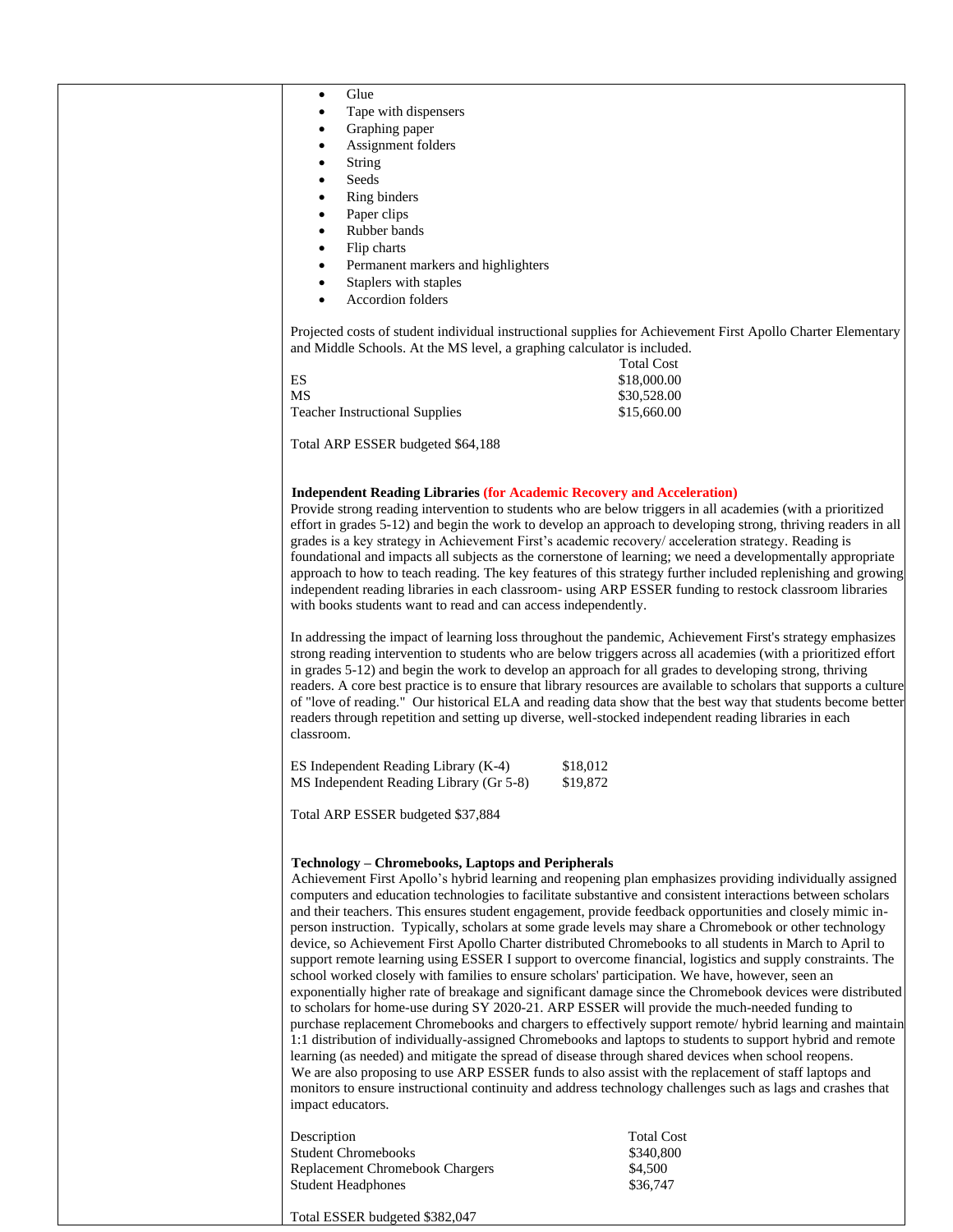| <b>CODE/</b>                                         | <b>EXPLANATION OF EXPENDITURES IN THIS CATEGORY</b>                                                                                                                                                                                                                                                                                                                                                                                                                                                                                                                                                                                                                                                                                                                                                                                                                                                                                                                                                                                                                                                                                                                                                                                                                                                                                                                                                                                                                                                                                                                                                                                                                                                                                                                                                                                                                                                                                                 |  |  |
|------------------------------------------------------|-----------------------------------------------------------------------------------------------------------------------------------------------------------------------------------------------------------------------------------------------------------------------------------------------------------------------------------------------------------------------------------------------------------------------------------------------------------------------------------------------------------------------------------------------------------------------------------------------------------------------------------------------------------------------------------------------------------------------------------------------------------------------------------------------------------------------------------------------------------------------------------------------------------------------------------------------------------------------------------------------------------------------------------------------------------------------------------------------------------------------------------------------------------------------------------------------------------------------------------------------------------------------------------------------------------------------------------------------------------------------------------------------------------------------------------------------------------------------------------------------------------------------------------------------------------------------------------------------------------------------------------------------------------------------------------------------------------------------------------------------------------------------------------------------------------------------------------------------------------------------------------------------------------------------------------------------------|--|--|
| <b>BUDGET CATEGORY</b>                               | (as it relates to the program narrative for this title)                                                                                                                                                                                                                                                                                                                                                                                                                                                                                                                                                                                                                                                                                                                                                                                                                                                                                                                                                                                                                                                                                                                                                                                                                                                                                                                                                                                                                                                                                                                                                                                                                                                                                                                                                                                                                                                                                             |  |  |
|                                                      |                                                                                                                                                                                                                                                                                                                                                                                                                                                                                                                                                                                                                                                                                                                                                                                                                                                                                                                                                                                                                                                                                                                                                                                                                                                                                                                                                                                                                                                                                                                                                                                                                                                                                                                                                                                                                                                                                                                                                     |  |  |
| Code 45<br><b>Supplies and Materials</b><br>(contd.) | <b>Student Instructional Software (for Academic Recovery and Acceleration)</b><br>Funding will be used to assist with covering the cost of digital learning intervention software including<br>electronic books and e-readers to enable scholars to access to textbooks, and guided and independent reading<br>material remotely, and safely for in-person instruction, as well as provide data-driven, self-based<br>instructional enhancements to both engage scholars and individualize lessons to aid in academic recovery                                                                                                                                                                                                                                                                                                                                                                                                                                                                                                                                                                                                                                                                                                                                                                                                                                                                                                                                                                                                                                                                                                                                                                                                                                                                                                                                                                                                                      |  |  |
|                                                      | and learning acceleration. All student material will be preloaded on student Chromebooks<br>Description<br><b>Total Cost</b><br>Digital Learning Programs - General<br>\$71,015<br>Digital Learning Programs - ELA<br>\$113,034<br>Digital Learning Programs - Math<br>\$103,888                                                                                                                                                                                                                                                                                                                                                                                                                                                                                                                                                                                                                                                                                                                                                                                                                                                                                                                                                                                                                                                                                                                                                                                                                                                                                                                                                                                                                                                                                                                                                                                                                                                                    |  |  |
|                                                      | Digital Learning Programs - Science/History<br>\$27,562<br>Digital Learning Programs - Interventions<br>\$23,648                                                                                                                                                                                                                                                                                                                                                                                                                                                                                                                                                                                                                                                                                                                                                                                                                                                                                                                                                                                                                                                                                                                                                                                                                                                                                                                                                                                                                                                                                                                                                                                                                                                                                                                                                                                                                                    |  |  |
|                                                      | Total ARP ESSER budgeted \$339,147                                                                                                                                                                                                                                                                                                                                                                                                                                                                                                                                                                                                                                                                                                                                                                                                                                                                                                                                                                                                                                                                                                                                                                                                                                                                                                                                                                                                                                                                                                                                                                                                                                                                                                                                                                                                                                                                                                                  |  |  |
|                                                      | <b>Software to Ensure Accessibility &amp; Connectivity</b><br>Funding will be used to assist with covering the cost of digital connectivity and support to ensure scholars<br>and their teachers have reliable access and stable connectivity.<br>Description<br><b>Total Cost</b><br>\$10,782<br>Zoom Annual License + Individual Accounts<br>Student Tech Support (HubbleIQ + ZenDesk)<br>\$12,175<br>Total ARP ESSER budgeted \$22,957                                                                                                                                                                                                                                                                                                                                                                                                                                                                                                                                                                                                                                                                                                                                                                                                                                                                                                                                                                                                                                                                                                                                                                                                                                                                                                                                                                                                                                                                                                           |  |  |
|                                                      | <b>Neat Bar Video Conferencing Solutions</b><br>Achievement First Apollo Middle School will support hybrid learning for scholars and staff that cannot<br>and/or are not comfortable returning to a school building, and in-person learning. Teaching simulcasts will<br>augment space constraints and provide scholars and families with an option that does not force them to<br>choose between access to a high-quality education, and their health and safety.<br>Achievement First Apollo has selected the Neat Bar as our solution for providing this hybrid/remote<br>experience as: (1) The device is a high-quality video conferencing solution that extends the classroom<br>environment to remote scholars without sacrificing the in-person experience for teachers and scholars at the<br>school facility as it limits feedback, and need for loud audio equipment. Multiple tests were conducted using<br>the equipment to ensure that a teacher or scholar speaking at normal volume in different room types could be<br>heard (and seen) when using via the Neat Bar; (2) The device is compact, and this was critical given the<br>variable size of the spaces in which the device will be deployed. The Neat Bar also minimizes the number of<br>people required for installation, setup, and operation, and can be supported and maintained by technicians<br>remotely. This ensures that staff and vendors can maintain a safe physical distance and restricts the number<br>of persons accessing Achievement First Apollo school facilities; (3) Neat Bar is a standardized solution that<br>ensures that all Achievement First scholars- regardless of school location or remote learning- will enjoy the<br>same access to instruction and seamless experience. The device operates in the same way and delivers the<br>same quality simulcast from different classrooms and buildings.<br>1 Neat Bar purchased @ \$2,700.00 |  |  |
|                                                      | Total ESSER Budgeted \$2,700                                                                                                                                                                                                                                                                                                                                                                                                                                                                                                                                                                                                                                                                                                                                                                                                                                                                                                                                                                                                                                                                                                                                                                                                                                                                                                                                                                                                                                                                                                                                                                                                                                                                                                                                                                                                                                                                                                                        |  |  |
|                                                      | <b>Small Group Tutoring Program Material (for Academic Recovery and Acceleration)</b><br>Achievement First will deliver a Small Group Tutoring Program. The tutoring program will help mitigate the<br>negative impact of the COVID-19 pandemic on MS scholars' academic outcomes due to school closures and<br>extended periods of remote and hybrid learning in SY20 and SY21. The tutoring will feature individualized<br>instruction where students receive at least two hours of small group or one-on- one tutoring every day.<br>Scholars participating in the tutoring program will receive materials-workbooks/worksheets and intensive<br>curriculum bulk-pack- specifically designed s to deep dive challenging materials and facilitate efficacious<br>small-group instruction. The estimated cost of producing the material is \$50 per scholar.<br>Description<br><b>Total Cost</b><br>Small Group Tutor Laptop<br>\$12,600<br><b>Small Group Tutor Peripherals</b><br>\$6,300<br>Small Group Tutor Preloaded Software<br>\$2,100<br>Tutoring Program Scholar Instructional Materials<br>\$30,000<br>Total ESSER Budgeted \$51,000                                                                                                                                                                                                                                                                                                                                                                                                                                                                                                                                                                                                                                                                                                                                                                                                    |  |  |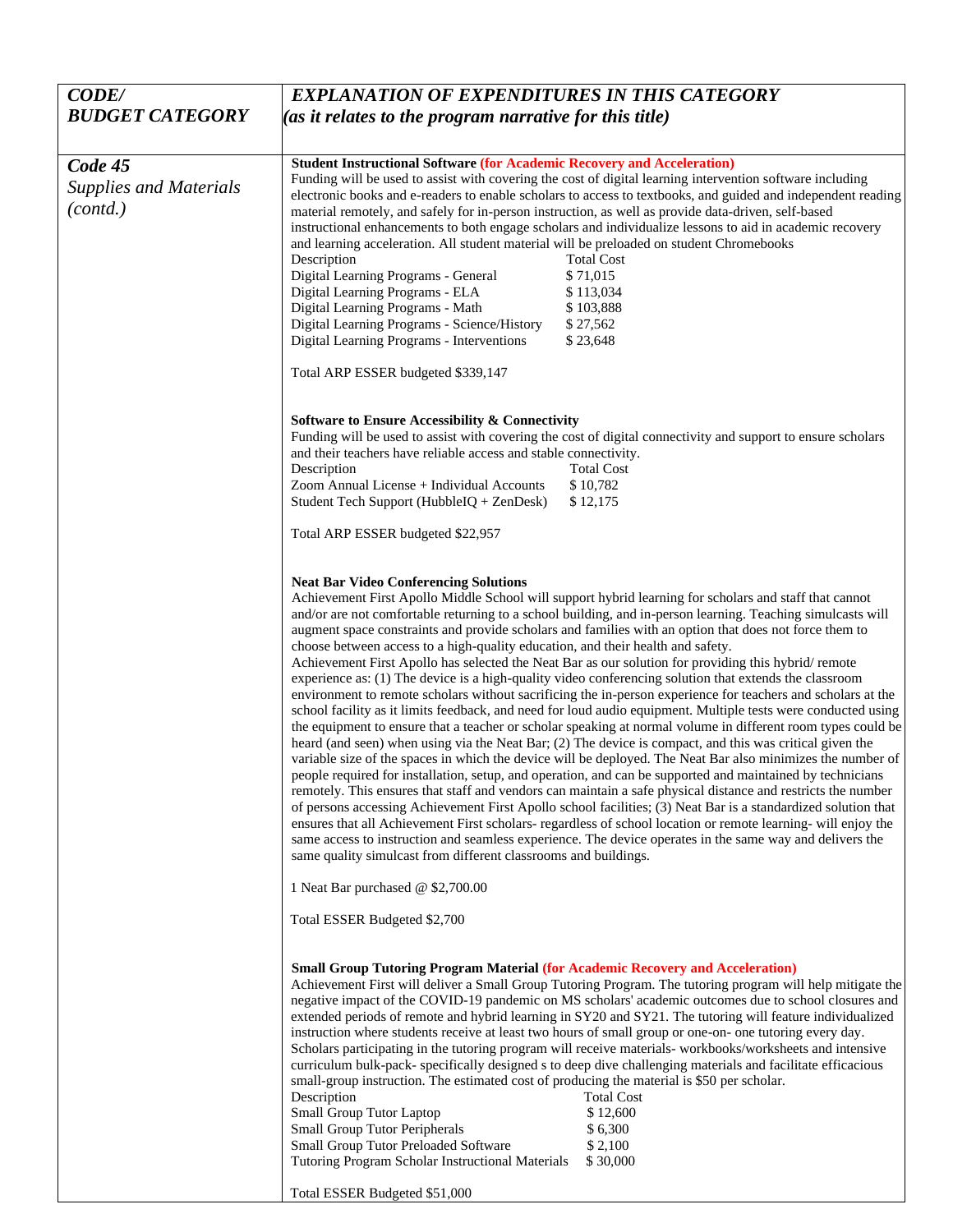| <b>Additional Food Service Equipment to Facilitate Physical Distancing</b>                                          |
|---------------------------------------------------------------------------------------------------------------------|
| To ensure that scholars are provided with hot meals in their classrooms and reduce the need for large groups to     |
| congregate in communal spaces such as the cafeteria, Achievement First Apollo will be purchasing and                |
| installing food service equipment on the fourth floor. As it is necessary, this equipment will facilitate breakfast |
| and lunch service on the fourth floor and allow kids to eat in their classrooms (which are better ventilated than   |
| the cafeteria) while remaining physical distance.                                                                   |
| Total ESSER Budgeted \$29,000                                                                                       |
|                                                                                                                     |
|                                                                                                                     |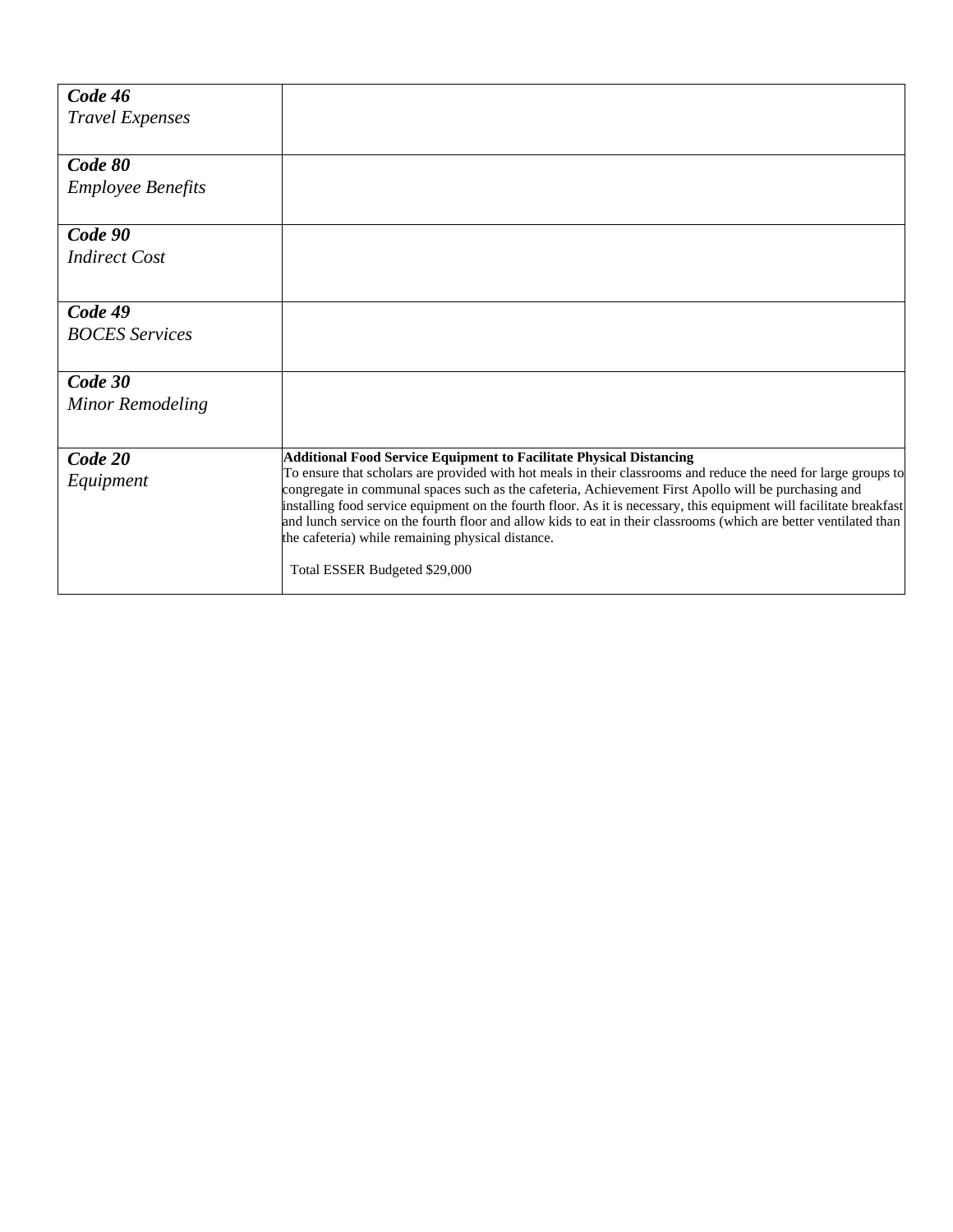# The University of the State of New York **THE STATE EDUCATION DEPARTMENT**

# **PROPOSED BUDGET FOR A FEDERAL OR STATE PROJECT FS-10 (03/15)**

= Required Field

| <b>Local Agency Information</b>                                                                    |                                                  |         |                  |  |  |
|----------------------------------------------------------------------------------------------------|--------------------------------------------------|---------|------------------|--|--|
| <b>ARP Elementary and Secondary Schools</b><br><b>Funding Source: Emergency Relief (ARP-ESSER)</b> |                                                  |         |                  |  |  |
| <b>Report Prepared By: Kerrie-Ann Tucker</b>                                                       |                                                  |         |                  |  |  |
| Agency Name: Achievement First Apollo Charter School                                               |                                                  |         |                  |  |  |
|                                                                                                    | Mailing Address: C/o 370 James Street, Suite 404 |         |                  |  |  |
| <b>Street</b>                                                                                      |                                                  |         |                  |  |  |
| <b>New Haven</b><br>CT.<br>06513                                                                   |                                                  |         |                  |  |  |
| City<br>Zip Code<br><b>State</b>                                                                   |                                                  |         |                  |  |  |
| Telephone # of<br><b>Report Preparer:</b><br>203-773-3223                                          |                                                  | County: | <b>New Haven</b> |  |  |
| E-mail Address: title1@achievementfirst.org                                                        |                                                  |         |                  |  |  |
| 3/13/2020<br>9/30/2024<br><b>Project Funding Dates:</b><br><b>Start</b><br>End                     |                                                  |         |                  |  |  |
| ,,,,,,,,,,,,,,,                                                                                    |                                                  |         |                  |  |  |

# **INSTRUCTIONS**

- Submit the original FS-10 Budget and the required number of copies along with the completed application directly to the appropriate State Education Department office as indicated in the application instructions for the grant program for which you are applying. DO NOT submit this form to Grants Finance.
- $\bullet$ The Chief Administrator's Certification on the Budget Summary worksheet must be signed by the agency's Chief Administrative Officer or properly authorized designee.
- An approved copy of the FS-10 Budget will be returned to the contact person noted above. A window envelope will be used; please make sure that the contact information is accurate and confined to the address field without altering the formatting.
- For information on budgeting refer to the Fiscal Guidelines for Federal and State Aided Grants at http://www.oms.nysed.gov/cafe/guidance/.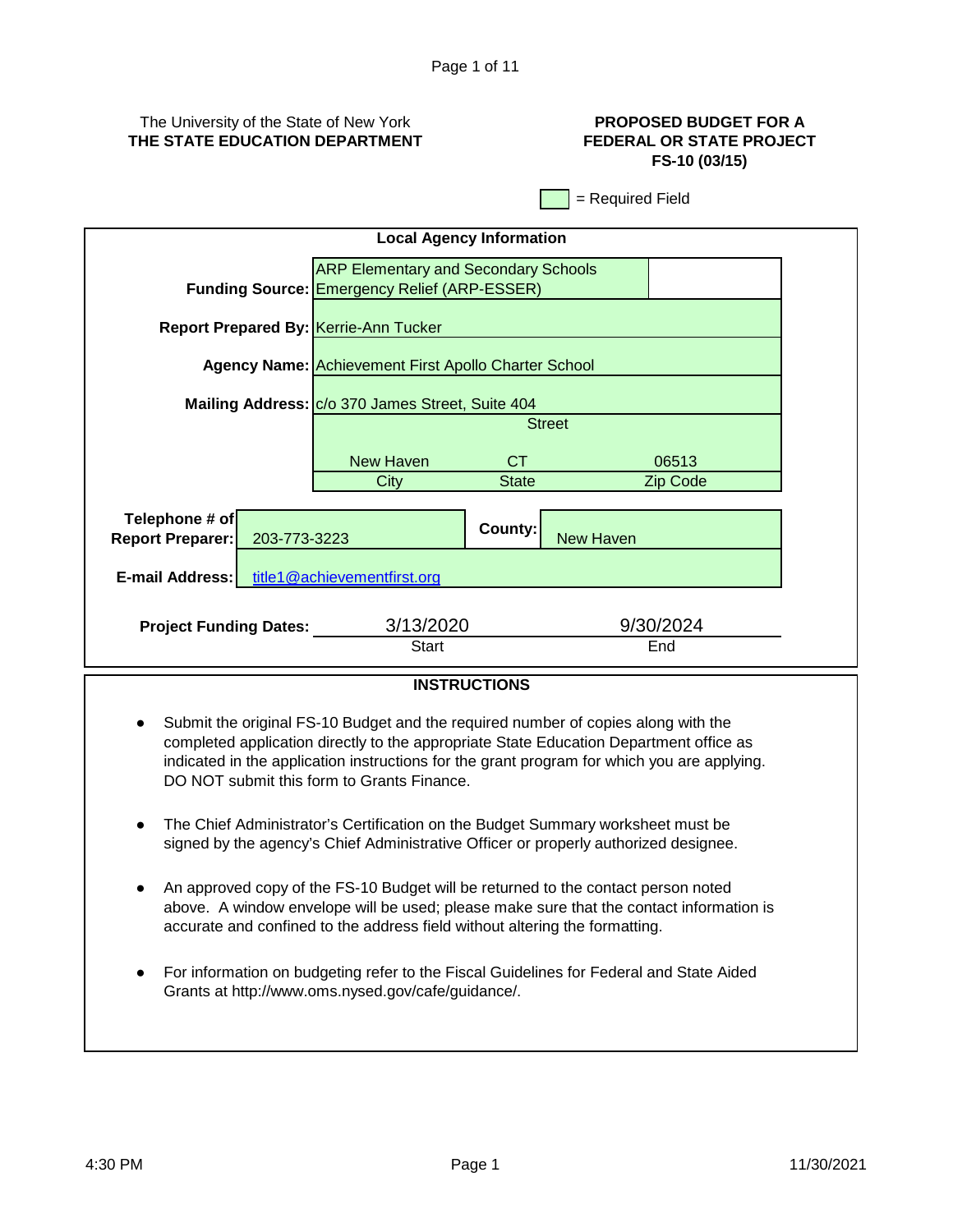# Page 2 of 11

| SALARIES FOR PROFESSIONAL STAFF                                                    |                                 |                           |                       |  |
|------------------------------------------------------------------------------------|---------------------------------|---------------------------|-----------------------|--|
|                                                                                    | Subtotal - Code 15<br>\$396,527 |                           |                       |  |
| <b>Specific Position Title</b>                                                     | <b>Full-Time</b><br>Equivalent  | Annualized Rate of<br>Pay | <b>Project Salary</b> |  |
| AF Apollo share of cost for a Network<br>Director of Reading Fluency for 2yrs      | 0.0610370370                    | \$108,000                 | \$13,184              |  |
| AF Apollo share of cost for a Network<br>Director of Family Engagement for 2yrs    | 0.0610370370                    | \$108,000                 | \$13,184              |  |
| Summer Academy K-8 Teacher Stipends<br>for 2 yrs                                   | 4.6780000000                    | \$6,250                   | \$58,475              |  |
| Supplementary Art and Wellness Teacher<br>Salary for 2yrs                          | 0.866666667                     | \$90,000                  | \$156,000             |  |
| ELA Interventionist Salary for 2 yrs                                               | 0.8571428571                    | \$70,000                  | \$120,000             |  |
| AF Apollo share of cost for a Network<br>Director of Tutoring for 2yrs             | 0.0600000000                    | \$108,000                 | \$13,184              |  |
| AF Apollo share of cost for a Network<br>Director of Health & Safety for 3 yrs     | 0.0705882353                    | \$85,000                  | \$18,000              |  |
| AF Apollo share of cost for a Network<br>Assoc.Director of Health & Safety for 1yr | 0.0750000000                    | \$60,000                  | \$4,500               |  |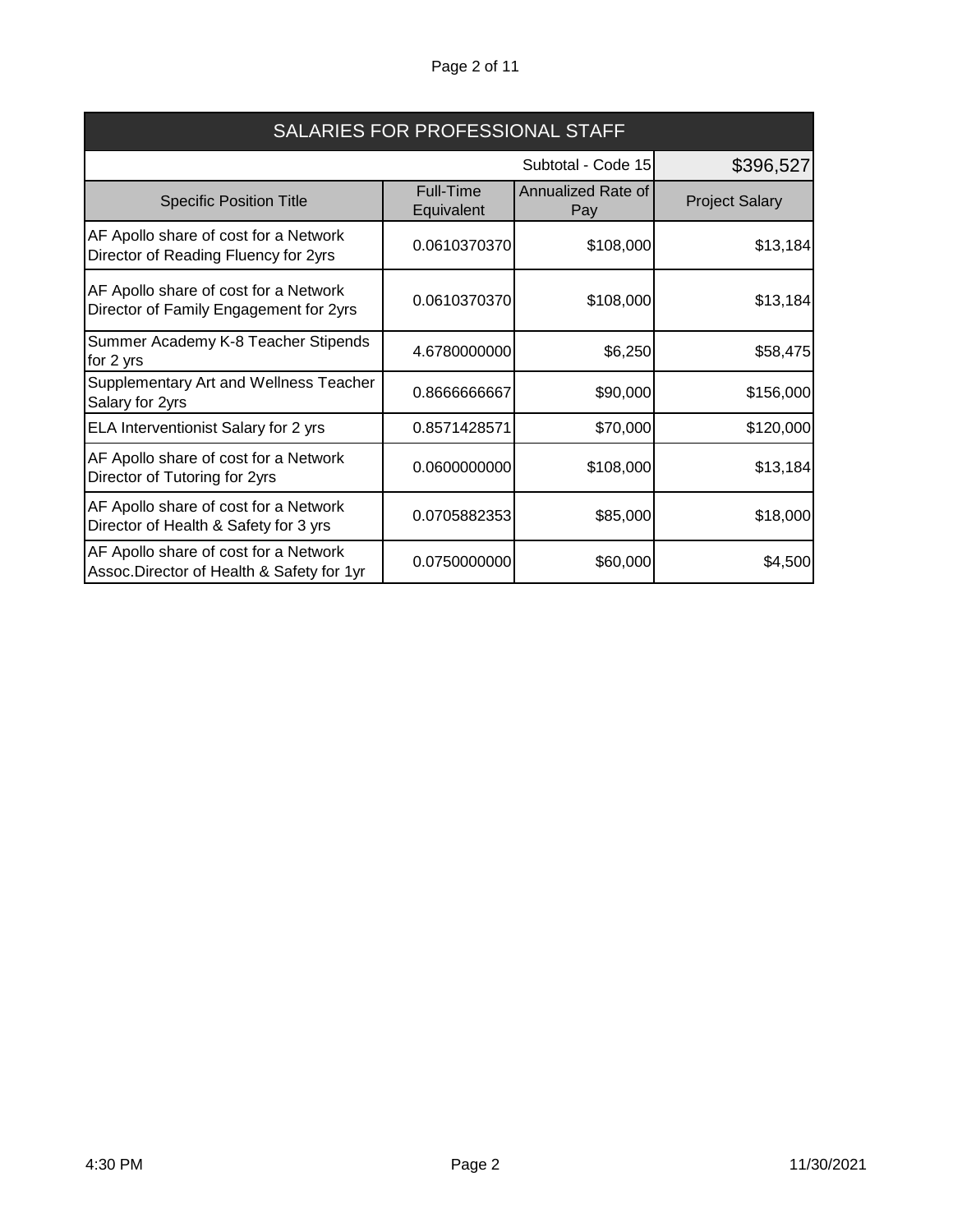# Page 3 of 11

| <b>SALARIES FOR SUPPORT STAFF</b>                                     |                         |                           |                       |  |
|-----------------------------------------------------------------------|-------------------------|---------------------------|-----------------------|--|
| \$74,932<br>Subtotal - Code 16                                        |                         |                           |                       |  |
| <b>Specific Position Title</b>                                        | Full-Time<br>Equivalent | Annualized Rate of<br>Pay | <b>Project Salary</b> |  |
| Long Term Substitute Teacher Contracted<br>to Cover Expected Absences | 1.00                    | \$74,932.00               | \$74,932              |  |
|                                                                       |                         |                           |                       |  |
|                                                                       |                         |                           |                       |  |
|                                                                       |                         |                           |                       |  |
|                                                                       |                         |                           |                       |  |
|                                                                       |                         |                           |                       |  |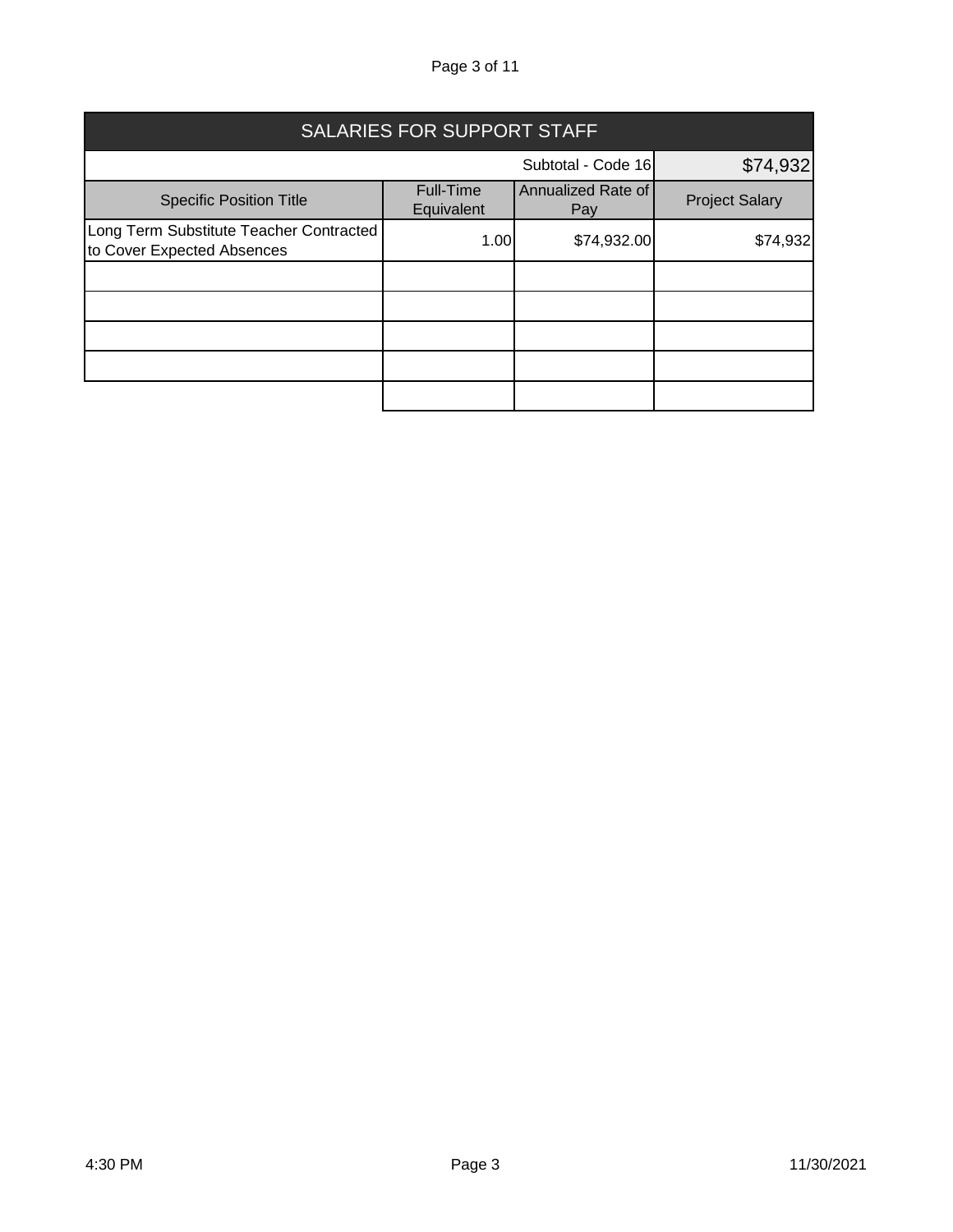| <b>PURCHASED SERVICES</b>                                                                                                                                     |                                                                                                        |                                                                 |                                            |
|---------------------------------------------------------------------------------------------------------------------------------------------------------------|--------------------------------------------------------------------------------------------------------|-----------------------------------------------------------------|--------------------------------------------|
|                                                                                                                                                               |                                                                                                        | Subtotal - Code 40                                              | \$808,360                                  |
| Description of Item                                                                                                                                           | <b>Provider of Services</b>                                                                            |                                                                 | Calculation of Cost   Proposed Expenditure |
| <b>Professional Neat Bar Installation</b><br>with Zoom                                                                                                        | <b>Red Thread</b>                                                                                      | $1 \times $900$                                                 | \$900                                      |
| Student MiFi Service Plans for 12<br>months @\$20/ month                                                                                                      | T-Mobile                                                                                               | 249 x \$20 per<br>month per scholar<br>x 12 months              | \$59,760                                   |
| Reading Recorvery/ Acceleration<br>Teacher PD (AF Apollo ES & MS<br>share of network-wide facilitator<br>costs) for 2 yrs                                     | <b>The Stanford Teacher</b><br>Education Program (STEP)                                                | \$6,592 per year x 2<br>academy levels x 2<br>yrs               | \$26,368                                   |
| Wellness/ SEL PD includes modules<br>on Social Work/ Mental Health and<br>DEI PDs (AF Apollo ES & MS share<br>of network-wide facilitator costs) for 2<br>yrs | National Equity Project,<br>Courageous Conversations,<br>The Management Center,<br>and Dr. Blanca Ruiz | \$14,832 per year x<br>2 academy levels x<br>2 yrs              | \$59,328                                   |
| Foundations/ Phonics PD (AF Apollo<br>ES share of network-wide facilitator<br>costs) for 2 yrs                                                                | Wilson® Professional<br>Learning and Teacher<br>Support                                                | \$7,296 per year x 2<br>yrs                                     | \$14,592                                   |
| <b>Cognitively Guidance Instruction</b><br>Math Program PD and Curricular<br>Aids (AF Apollo ES share of network-<br>wide facilitator costs) for 2yrs         | Future Leaders Incubator                                                                               | Approx. \$6,384 per<br>year x 2 yrs                             | \$12,768                                   |
| Air Conditioning Unit Assessment for<br>AF Apollo ES & MS for 12 months<br>each                                                                               | <b>AKAM Property</b><br>Management                                                                     | \$600 x 2 academy<br>levels                                     | \$1,200                                    |
| Air Conditioning Unit Filter<br>Installations for AF Apollo ES & MS<br>for 12 months each                                                                     | <b>NYNJ Restoration Inc.</b>                                                                           | $$1,500 \times 2$<br>academy levels                             | \$3,000                                    |
| <b>Testing Services for Asymptomatic</b><br>COVID-19                                                                                                          | Labcorp                                                                                                | Staff: 20 x \$500<br>Students: 95 x<br>approx. \$400            | \$47,900                                   |
| <b>ES Curriculum Enrichment- Music</b><br>Program Partnership for 2 yrs                                                                                       | <b>Education Through Music</b>                                                                         | \$30,000/ year                                                  | \$60,000                                   |
| Tutors for 1:10 Small Group Tutoring<br>for Apollo ES and MS for 2 yrs                                                                                        | <b>Great Oaks Foundation</b>                                                                           | \$15,000 per Small<br>Group Tutor x<br>7.78213 tutors x<br>2yrs | \$233,464                                  |
| <b>Great Oaks Tutor Lead for Small</b><br>Group Tutors 1 each for AF Apollo<br>ES and MS for 2 yrs                                                            | <b>Great Oaks Foundation</b>                                                                           | \$14,520 per Tutor<br>Lead x 2 academy<br>levels x 2 yrs        | \$58,080                                   |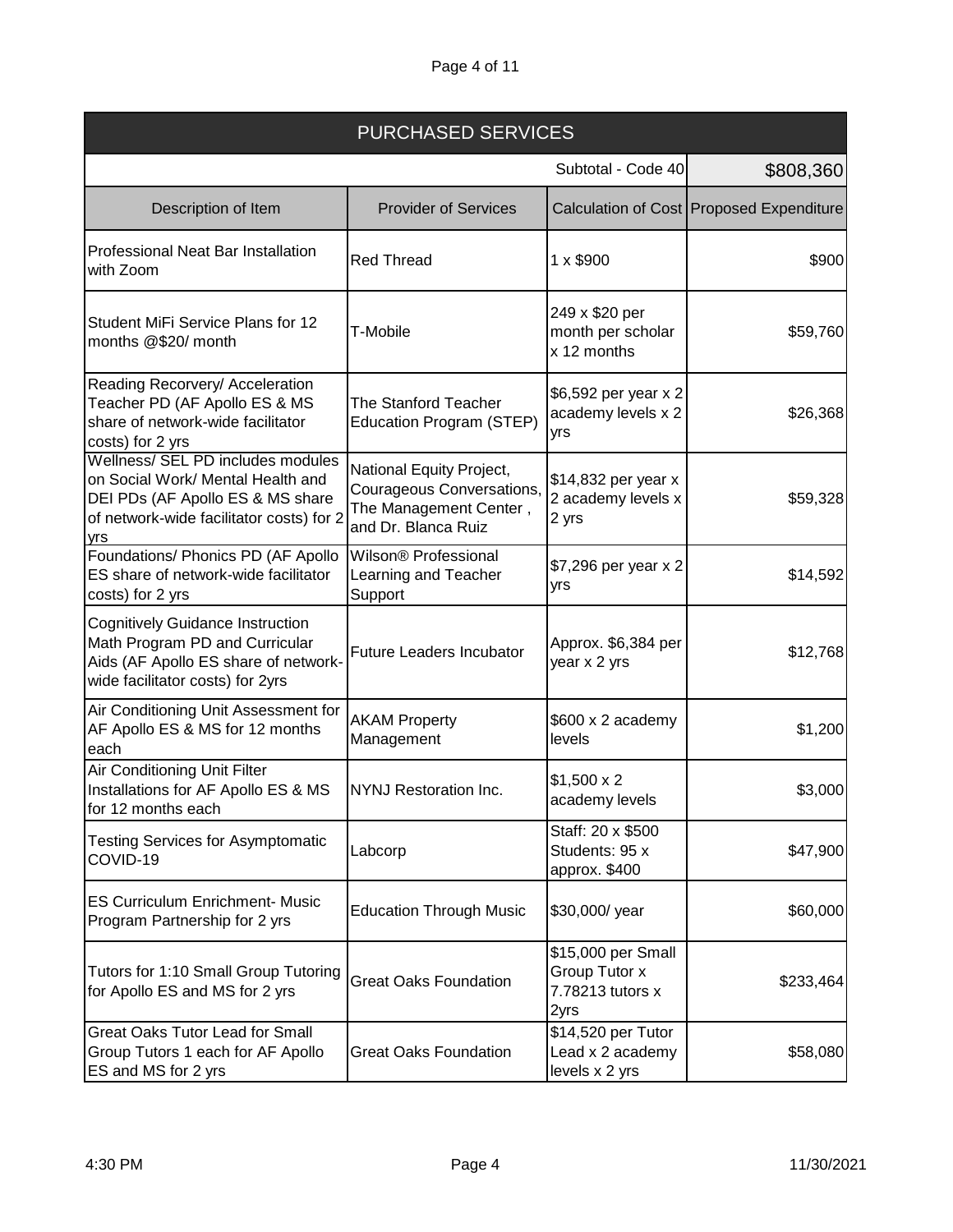| AF Summer Camp (AF Apollo ES<br>and MS) for 1 yr                            | <b>Change Summer</b>               | $$5,000 \times 2$<br>academy levels                            | \$10,000 |
|-----------------------------------------------------------------------------|------------------------------------|----------------------------------------------------------------|----------|
| Professional Deep Cleaning at AF<br>Apollo ES and MS for 2 school yrs       | Atalian                            | \$1,000 per week x<br>65 weeks                                 | \$65,000 |
| Replace Split A/C Units at AF Apollo<br><b>IES and MS</b>                   | <b>AKAM Property</b><br>Management | Approx. \$3,500<br>each x 14 A/C units                         | \$50,000 |
| Install Touchless Water Fountains at   AKAM Property<br>AF Apollo ES and MS | Management                         | \$7,000 per<br>touchless water<br>fountain x 10                | \$70,000 |
| Window Repairs at AF Apollo ES and AKAM Property<br><b>MS</b>               | Management                         | \$600 per window<br>repair x 50<br>windows                     | \$30,000 |
| Install Plexiglass Barriers in<br>Restrooms at AF Apollo ES and MS          | <b>AKAM Property</b><br>Management | \$500 per restroom<br>x 12 plexiglass<br>barrier installations | \$6,000  |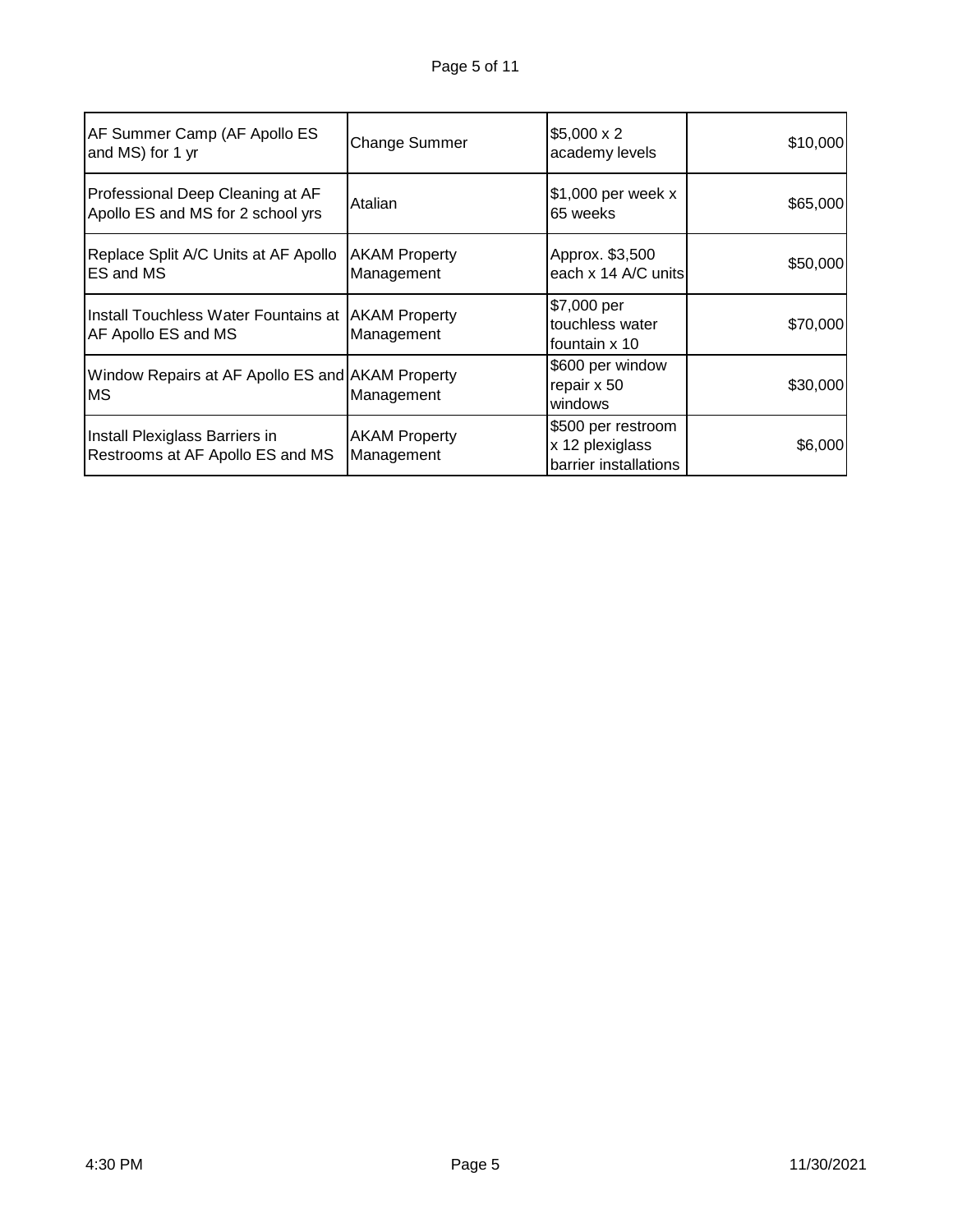# Page 6 of 11

| <b>SUPPLIES AND MATERIALS</b>            |          |                    |                             |  |
|------------------------------------------|----------|--------------------|-----------------------------|--|
|                                          |          | Subtotal - Code 45 | \$1,139,401                 |  |
| Description of Item                      | Quantity | <b>Unit Cost</b>   | <b>Proposed Expenditure</b> |  |
| <b>Hand Sanitizer Stocks</b>             | 215.00   | \$44.13            | \$9,487.00                  |  |
| <b>Free Standing Sanitzing Stations</b>  | 20.00    | \$100.00           | \$2,000.00                  |  |
| <b>Adult Reusable Masks</b>              | 340.00   | \$2.70             | \$918.00                    |  |
| <b>Adult Disposable Masks</b>            | 1650.00  | \$0.42             | \$693.00                    |  |
| <b>Student Reusable Masks</b>            | 2785.00  | \$2.40             | \$6,683.00                  |  |
| <b>Student Disposable Masks</b>          | 7669.00  | \$0.42             | \$3,221.00                  |  |
| <b>Protective Face Shields</b>           | 60.00    | \$15.00            | \$900.00                    |  |
| Latex/ Disposable Gloves                 | 17192.00 | \$0.12             | \$2,063.00                  |  |
| <b>Disposable Gowns</b>                  | 385.00   | \$2.50             | \$963.00                    |  |
| <b>Desk Shields</b>                      | 950.00   | \$45.00            | \$42,750.00                 |  |
| <b>ES Student Instructional Supplies</b> | 365.00   | \$49.32            | \$18,000.00                 |  |
| MS Student Instructional Supplies        | 293.00   | \$104.19           | \$30,528.00                 |  |
| <b>Teacher Instructional Supplies</b>    | 45.00    | \$348.00           | \$15,660.00                 |  |
| <b>Sanitizing Wipes</b>                  | 2482.00  | \$22.00            | \$54,600.00                 |  |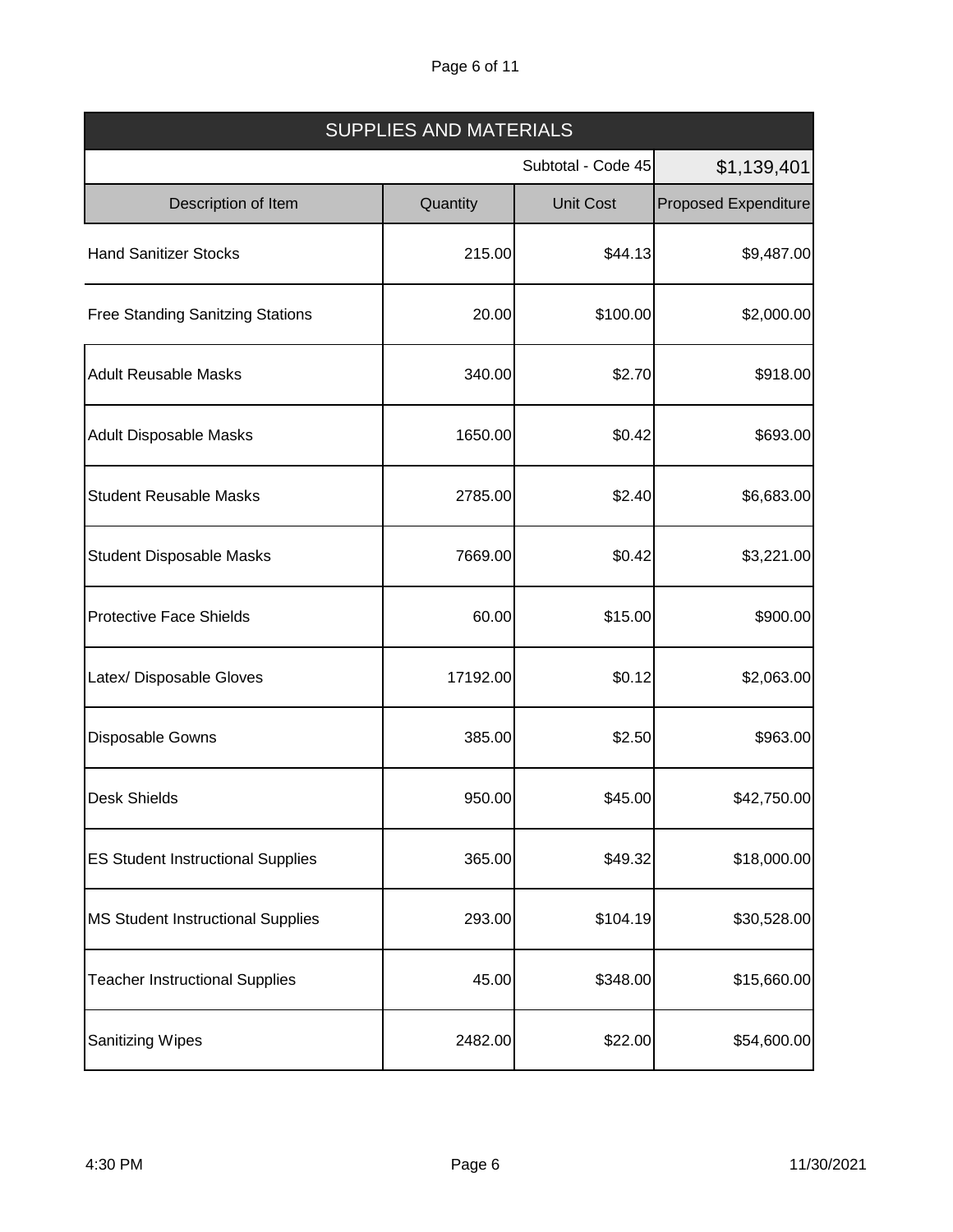| <b>Education Technology</b>                                                                 |         |            |              |
|---------------------------------------------------------------------------------------------|---------|------------|--------------|
| <b>Neat Bar Solution</b>                                                                    | 1.00    | \$2,700.00 | \$2,700.00   |
| <b>Student Chromebooks</b>                                                                  | 852.00  | \$400.00   | \$340,800.00 |
| Replacement Chrombeook Chargers                                                             | 225.00  | \$20.00    | \$4,500.00   |
| Student Headphones for Hybrid/ Remote<br>Learning                                           | 2297.00 | \$16.00    | \$36,747.00  |
| Zoom Annual License + Individual<br>Accounts per scholar                                    | 824.00  | \$13.08    | \$10,782.00  |
| Student Tech Support Software (HubbleIQ<br>& Zendesk) per scholar                           | 824.00  | \$14.78    | \$12,175.00  |
| Digital Learning Programs for Learning<br>Enrichment- General Content per scholar           | 824.00  | \$86.18    | \$71,015.00  |
| Digital Learning Programs for Learning<br>Enrichment- ELA per scholar                       | 824.00  | \$137.18   | \$113,034.00 |
| Digital Learning Programs for Learning<br>Enrichment- Math per scholar                      | 824.00  | \$126.08   | \$103,888.00 |
| Digital Learning Programs for Learning<br>Enrichment- Science/History per scholar           | 824.00  | \$33.45    | \$27,562.00  |
| Digital Learning Programs for Learning<br>Enrichment- Targeted Interventions per<br>scholar | 250.00  |            | \$23,648.00  |
|                                                                                             |         |            |              |
| <b>Facilities Supplies</b>                                                                  |         |            |              |
| <b>Filters for Air Conditioning Units</b>                                                   | 312.00  | \$50.00    | \$15,600.00  |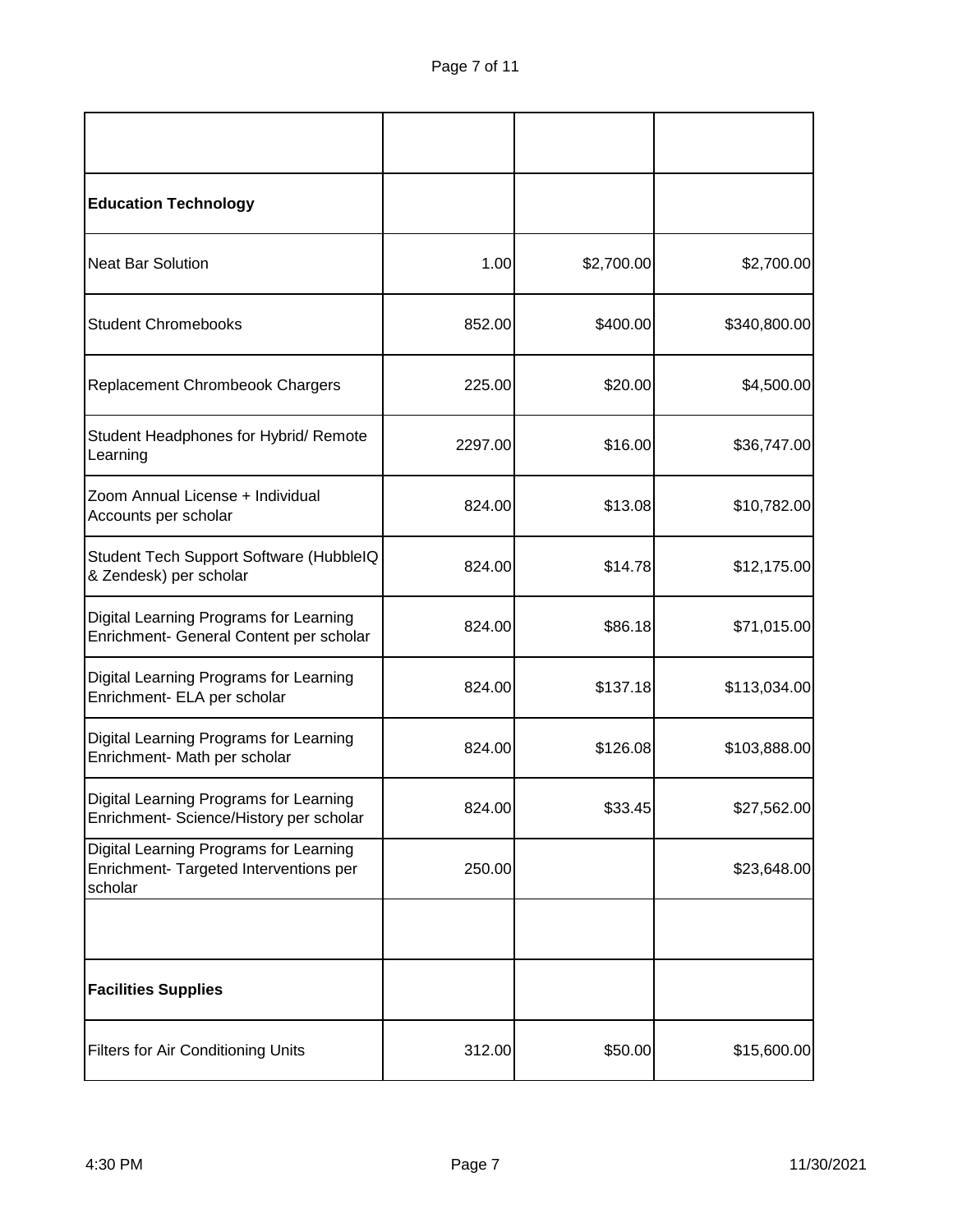| Small Standalone Air Purifiers                                         | 120.00 | \$600.00   | \$72,000 |
|------------------------------------------------------------------------|--------|------------|----------|
| Large Room Air Purifiers                                               | 4.00   | \$3,500.00 | \$14,000 |
| Individual Desk for Physical Distancing                                | 68.00  | \$200.00   | \$13,600 |
|                                                                        |        |            |          |
| Independent Reading Library Books                                      |        |            |          |
| ES Independent Reading Library (K-4) per<br>scholar                    | 456.00 | \$39.50    | \$18,012 |
| MS Independent Reading Library (Gr 5-8)<br>per scholar                 | 368.00 | \$54.00    | \$19,872 |
|                                                                        |        |            |          |
| <b>Tutoring Program Costs</b>                                          |        |            |          |
| <b>Small Group Tutors' Laptops</b>                                     | 21.00  | \$600.00   | \$12,600 |
| Tutor Peripherals (Mouses, Keyboards,<br><b>Headsets and Monitors)</b> | 21.00  | \$300.00   | \$6,300  |
| <b>Tutor Instructional Software Package</b>                            | 21.00  | \$100.00   | \$2,100  |
| <b>Small Group Scholar Tutoring Materials</b>                          | 600.00 | \$50.00    | \$30,000 |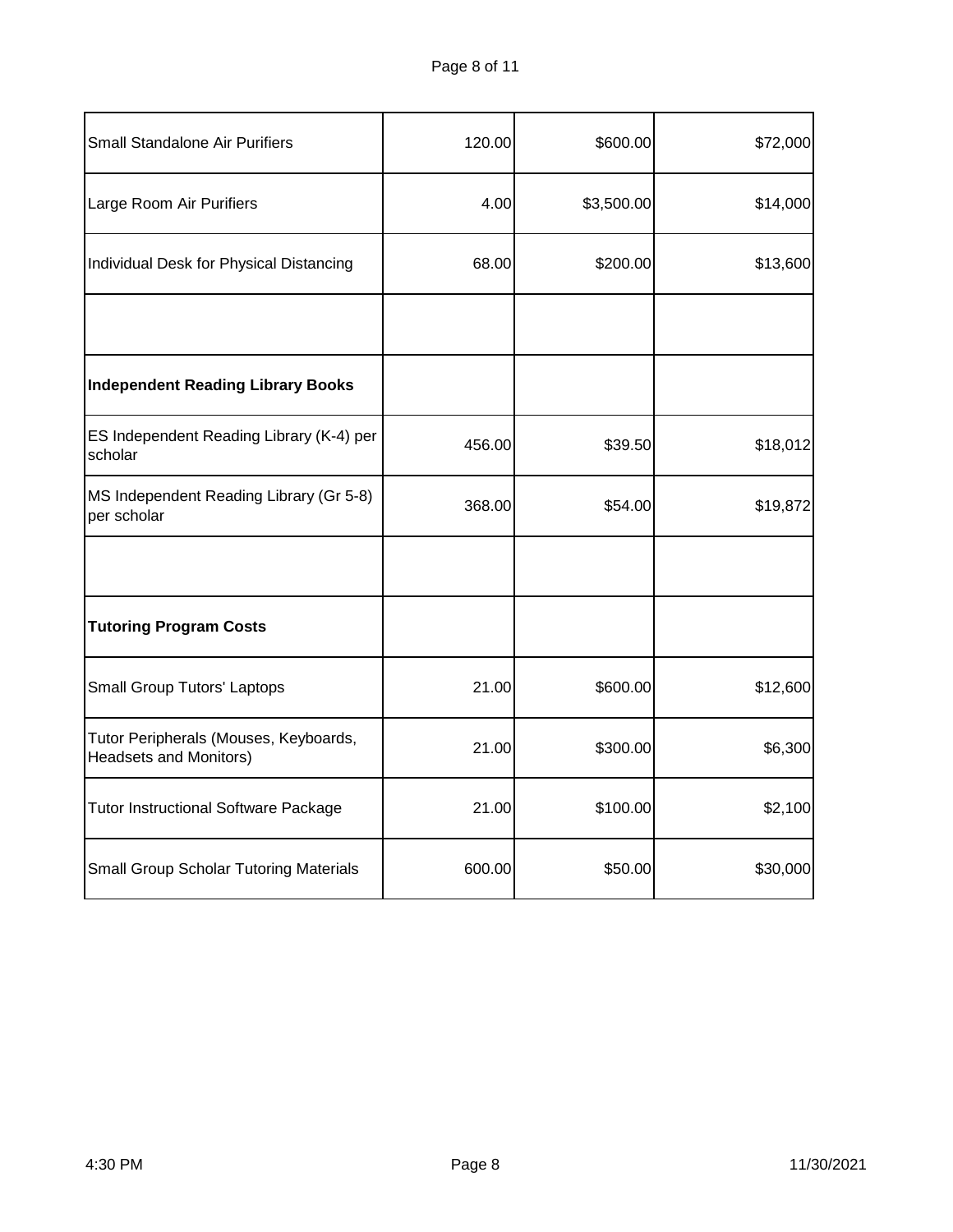Page 9 of 11

| <b>EQUIPMENT</b>                                               |          |                    |                      |  |  |  |
|----------------------------------------------------------------|----------|--------------------|----------------------|--|--|--|
|                                                                |          | Subtotal - Code 20 | \$29,000             |  |  |  |
| Description of Item                                            | Quantity | Unit Cost          | Proposed Expenditure |  |  |  |
| Meal Service Systems for ES Supplementary<br>Food Service Area | 5.00     | \$5,805.00         | \$29,000             |  |  |  |
|                                                                |          |                    |                      |  |  |  |
|                                                                |          |                    |                      |  |  |  |
|                                                                |          |                    |                      |  |  |  |
|                                                                |          |                    |                      |  |  |  |
|                                                                |          |                    |                      |  |  |  |
|                                                                |          |                    |                      |  |  |  |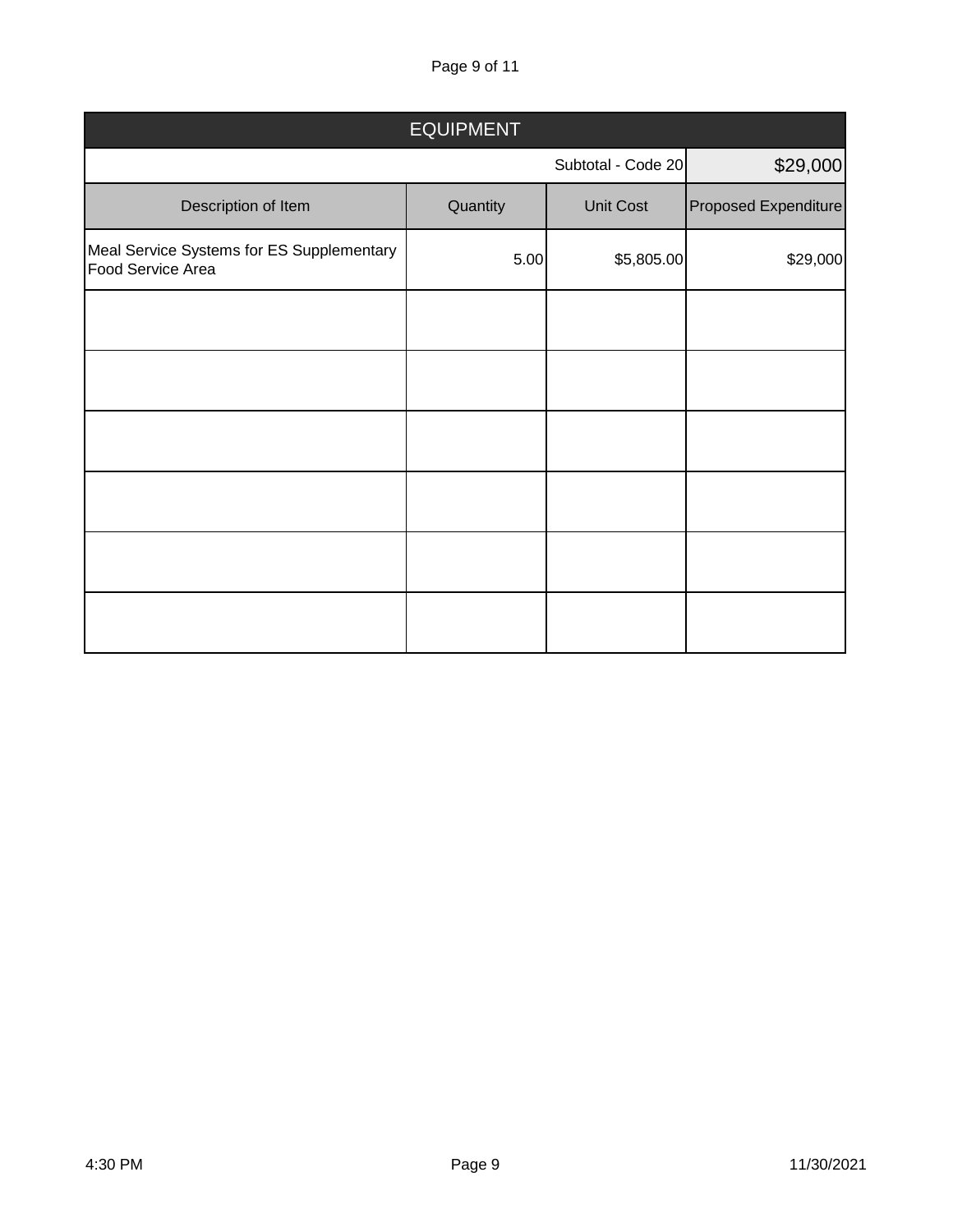# **BUDGET SUMMARY**

 $\Gamma$ 

| <b>SUBTOTAL</b>                                                                                                                                                                                                                                                                                                                                                                                                                                                                                                                                                                                                                                                                            |                    | CODE PROJECT COSTS                                               |                                                         |                                         |
|--------------------------------------------------------------------------------------------------------------------------------------------------------------------------------------------------------------------------------------------------------------------------------------------------------------------------------------------------------------------------------------------------------------------------------------------------------------------------------------------------------------------------------------------------------------------------------------------------------------------------------------------------------------------------------------------|--------------------|------------------------------------------------------------------|---------------------------------------------------------|-----------------------------------------|
| <b>Professional Salaries</b>                                                                                                                                                                                                                                                                                                                                                                                                                                                                                                                                                                                                                                                               | 15                 | \$396,527                                                        | Agency Code:                                            | 333200861045                            |
| <b>Support Staff Salaries</b>                                                                                                                                                                                                                                                                                                                                                                                                                                                                                                                                                                                                                                                              | 16                 | \$74,932                                                         |                                                         |                                         |
| <b>Purchased Services</b>                                                                                                                                                                                                                                                                                                                                                                                                                                                                                                                                                                                                                                                                  | 40                 | \$808,360                                                        | Project #:                                              | 5880-21-4555                            |
| <b>Supplies and Materials</b>                                                                                                                                                                                                                                                                                                                                                                                                                                                                                                                                                                                                                                                              | 45                 | \$1,139,401                                                      |                                                         |                                         |
| <b>Travel Expenses</b>                                                                                                                                                                                                                                                                                                                                                                                                                                                                                                                                                                                                                                                                     | 46                 |                                                                  | Contract #:                                             |                                         |
| <b>Employee Benefits</b>                                                                                                                                                                                                                                                                                                                                                                                                                                                                                                                                                                                                                                                                   | 80                 |                                                                  |                                                         |                                         |
| <b>Indirect Cost</b>                                                                                                                                                                                                                                                                                                                                                                                                                                                                                                                                                                                                                                                                       | 90                 |                                                                  |                                                         |                                         |
| <b>BOCES Services</b>                                                                                                                                                                                                                                                                                                                                                                                                                                                                                                                                                                                                                                                                      | 49                 |                                                                  | Agency Name:                                            | Achievement First Apollo Charter School |
| Minor Remodeling                                                                                                                                                                                                                                                                                                                                                                                                                                                                                                                                                                                                                                                                           | 30                 |                                                                  |                                                         |                                         |
| Equipment                                                                                                                                                                                                                                                                                                                                                                                                                                                                                                                                                                                                                                                                                  | 20                 | \$29,000                                                         |                                                         |                                         |
|                                                                                                                                                                                                                                                                                                                                                                                                                                                                                                                                                                                                                                                                                            | <b>Grand Total</b> | \$2,448,220                                                      | <b>FOR DEPARTMENT USE ONLY</b>                          |                                         |
| <b>CHIEF ADMINISTRATOR'S CERTIFICATION</b><br>By signing this report, I certify to the best of my<br>knowledge and belief that the report is true, complete,<br>and accurate, and the expenditures, disbursements,<br>and cash receipts are for the purposes and objectives<br>set forth in the terms and conditions of the Federal (or<br>State) award. I am aware that any false, fictitious, or<br>fraudulent information, or the omission of any material<br>fact, may subject me to criminal, civil, or administrative<br>penalties for fraud, false statements, false claims, or<br>otherwise. (U.S. Code Title 18, Section 1001 and Title<br>31, Sections 3729-3730 and 3801-3812). |                    | <b>Funding Dates:</b><br>Program Approval:<br><b>Fiscal Year</b> | From<br>To<br>Date:<br><b>First Payment</b><br>Line $#$ |                                         |
| Signature<br>Date<br>Jesse Uggla, Principal<br>Name and Title of Chief Administrative Officer                                                                                                                                                                                                                                                                                                                                                                                                                                                                                                                                                                                              |                    |                                                                  |                                                         |                                         |
|                                                                                                                                                                                                                                                                                                                                                                                                                                                                                                                                                                                                                                                                                            |                    |                                                                  |                                                         |                                         |

Voucher #

First Payment